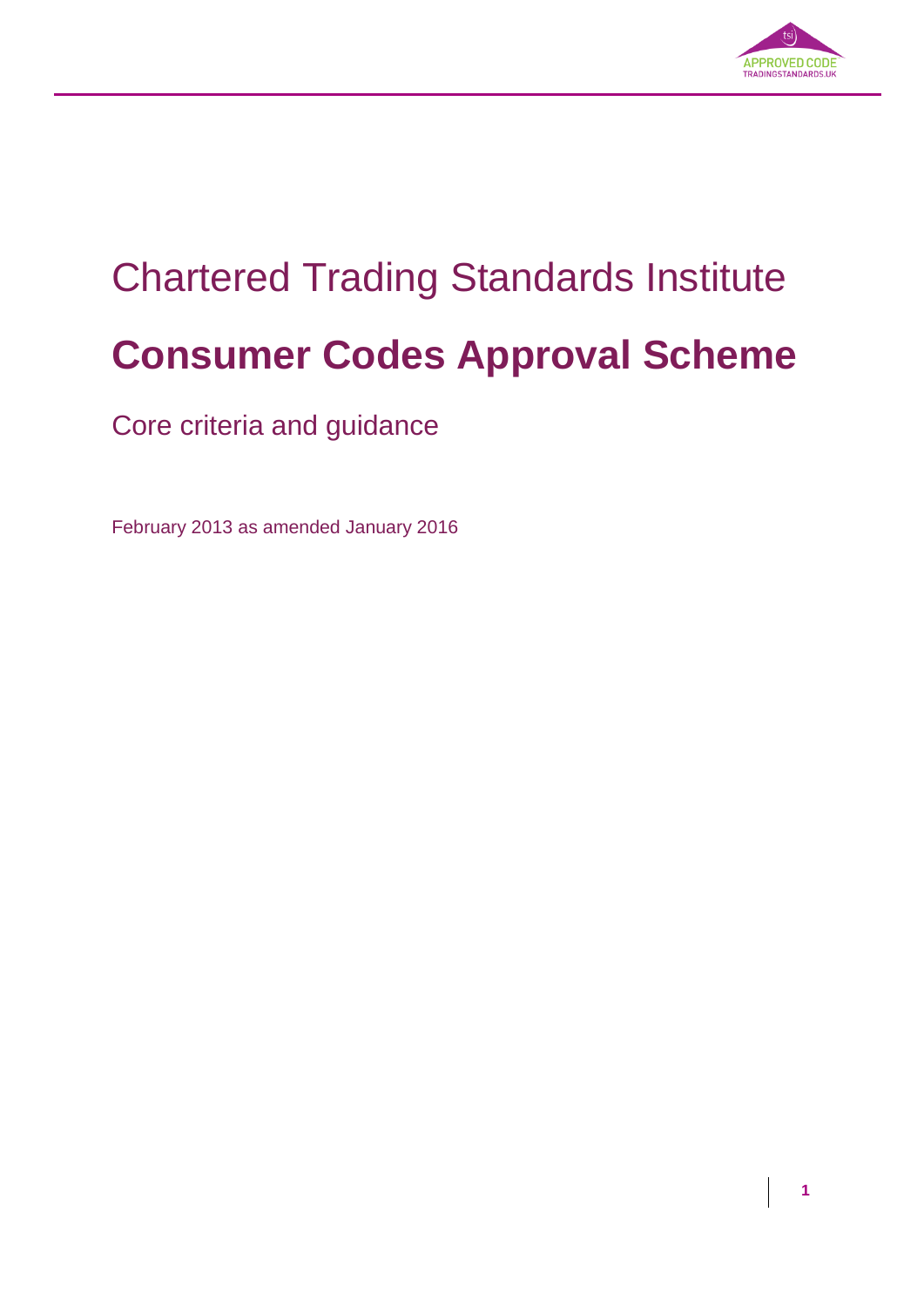

### **© Copyright 2016 – Consumer Codes Approval Board**

This publication is based on material that is Crown Copyright. It may be reproduced free of charge (excluding any logos contained herein) in any format or medium provided that it is reproduced accurately and not used in a misleading context. The material must be acknowledged as crown copyright and the title of the publication specified.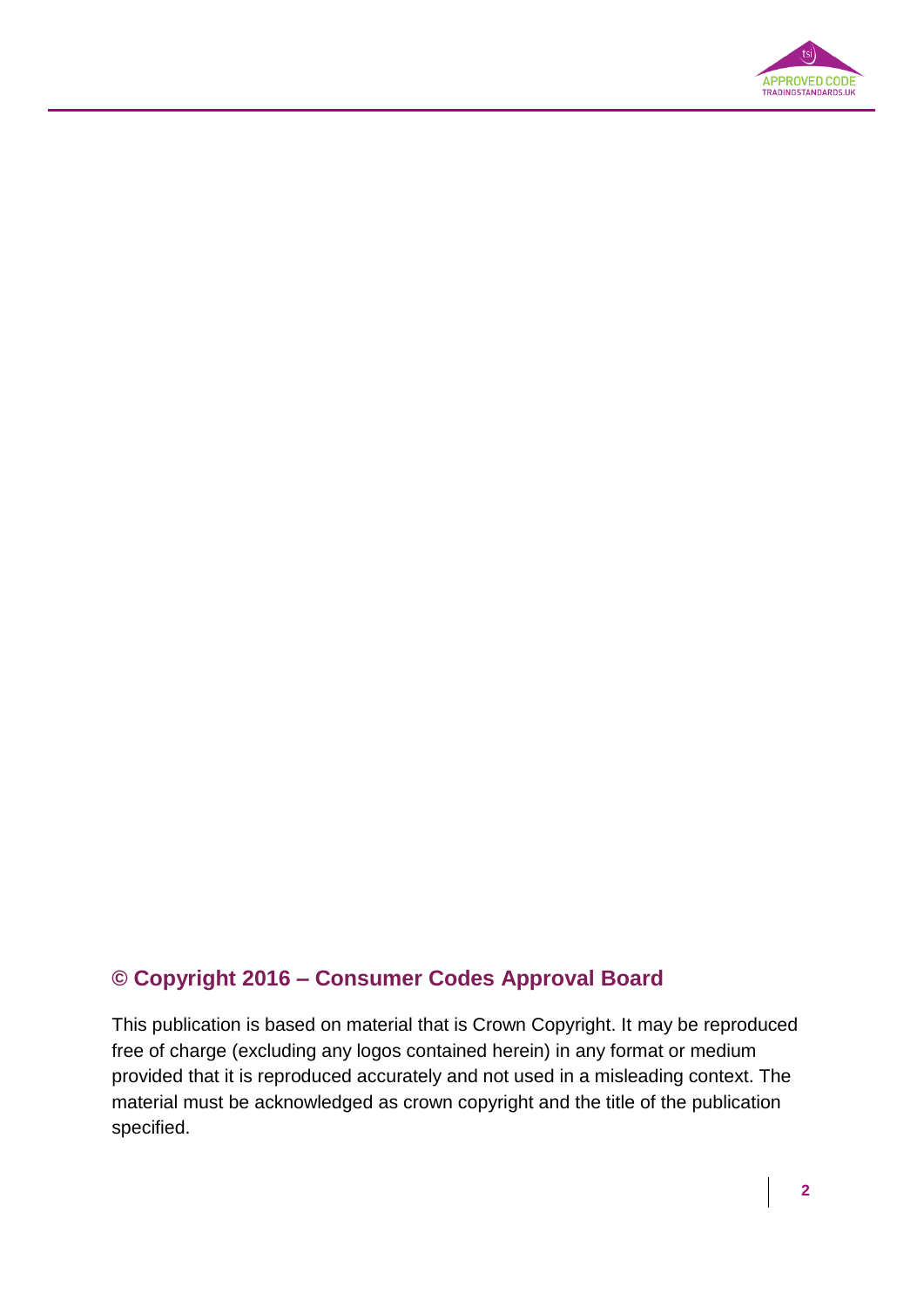

# **CONTENTS**

| Chapter/Annexe |                                                                                | Page    |
|----------------|--------------------------------------------------------------------------------|---------|
| Preamble       | Guidance on the core criteria for the Consumer<br>Codes Approval Scheme (CCAS) | Page 4  |
| A              | Organisational criteria                                                        | Page 8  |
| B              | Preparation of the code criteria                                               | Page 12 |
| C              | Content of the code criteria                                                   | Page 15 |
| D              | Complaints handling criteria                                                   | Page 32 |
| Е              | Monitoring criteria                                                            | Page 37 |
| F              | Enforcement criteria                                                           | Page 43 |
| G              | <b>Publicity criteria</b>                                                      | Page 45 |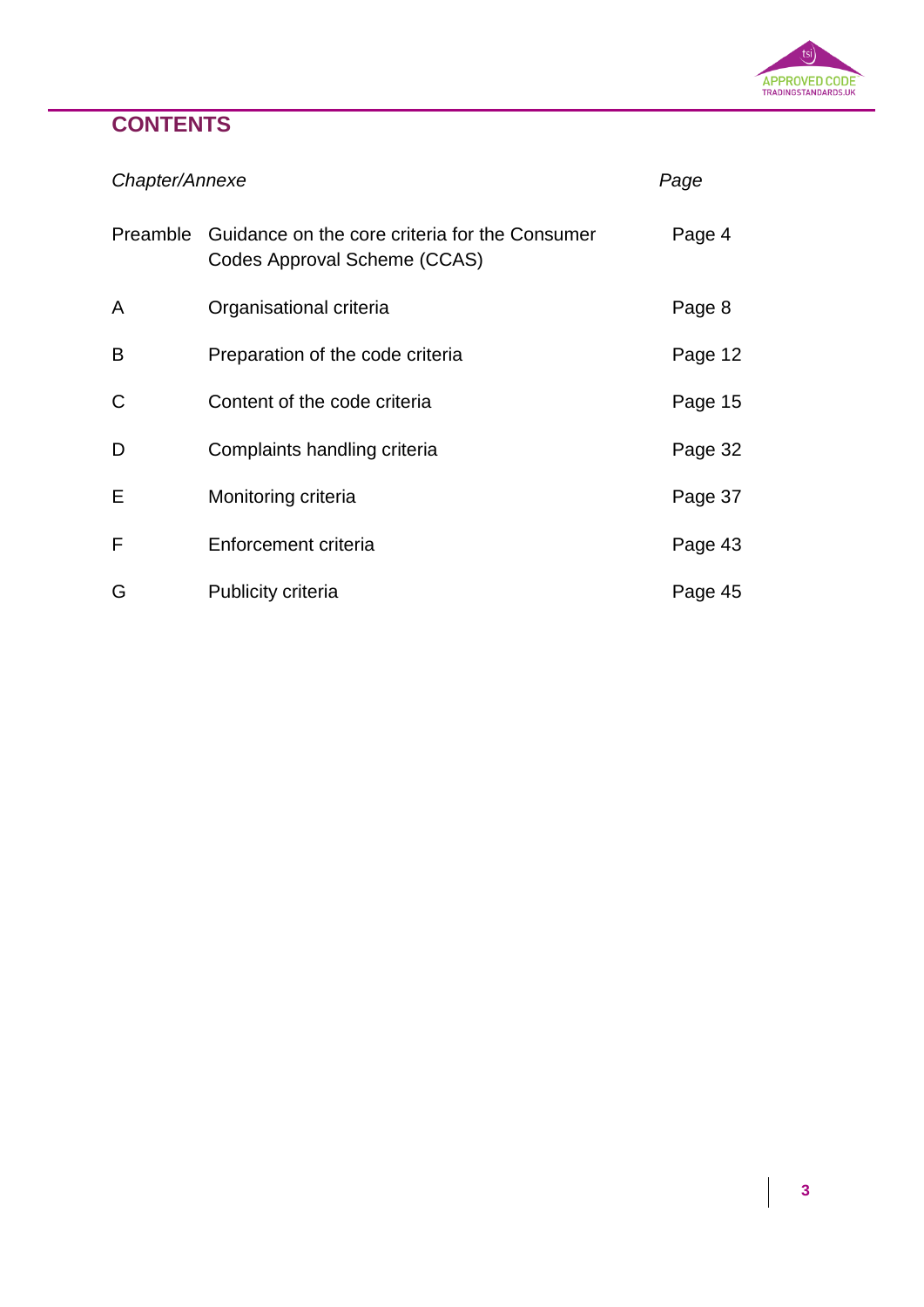

### **GUIDANCE ON THE CORE CRITERIA FOR THE CONSUMER CODES APPROVAL SCHEME (CCAS)**

### **Introduction**

The Consumer Codes Approval Scheme (CCAS) was first introduced by the Office of Fair Trading in 2001. In 2012, the government asked the Chartered Trading Standards Institute (formerly Trading Standards Institute) to develop a successor to the OFT's scheme as a part of the 'consumer landscape review'. From April 2013, the management of CCAS transferred to a new Consumer Code Approval Board operated by CTSI. The Trading Standards Institute was granted chartered status in April 2015.

CTSI has undertaken extensive consultation on amendments to the core criteria for the OFT's scheme with a view to further reducing consumer detriment through this facilitated self-regulation. CTSI published a response to that consultation in February 2013, together with this new core criteria guidance. Before reading the detail of the core criteria guidance it is important to understand some of the general principles relating to the scheme and to code provisions. This guidance provides pointers, not rigid rules, to help code sponsors develop their codes to meet the core criteria. It does not provide advice on sector specific issues.

### **Purpose of the CCAS**

CCAS is facilitated self-regulation. It aims to promote consumer interests by setting out the principles of effective customer service and protection. It goes above and beyond consumer law obligations and sets a higher standard – giving consumers a clear indication, through the right to display the CTSI Approved Code logo – that code members can be trusted.

CCAS aims to reduce consumer detriment and codes will only be approved if they can clearly demonstrate that they are contributing to this objective. Codes approval is a rigorous and intensive process for code sponsors.

### **Scope of the CCAS**

The CCAS is committed to promoting codes of practice that meet our core criteria and have obtained CTSI approval.

**Code Sponsor –** A code sponsor is the organisation, firm or entity that administers and promotes a voluntary code of practice (as opposed to statutory codes) and can influence and raise standards within its membership. It must be a distinct entity from its members.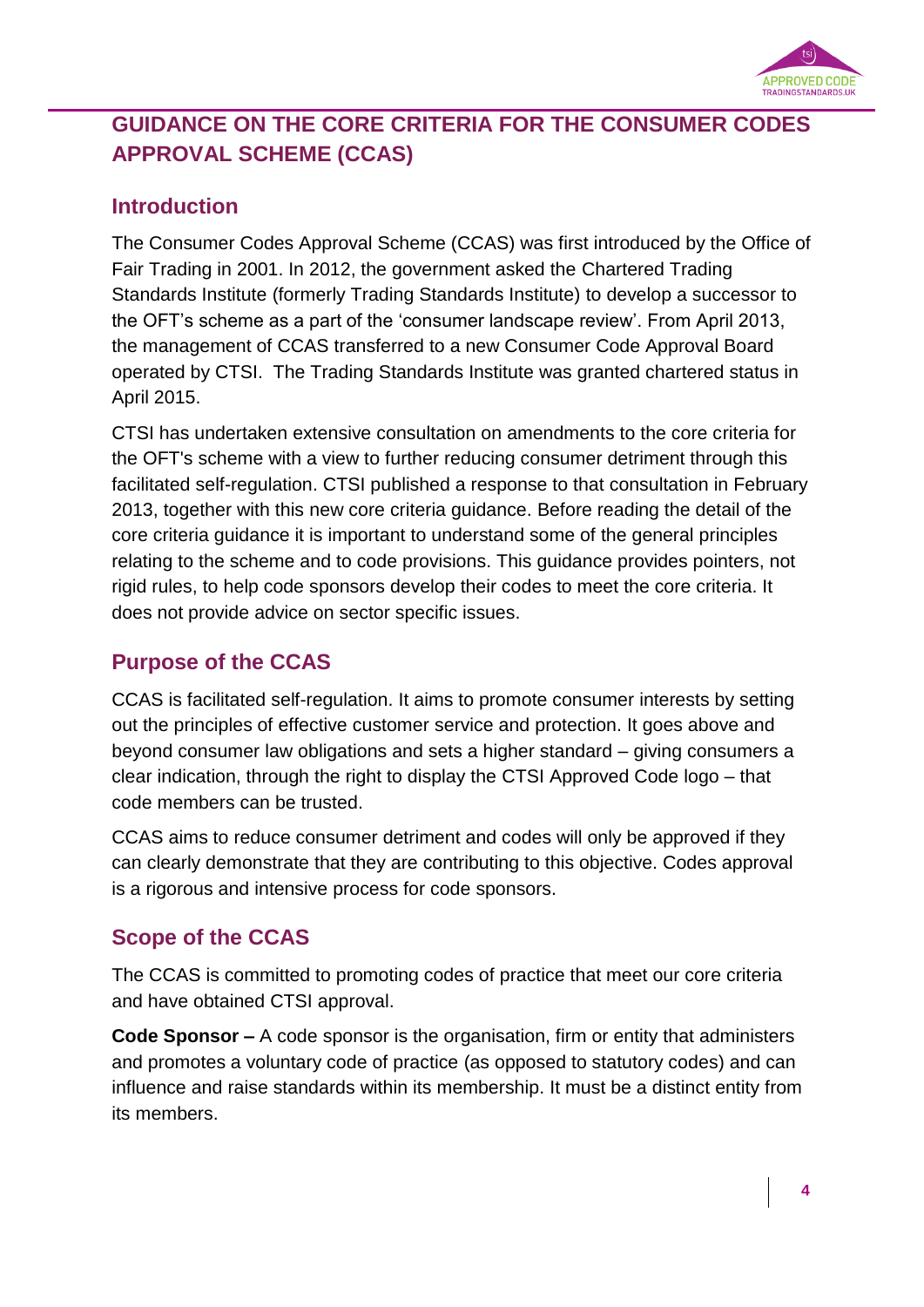

**Code Member –** A code member is any member of a code sponsor. It is a requirement for the CCAS that all eligible members of a code sponsor's organisation sign up to the code in order to ensure a consistency of message to consumers.

### **Enforcement**

CCAS is voluntary. A code sponsor must elect to submit their code of practice for approval and membership of the code sponsor must be voluntary. However, there are some circumstances where having a CTSI approved code is a pre-requisite for access to other rights or facilities for code sponsors. CCAS does not cover statutory codes of practice.

Whilst being a member of a CTSI approved code is voluntary, claiming to be a member when not entitled to do so is or failing to follow the terms of an approved code whilst claiming to be a member of it is a criminal offence for which the trader could be fined or imprisoned. In addition, it is a criminal offence to claim to have a CTSI approved code of practice when it has not been approved or to display the CTSI approved code logo without authorisation.

Code sponsors must complete all stages of application prior to approval being given, which will be clear, unambiguous and in writing.

### **Initiating the approval process**

If you operate a code of practice that you believe will be eligible for approval, you can complete an 'expression of interest' form to initiate the approval process. This form is available from our website at [www.tradingstandards.uk/consumercodes.](http://www.tradingstandards.uk/consumercodes) Once completed, your 'expression of interest' form, together with the current fee payable to 'Consumer Codes Approval Board cic' should be sent to:

Consumer Codes Approval Board Chartered Trading Standards Institute 1 Sylvan Court Sylvan Way Southfields Business Park Basildon SS15 6TH

This 'expression of interest' will enable CTSI to undertake due diligence checks on your organisation. In order to be eligible to submit a code for approval, your organisation must be 'fit and proper' in the opinion of the Consumer Codes Approval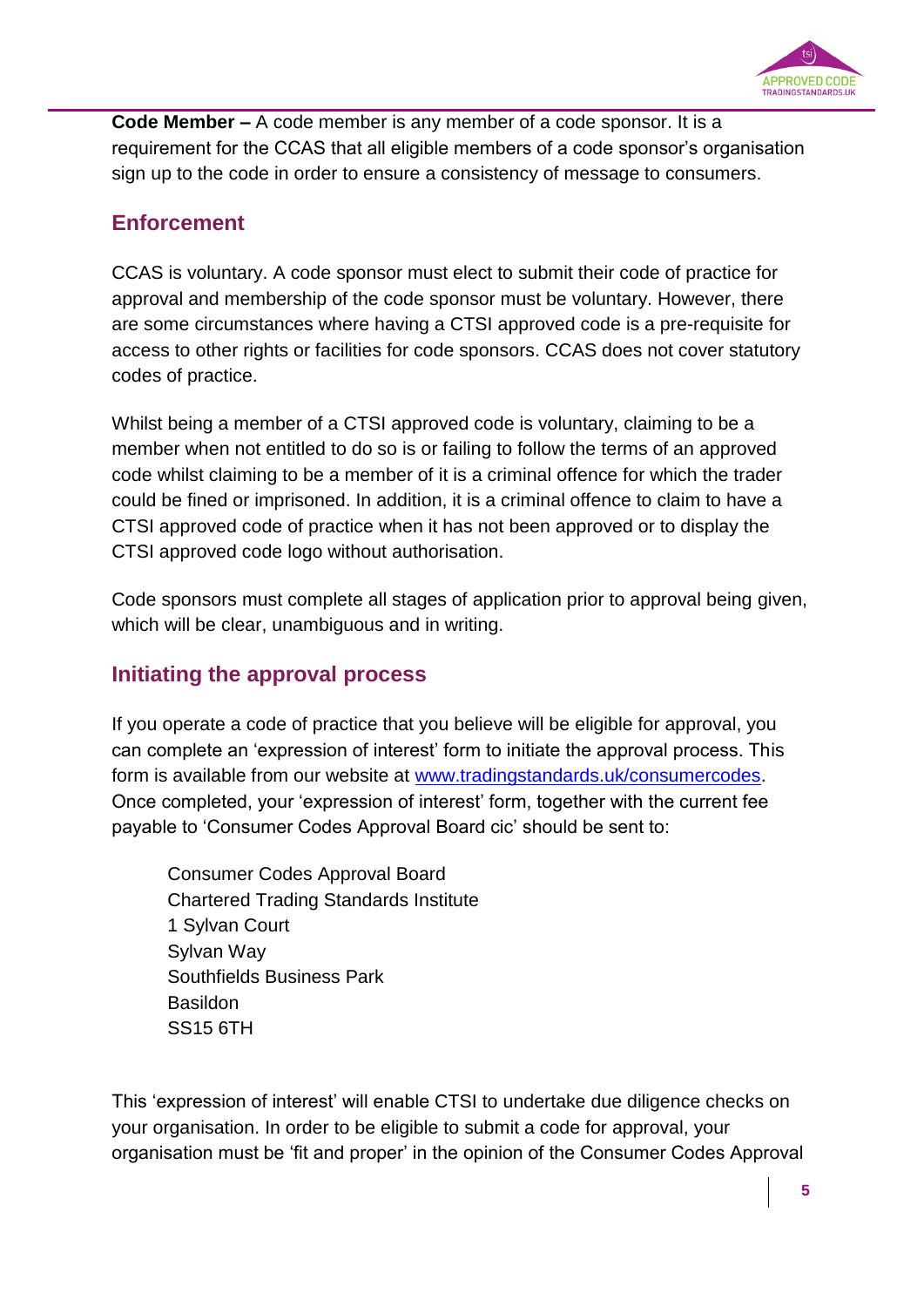

Board. This is a broad test, which can encompass many issues, but principally, your organisation needs to be genuine, respected, honest in your dealings with us and others, and supported by your members and stakeholders.

If you are invited to submit your code of practice for approval, it is a two-stage process.

At the first stage, you will be given 'Stage One Approval' if you present a code of practice that is capable of meeting all of the relevant core criteria. At this stage, you will be able to share your 'working towards full approval' status with stakeholders (such as government or regulators) but neither you nor your code members will be permitted to display the CTSI Approved Code logo.

At the second stage, you will be given 'Stage Two Approval' if you can demonstrate that your code of practice is working well in practice. At this stage, you and your code members will be permitted to display the CTSI Approved Code logo.

### **Preparing your code**

This is facilitated self-regulation. Responsibility for drafting codes rests with code sponsors who have the necessary expertise and understand the business practices of their members. We will work with code sponsors on understanding the approval process and the core criteria, but primary responsibility for drafting a suitable code rests with code sponsors.

The core criteria set out what we would expect to see in codes submitted to us for approval and what code sponsors' codes need to be able to demonstrate to get approval. We recognise elements of the core criteria may not always be relevant. We will always consider an alternative approach to meeting the core criteria if code sponsors put forward an acceptable case why the alternative proposed is more appropriate to the business practices of their members. If code sponsors believe that any of the core criteria are irrelevant to the business practices of their members, they must set out why as part of their application.

### **Presentation**

Code sponsors must ensure the language and content of their codes and any other associated documentation, can be easily read and understood by consumers. Print size must be large enough to be easily read. We recommend that code sponsors seek accreditation from an appropriate body that their code is in plain English. Code sponsors may wish to consider producing two different publications of the code with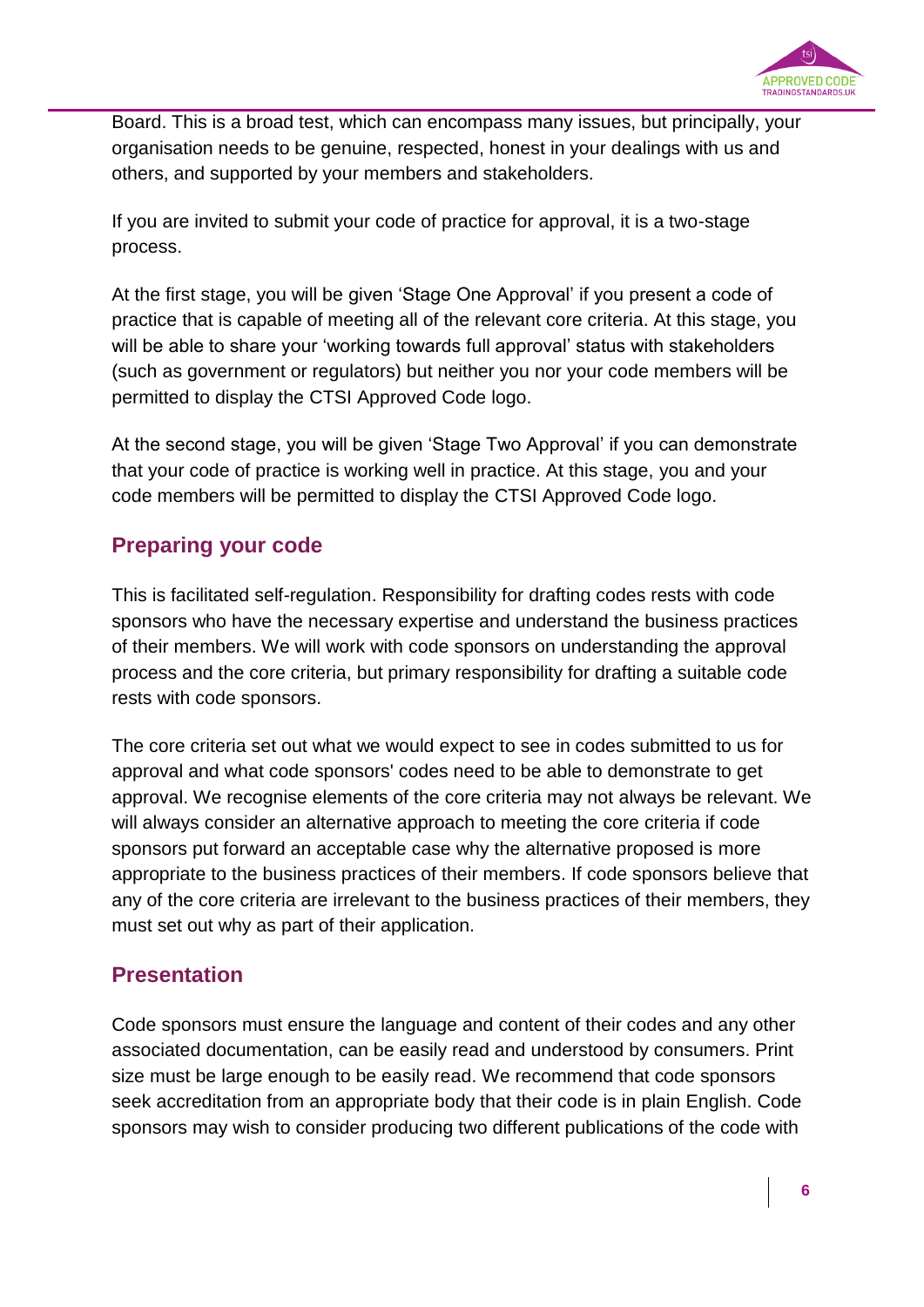

the notes/guidance/annotation being targeted towards member businesses and consumers respectively.

### **Feedback**

We welcome your feedback on the guidance. Comments should be sent to:

Consumer Codes Approval Board Chartered Trading Standards Institute 1 Sylvan Court Sylvan Way Southfields Business Park Basildon SS15 6TH

Alternatively email: [ccab@tsi.org.uk](mailto:ccab@tsi.org.uk) or Telephone: 01268 888053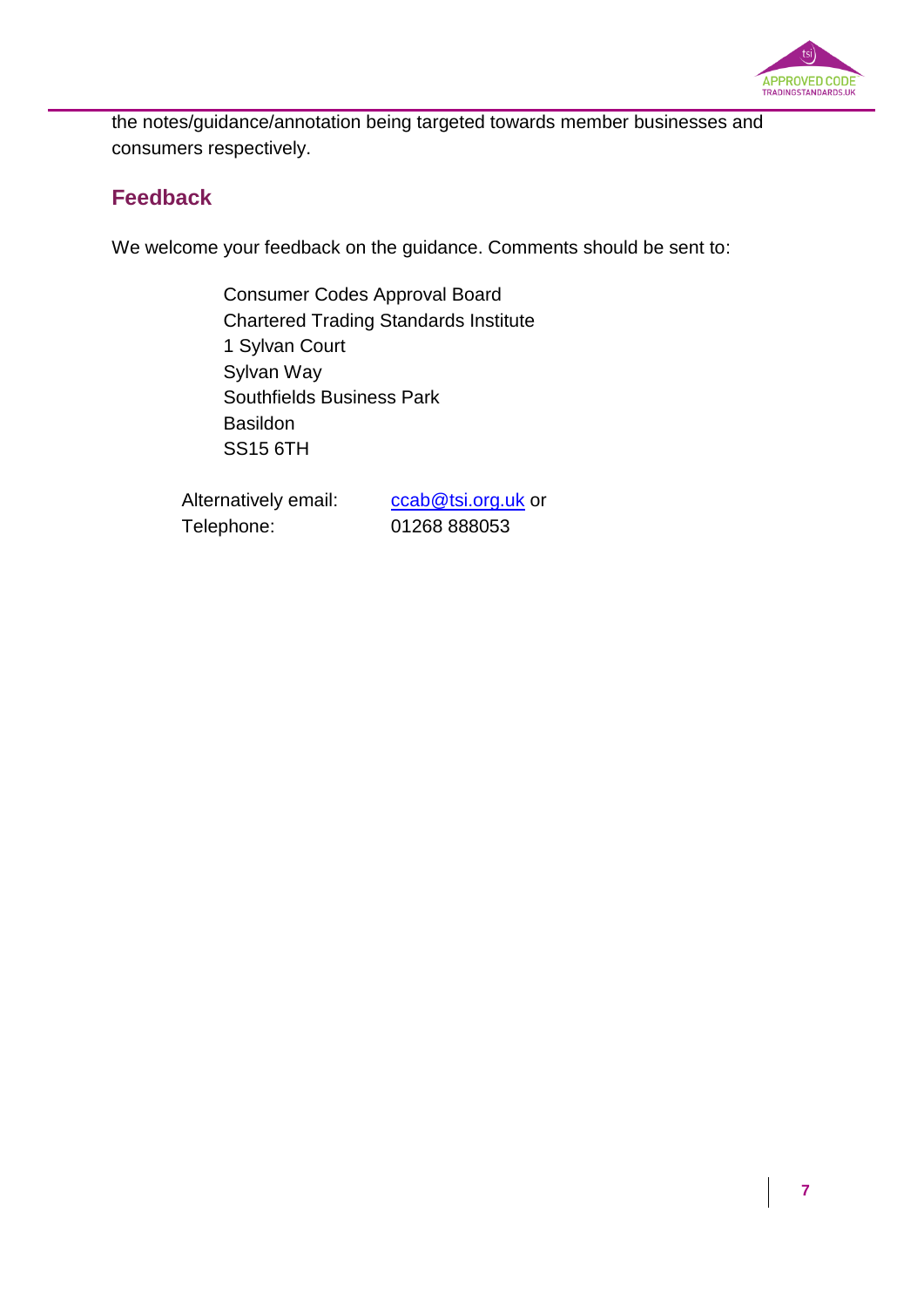

# **Organisational Criteria**

### **Organisation**



Code sponsors should define the scope of influence for their code and potential membership.

Code sponsors must be a distinct entity from their members and should demonstrate how they exercise significant influence over their members.

#### **OUR AIM**

To make sure that CCAS Approved code sponsors can influence and raise standards across their membership.

#### **MORE INFORMATION**

The purpose of this criterion is to enable code sponsors to set out the scope of their scheme. It may be that they cover a particular 'vertical' sector or sectors in their market place. It may be that they cover a particular 'horizontal' aspect of the market place covering multiple sectors. Code sponsors should be able to clearly define the scope of their code.

CCAS is not exclusive; it is open to any eligible code of practice regardless of whether or not there are other code sponsors already operating in that sector. However, we do seek to promote coherence for consumers within sectors where appropriate. We expect healthy competition and, where appropriate, cooperation between code sponsors operating in the same or similar sectors.

Code sponsors must be a distinct entity from their members. Ultimately, the code sponsor must be able to exclude a code member from membership if they fail to abide by the terms of the code.

Where code sponsors can represent a particular narrow sector, they must demonstrate how they seek to set standards for that sector. Where code sponsors cover or potentially cover multiple sectors, they must demonstrate how their code provides for mutual recognition of sector specific standards. Code members must be bound by equivalent sector standards whether or not they join a sector specific or multi-sector approved code of practice.

Whilst the primary focus of the CCAS is on business-to-consumer codes of practice, in some limited circumstances there are business-to-business codes that have a direct impact upon outcomes for consumers. We are open to considering the inclusion of such schemes within CCAS.

#### **TYPICAL EVIDENCE YOU COULD PROVIDE**

- Background information about the space in the market in which you operate including:
- the size and nature of the businesses operating in that space
- how that sector, area or space would be defined and recognised by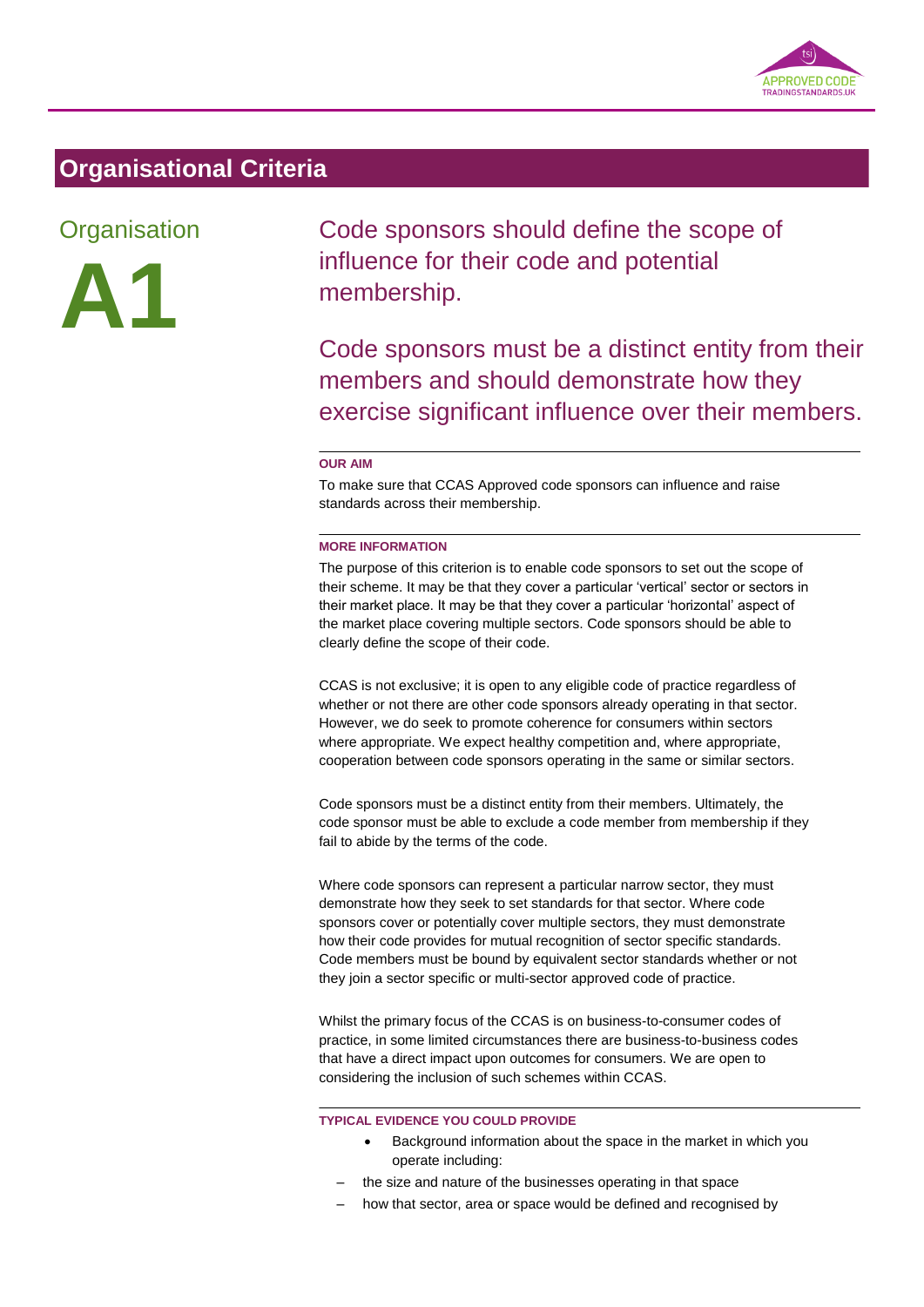

#### consumers

- significant businesses operating in that space
- specific trading practices that are common to your members' business practices, e.g. product rental, distance selling etc.
	- Background information about your organisation, including:
- how long you have been in existence
- how many members you have
- a list of your members
- how much of the market your organisation/code covers (CTSI will not rule out dealing with code sponsors who do not represent a majority of firms in a particular space in the market)
- details of any plans you have to expand your membership
- details of any involvement you have in industry/trading initiatives either in your sector, across your membership or in government initiatives
- details of your previous experience in raising standards in your membership
- how long your code of practice has been in operation
- how you communicate with your members
- details of any training courses that you run for your members
- details of the structure and constitution of your organisation
- where appropriate, details of any previous involvement your organisation has in raising standards in a sector which has a significant ethnic minority presence

- Provide background information about your organisation.
- Explain how your organisation can influence and raise standards across your membership.
- If you don't meet the above criterion, i.e. you don't have a significant influence on your sector; explain why you think this criterion need not apply to your organisation.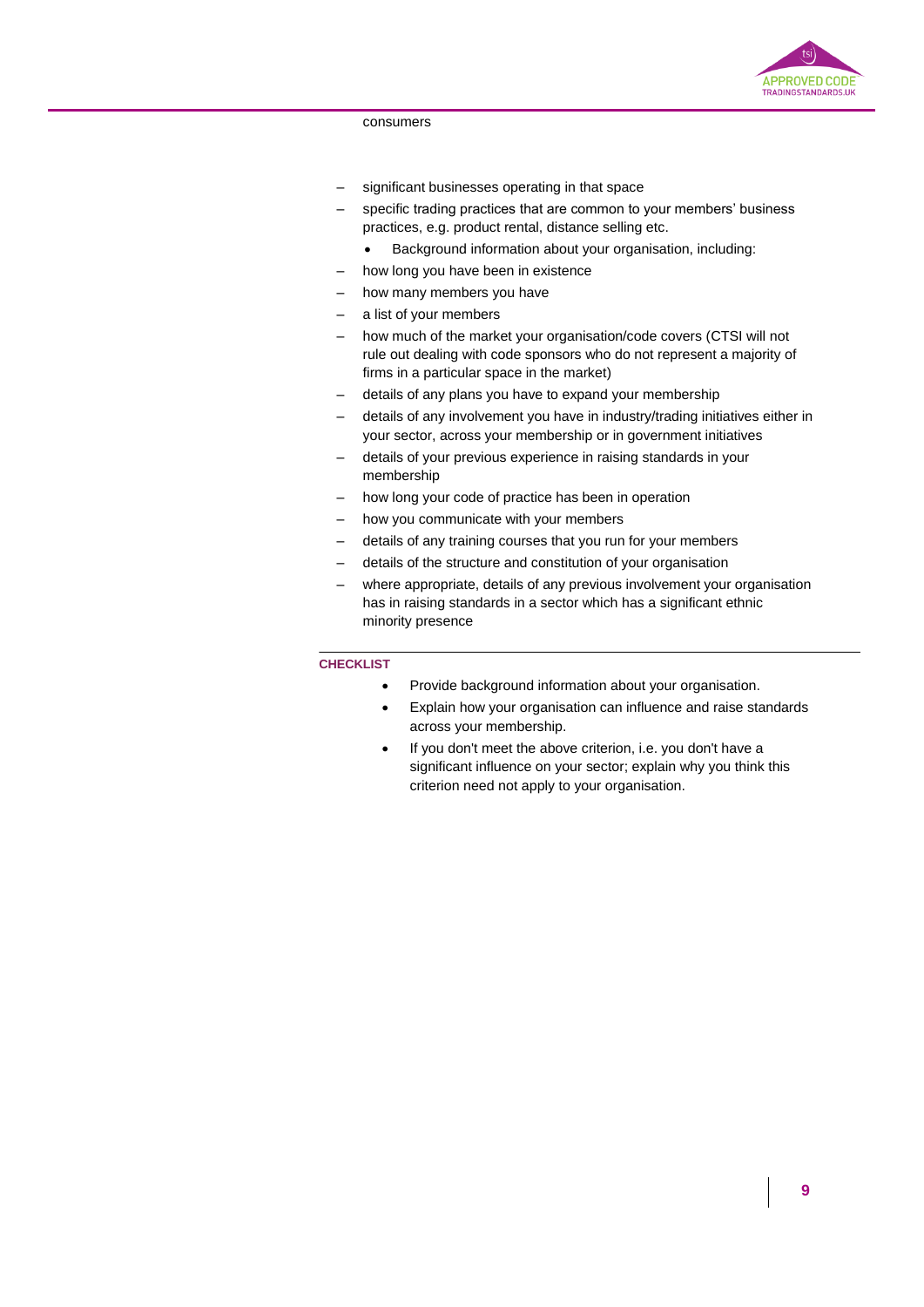

### **Organisational Criteria**

### **Organisation**



Codes shall include a provision that compliance with the code is mandatory. Code sponsors must be able to demonstrate that members are prepared to observe the code's provisions.

#### **OUR AIM**

To make sure that all businesses that subscribe to a CCAS Approved code of practice will comply with its requirements.

#### **MORE INFORMATION**

For a code of practice to effectively protect consumers, it must be mandatory that businesses that subscribe to the code have to comply with it at all times. We need to be satisfied that all members have demonstrated their readiness to comply with all of the provisions of the code.

#### **TYPICAL EVIDENCE YOU COULD PROVIDE**

- A statement, addressed to members, that compliance with the code of practice is compulsory. This might be in:
- your code of practice
- the information you provide to your members before and when they join.
	- Copies of code membership contracts that state that members must comply with your code at all times, and which members have to sign when they join your organisation. Ideally, such agreements or undertakings need to be signed by the member on joining the code, on annual renewal of membership/fees and when the content of the code is amended for any reason.

- Explain how you make your members aware that it is mandatory for them to comply with your code of practice.
- Explain how your members agree to observe the code's provisions. Tell us how often they reaffirm their agreement to observe the code's provisions and how they do this.
- If you ask your members to sign some form of an agreement to observe your code, send a sample copy of the agreement with your application.
- Send us copies of any relevant information, e.g. the provision in the code.
- Explain how consumers know that it is mandatory for the member to comply with the code of practice.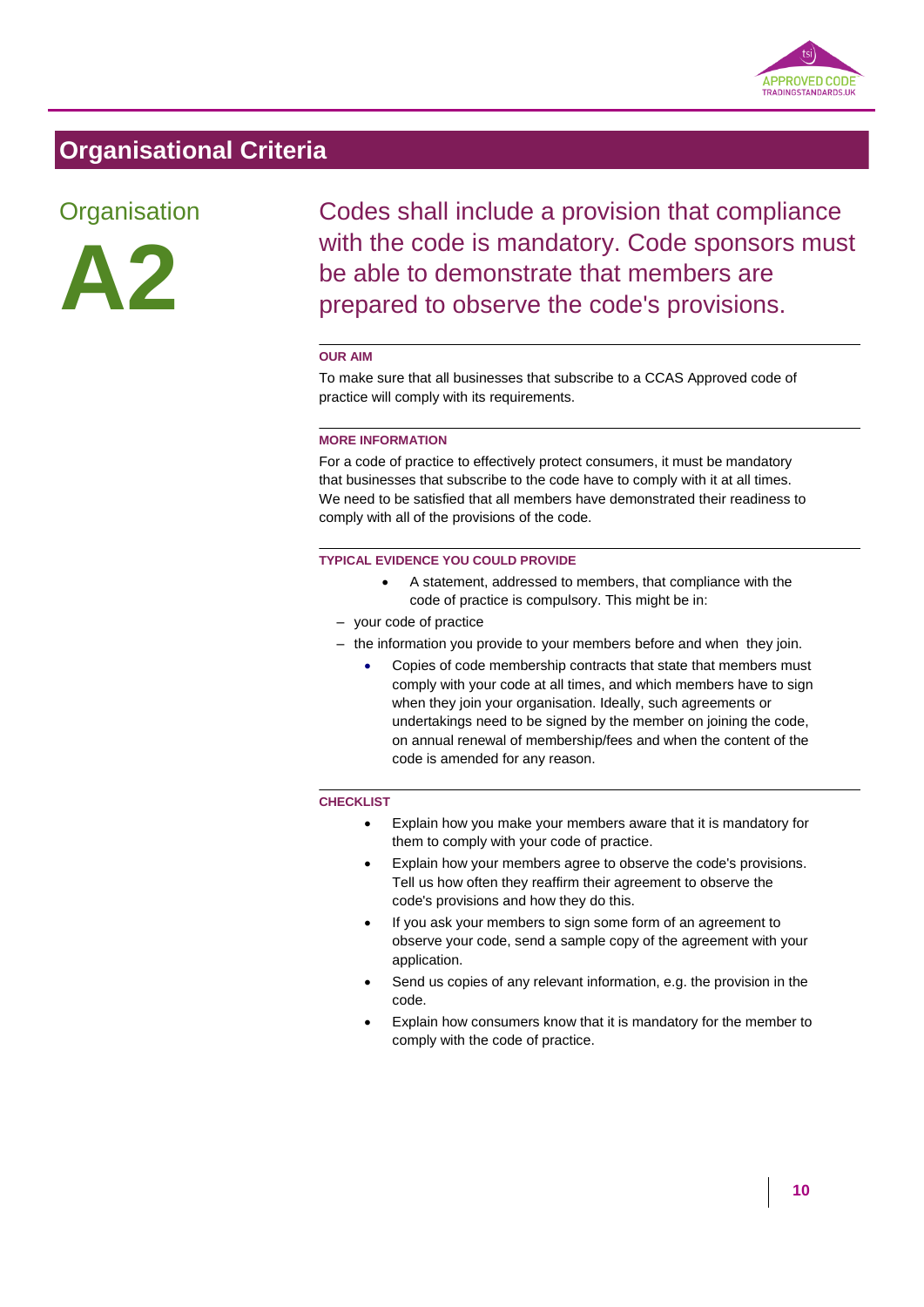

# **Organisational Criteria**

### **Organisation**



# Code sponsors shall have adequate resources and funding to ensure the objectives of the code are not compromised.

#### **OUR AIM**

#### To make sure that:

- consumers can be confident in the impartiality of code sponsors
- code sponsors can fulfil the obligations they have in the code of practice and undertake the monitoring required under the CCAS

#### **MORE INFORMATION**

Code sponsors must have adequate funding and staff to fulfil their obligations. What constitutes adequate resources and funding depends on the size of code sponsors, what the code requires them to do, and the demands of their sectors.

As most code sponsors levy a fee on their members, they must demonstrate how they guarantee the integrity of their decision making processes independently of consideration of the potential financial implications of their decision on the organisation.

#### **TYPICAL EVIDENCE YOU COULD PROVIDE**

- Details of staff numbers assigned to administration of the code and a written statement that these are appropriate for the number of members you have.
- Details of the funds available to your organisation and a written statement that these are sufficient to cover the costs to operate your code of practice and undertake the monitoring requirements under the CCAS.

- Provide a written statement confirming adequate resource and funding.
- Give the number of staff who are employed on code-related matters. Describe the roles of these staff.
- Provide an organisation chart.
- Tell us how you are funded.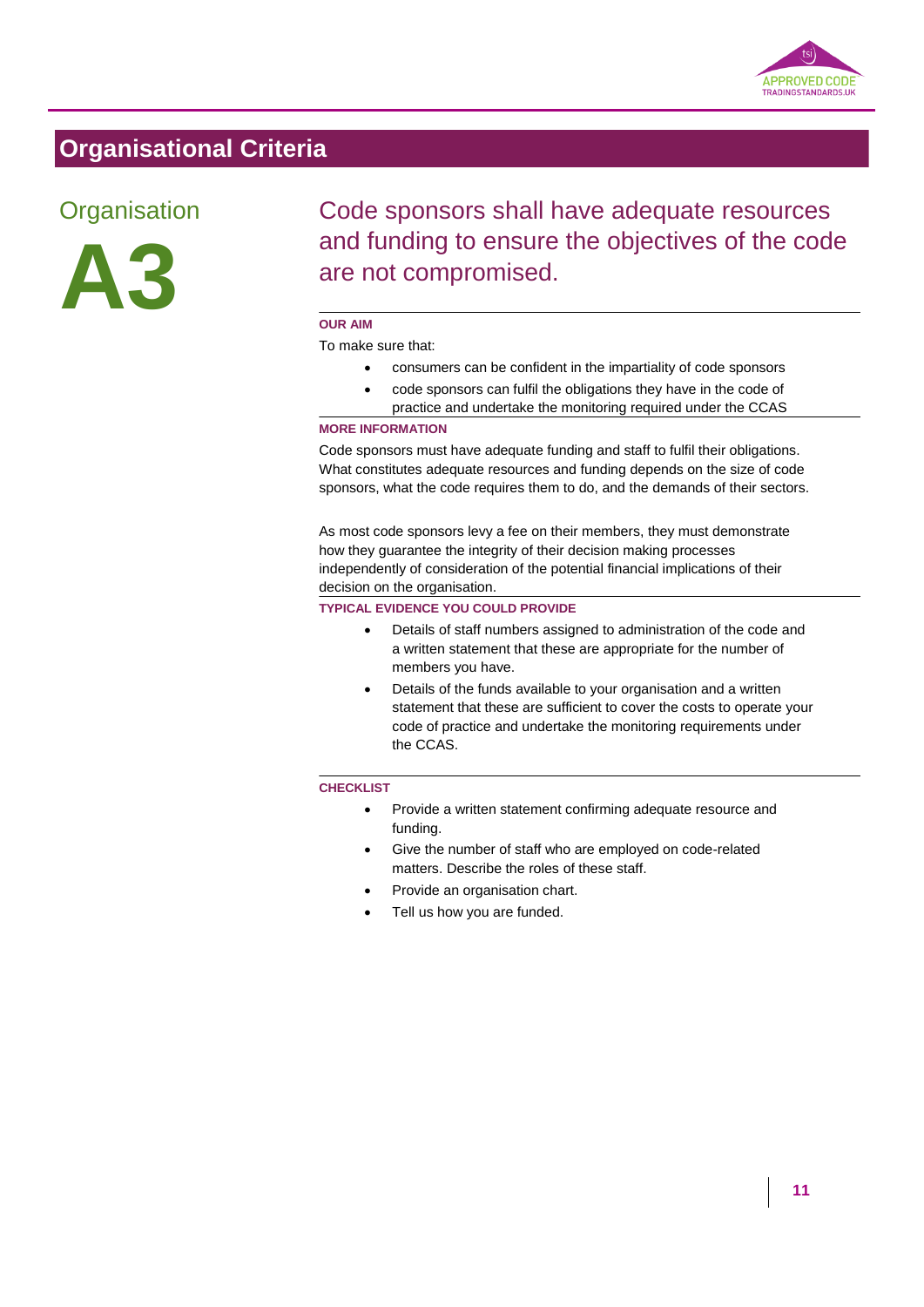

# **Preparation**

### **Preparation**



Code sponsors shall be able to demonstrate that organisations representing consumers, enforcement bodies and advisory services have been adequately consulted throughout the preparation of the code.

#### **OUR AIM**

To make sure that your code of practice is relevant to real consumer needs. **MORE INFORMATION**

Involving organisations that represent consumers, enforcement bodies and advisory services (collectively referred to in this guidance as 'advisory bodies') is a key factor in making sure that consumer codes of practice are relevant to real consumer needs.

In order for code sponsors to be able to meet this criterion CTSI will undertake and fully co-ordinate the consultation process at this stage, principally through engagement with the Consumer Advisory Panel set up to support the work of the Consumer Codes Approval Board. We will identify appropriate advisory bodies to consult based on the information supplied by the bodies themselves. For some code sponsors, we may need to consult more widely, such as if a code sponsor 's members sell products to the elderly or disabled, consultation with relevant charities might be appropriate. Where members target specific ethnic minority groups it may be appropriate to consult with advisory bodies which represent them.

We will advise code sponsors of the response received from the advisory bodies. Code sponsors will not be expected to include every proposal or suggestion in their code, although a written explanation why they have excluded a particular issue will be required.

This process will be co-ordinated by CTSI after your application has been received. The evidence requirements will need to be met by you after the consultation process has been completed.

#### **TYPICAL EVIDENCE YOU COULD PROVIDE**

- A written confirmation that you have considered each of the issues raised by the advisory bodies, including details of how the provisions have been included in the code to deal with the issues raised and, if they have not been dealt with, why not.
- A written confirmation that you have:
- suggested relevant organisations to include in the consultation if your members target ethnic minority groups
- considered the issues raised by them as appropriate.

**CHECKLIST**

• Provide evidence that you have acted on proposals or suggestions received from the advisory bodies.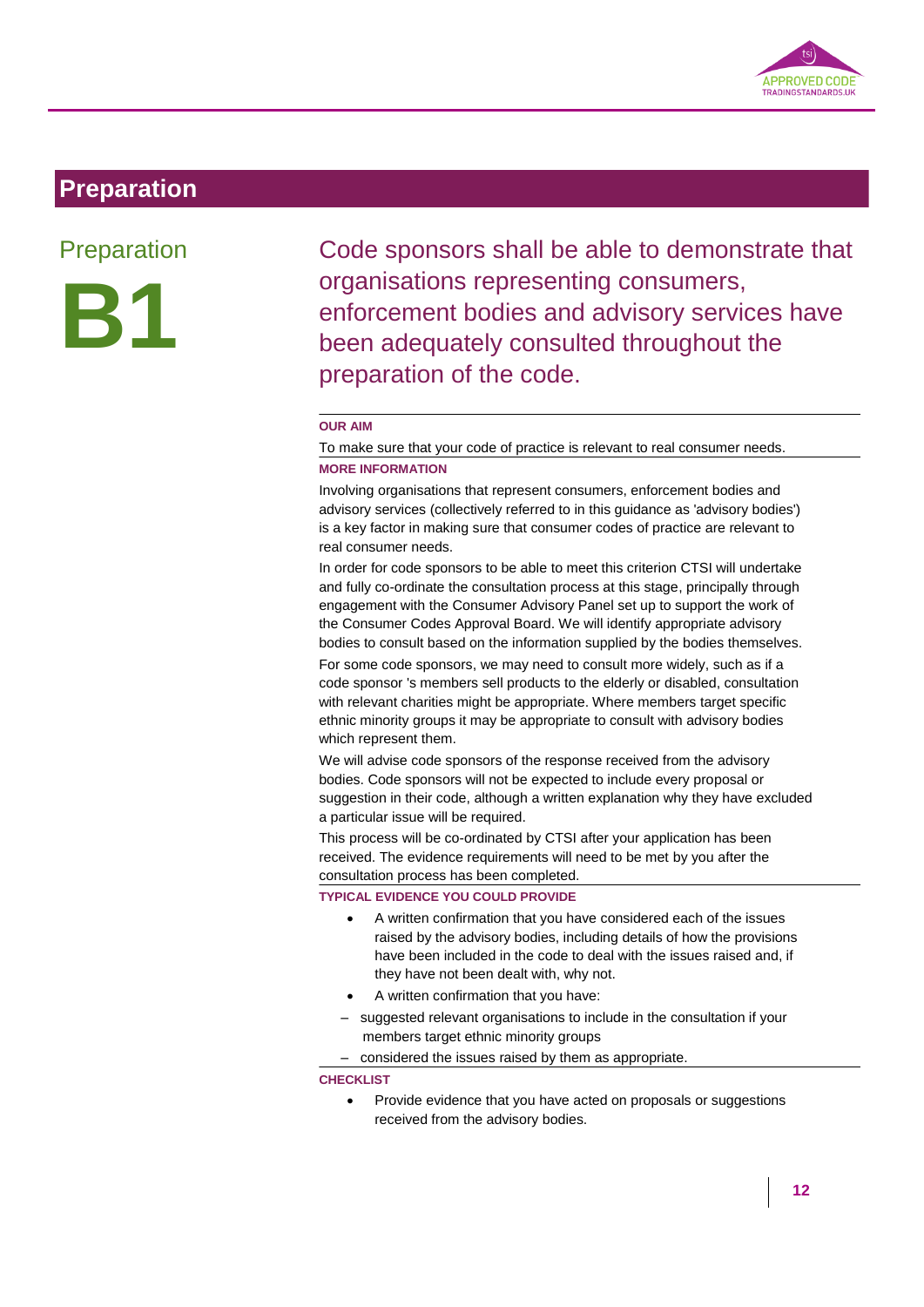

# **Preparation**

### Preparation



Code sponsors shall be able to demonstrate that organisations representing consumers, enforcement bodies and advisory services are being adequately consulted throughout the operation and monitoring of the code.

#### **OUR AIM**

#### To make sure your code of practice stays relevant to real consumer needs **MORE INFORMATION**

To remain effective, consumer codes of practice must evolve to cover changing market conditions/practices and consumer needs.

During our co-ordination of the consultation process for the preparation of the code (see criterion B1) we will identify relevant advisory bodies that could be consulted throughout the operation and monitoring of the code. These advisory bodies should be involved in the operation and monitoring of the code of practice to advise on existing and emerging issues for consumers in their sector that are or could be addressed by the code.

The amount and frequency of activity required for overseeing the operation and monitoring of the code and the mechanisms for doing this will vary from sponsor to sponsor.

Code sponsors are responsible for conducting the consultation process with the advisory bodies. The consultation process may involve paper exchanges or regular review meetings or, ideally, a combination of both. Whichever process is adopted, CTSI **must**:

- be provided with the opportunity to feed into the consultation
- get to see all the documentation
- know what the eventual outcome of the process is.

#### **TYPICAL EVIDENCE YOU COULD PROVIDE FOR STAGE TWO**

- Evidence that you are consulting with advisory bodies and CTSI by:
- circulating and seeking input on complaint and compliance information within agreed timescales
- issuing invitations to attend regular review meetings
	- Evidence, where appropriate, you are consulting with representatives of ethnic minority groups as part of the consultation with advisory bodies.
	- Confirmation that you have considered each of the issues raised by the advisory bodies.
	- Details of how you have dealt with the feedback from advisory bodies.
	- Evidence might include copies of meeting invitations or meeting minutes. We will need to see evidence and we will not accept unsubstantiated claims you are consulting these organisations. We will be checking directly with the organisations concerned.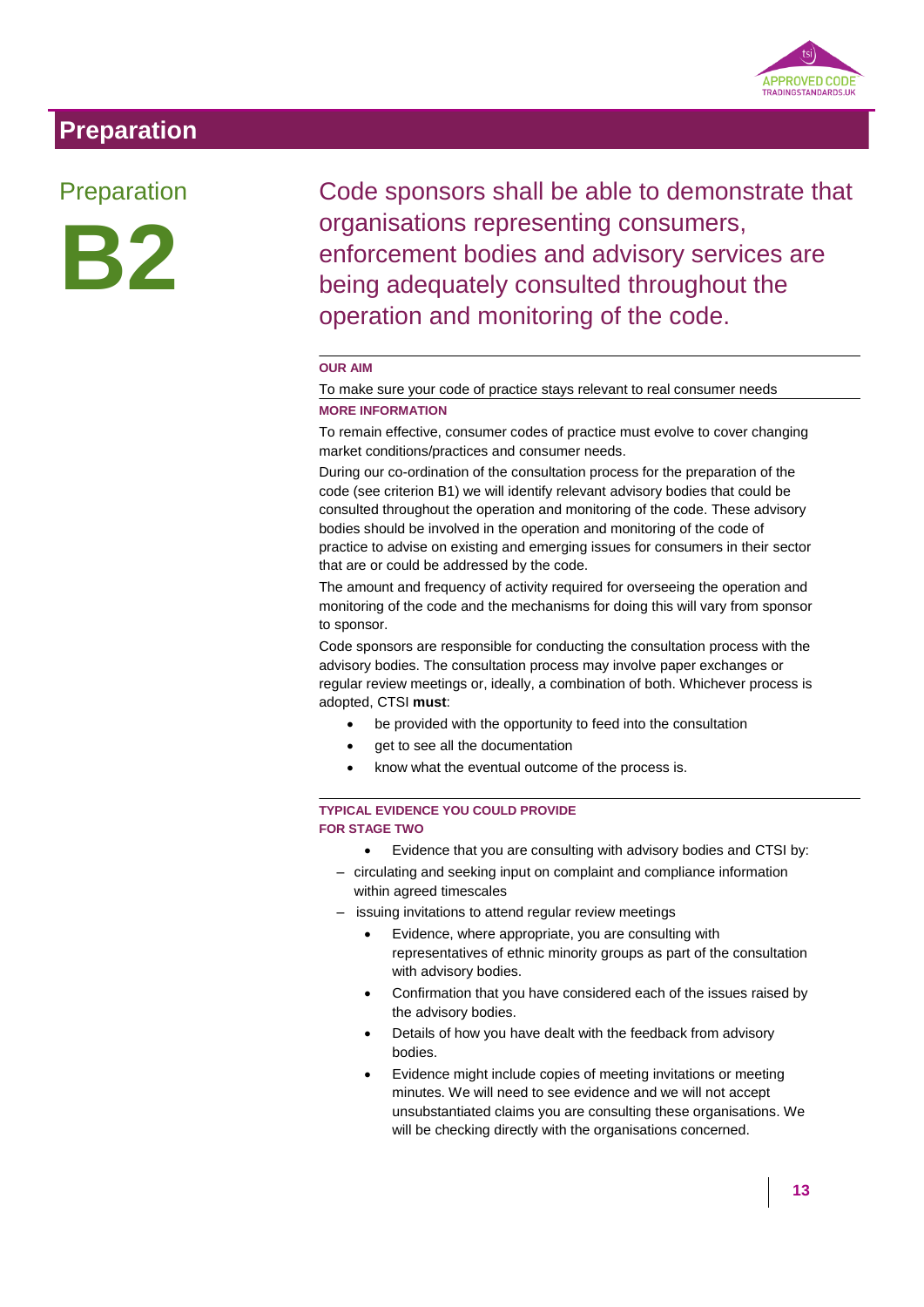

**CHECKLIST**

 Explain how relevant advisory bodies will be consulted throughout the operation and monitoring of your code of practice.

If you have not addressed any suggestions for change to your code of practice that have come from one of these organisations, explain why not.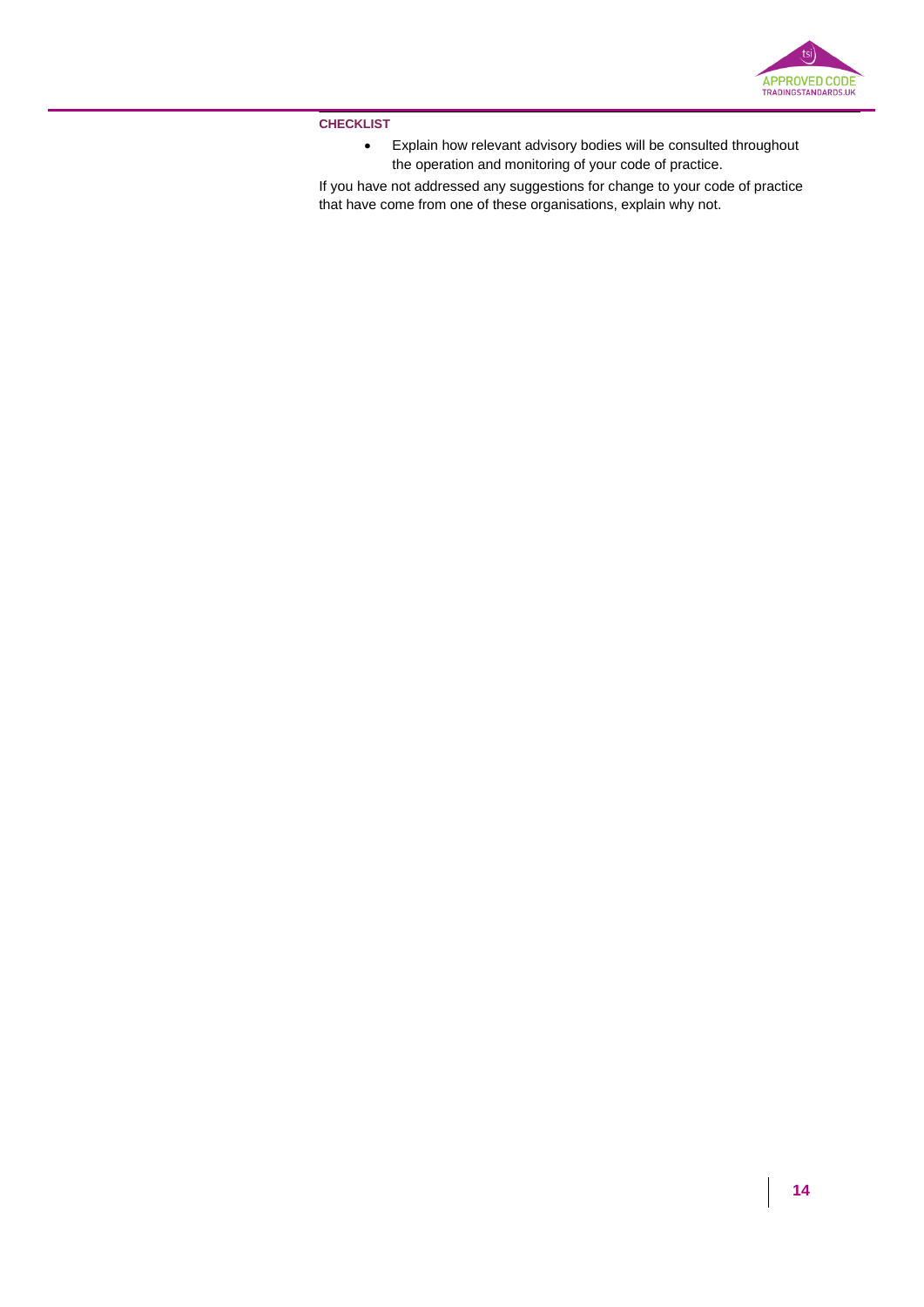

### **Content**



The code shall include measures directed at the removal or easing of consumer concerns and undesirable trade practices arising from the business activities of your members.

#### **OUR AIM**

To end undesirable trade practices.

To ease consumer concerns about undesirable practices.

#### **MORE INFORMATION**

Code sponsors should be aware of particular issues in their membership that need to be addressed. Involving advisory bodies is likely to be a key factor in making sure that codes of practice cover relevant issues for consumers. We will inform code sponsors of undesirable practices or concerns that we are aware of and think should be addressed.

Code sponsors will be required to explain how such issues have been addressed in their code. If there are consumer concerns or undesirable practices that the code sponsor is aware of but which are not currently addressed by the code, we will need an explanation of why this is so.

#### **TYPICAL EVIDENCE YOU COULD PROVIDE**

- Relevant requirements in your code of practice that address specific consumer concerns or undesirable trade practices.
- Information on how your organisation makes itself aware of consumer concerns and undesirable practices. Typical measures might include:
- monitoring the nature of complaints
- monitoring press coverage
	- Details of how you have reacted to concerns that have been raised from all sources used, and the measures you have taken to ease them.
	- List the areas of concern and undesirable practices that you consider exist with details of how you aim to eradicate them.
	- Confirmation that your code includes measures to address specific detriment affecting ethnic minority groups if this has been identified from the consultation with advisory bodies.

- Describe the relevant requirements in your code of practice.
- Explain how you stay aware of consumer concerns and undesirable practices.
- Explain how your code of practice addresses consumer concerns and undesirable practices.
- List the areas of concern and undesirable practices that you consider exist with details of how you aim to eradicate them.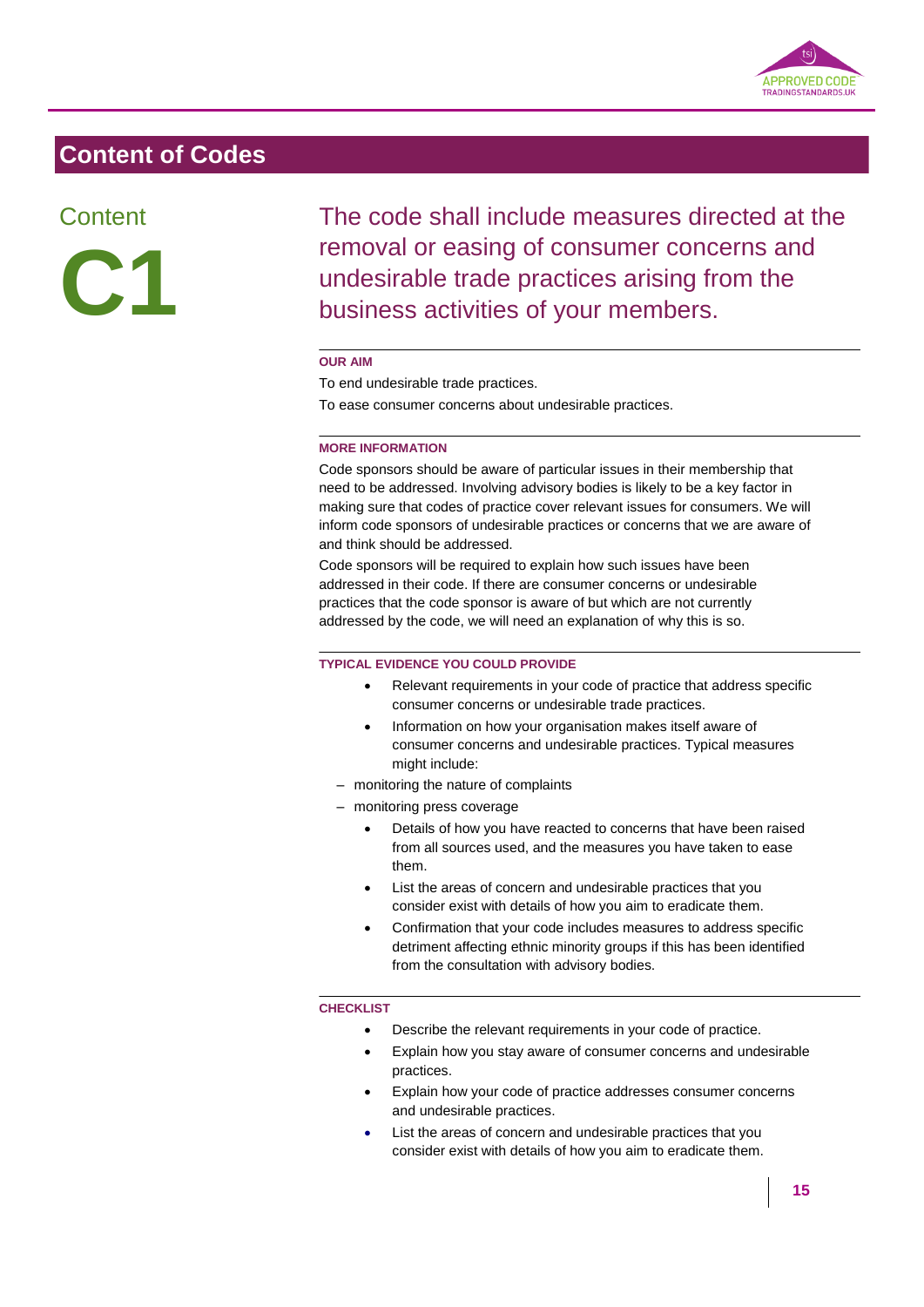

### **Content**



The code shall require that code members ensure that their relevant staff know about and meet the terms of the code as well as their legal responsibilities. Appropriate training is to be provided.

#### **OUR AIM**

To make sure that a code member's staff understand:

- the requirements of the code sponsor's code of practice
	- the law relating to the business's dealings with consumers and the standard of special skill and care which members may reasonably be expected to exercise towards consumers, commensurate with honest market practice and/or the general principle of good faith in their field of activity.

#### **MORE INFORMATION**

For a code member to conduct its business effectively it must make sure that its staff understand the terms of the code and the law and appropriate standards relating to the business's dealings with consumers and to their specific roles. This requires effective staff training.

The extent of the staff training required will vary depending on the staff member's role and the activities of your members. Not all staff will need to be trained to the same level.

If a staff member deals with customers, perhaps as a salesperson or in customer service, they must have a good understanding of consumer law and be trained in the company's customer service policy. They must also know what the code of practice means for them and for their customers.

#### **TYPICAL EVIDENCE YOU COULD PROVIDE**

- Your code of practice clearly states that members must provide relevant and effective training to make sure that their staff understand:
- the code's provisions
- their own legal obligations to consumers and responsibilities under the code.
	- Additional evidence may include details of any training courses on your code of practice and/or on relevant law that you run for your members or for their staff.
	- Evidence of all relevant staff training.

- Tell us which are the relevant requirements in your code of practice.
- Explain any other ways that you make your code members aware of their obligations.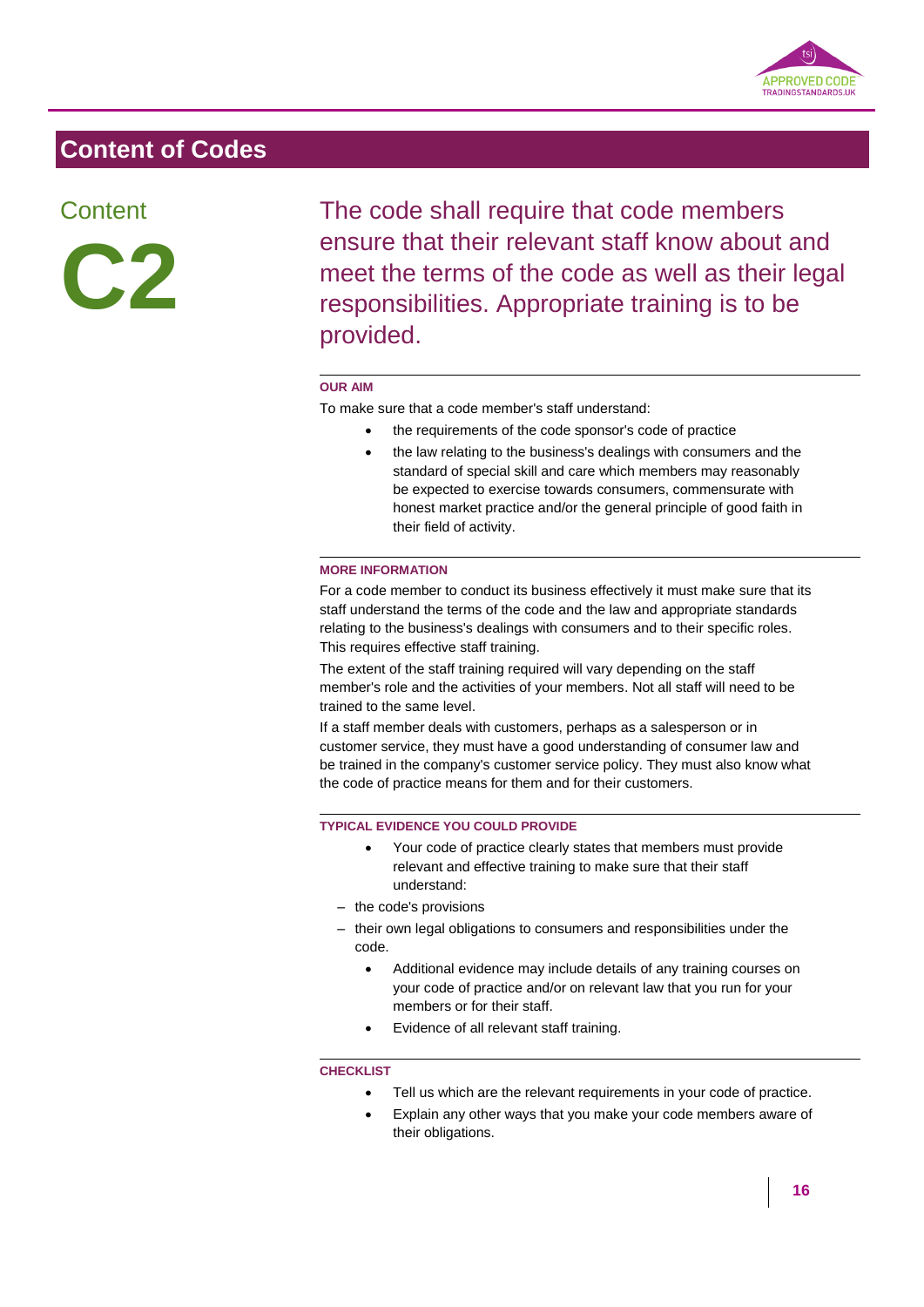

### **Content**



# The code shall address clear and truthful marketing and advertising as appropriate to the activities of code members.

#### **OUR AIM**

To make sure that consumers are protected from misleading advertising.

#### **MORE INFORMATION**

Advertisements must comply with any relevant code of advertising including:

- the British Codes of Advertising, Sales Promotion and Direct Marketing
- the Television, Advertising Standards Code
- Radio Advertising Standards Code
- the PhonepayPlus code for all premium rate charged telecommunication services
- any other relevant code of advertising
- all other relevant statutory requirements, such the Consumer Protection from Unfair Trading Regulations 2008 and the Consumer Credit (Advertisements) Regulations 2010.

#### **TYPICAL EVIDENCE YOU COULD PROVIDE**

Relevant requirements in your code of practice.

Your code of practice must clearly state that advertisements must comply with any relevant code of advertising and/or legislation – as listed above.

- Tell us which are the relevant requirements in your code of practice.
- Indicate which codes of advertising are relevant to the activities of code members.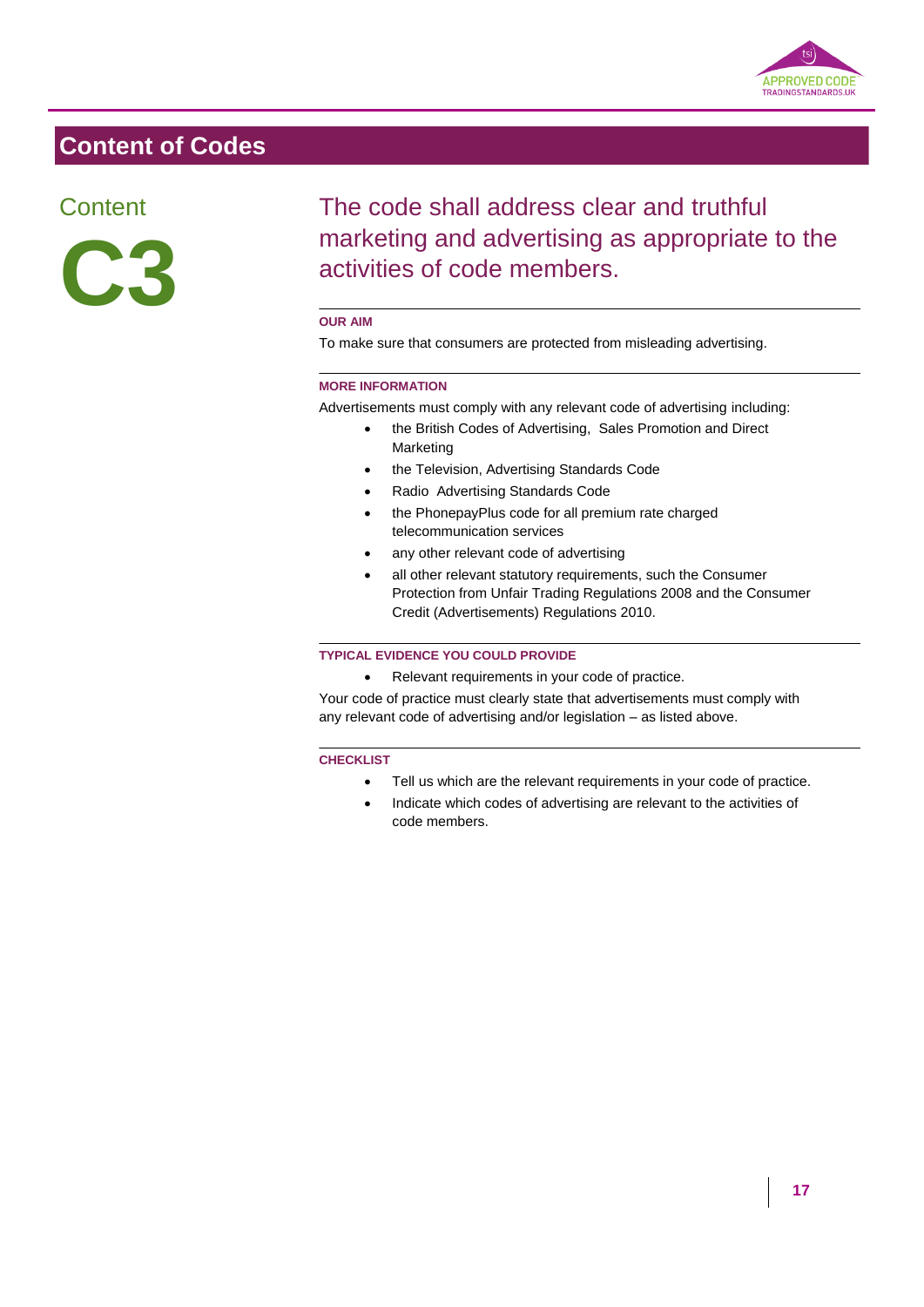

### **Content**



# The code shall address clear and accessible pre-contractual information as appropriate to the activities of code members.

#### **OUR AIM**

To make sure that consumers have accurate and adequate pre-contractual information that enables them to make an informed purchase decision.

#### **MORE INFORMATION**

A code of practice must require that pre-contractual information is made available to consumers. The pre-contractual information must include clear and accurate:

- information about the main characteristics of the product
- details of the trader's name and geographical address
- details of any other trader on whose behalf the trader is acting
- information on key contract terms
- explanations for any difference between the goods or services that are for sale and usual consumer expectations
- explanations as to whether, and if so why, there is any disparity between a consumer's stated requirements and the nature of the goods or services to be purchased
- pricing information showing the total price and a breakdown, where appropriate, of how that price has been reached including:
- delivery charges
- VAT charges
- credit charges by compliance with the Consumer Credit Act and Regulations
- Any other costed items and whether optional or mandatory.
	- information about delivery, payment and any other performance arrangements
	- information about withdrawal or cancellation rights
	- information about complaint and after sales procedures
	- Information on the availability and price of linked goods and services, such as routine servicing and phone helplines.
	- Pre-contractual information must be available in writing and provided to consumers on request, but in any event adequate information should always be given in a form which is accessible to the consumer.

#### **TYPICAL EVIDENCE YOU COULD PROVIDE**

- The code clearly states that pre-contractual information, as appropriate to the activities of code members, must be made available to consumers, and what information must be given as a minimum.
- The code also states that pre-contractual information must be clear and accessible, and available in written form if requested.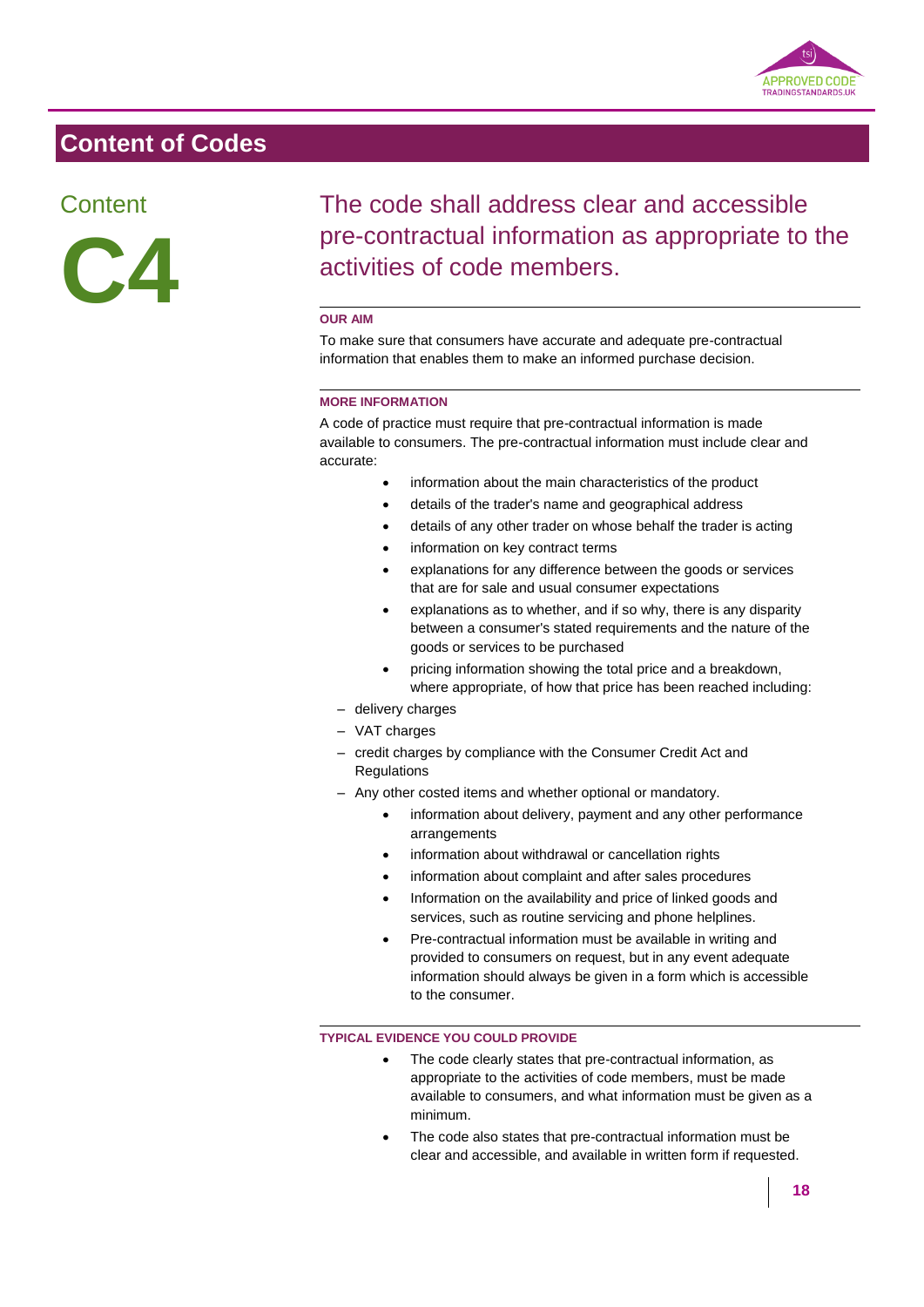

- The code should detail what the information should cover as a minimum for particular activities.
- The code should require its members to ensure that this information is always provided.
- Confirmation that there is a requirement within your code that information will be made available to individual consumers on request in alternative formats as appropriate (other languages, Braille, audio) where advisory bodies have indicated there is specific consumer detriment affecting these groups within the sector covered by the code.

#### **CHECKLIST**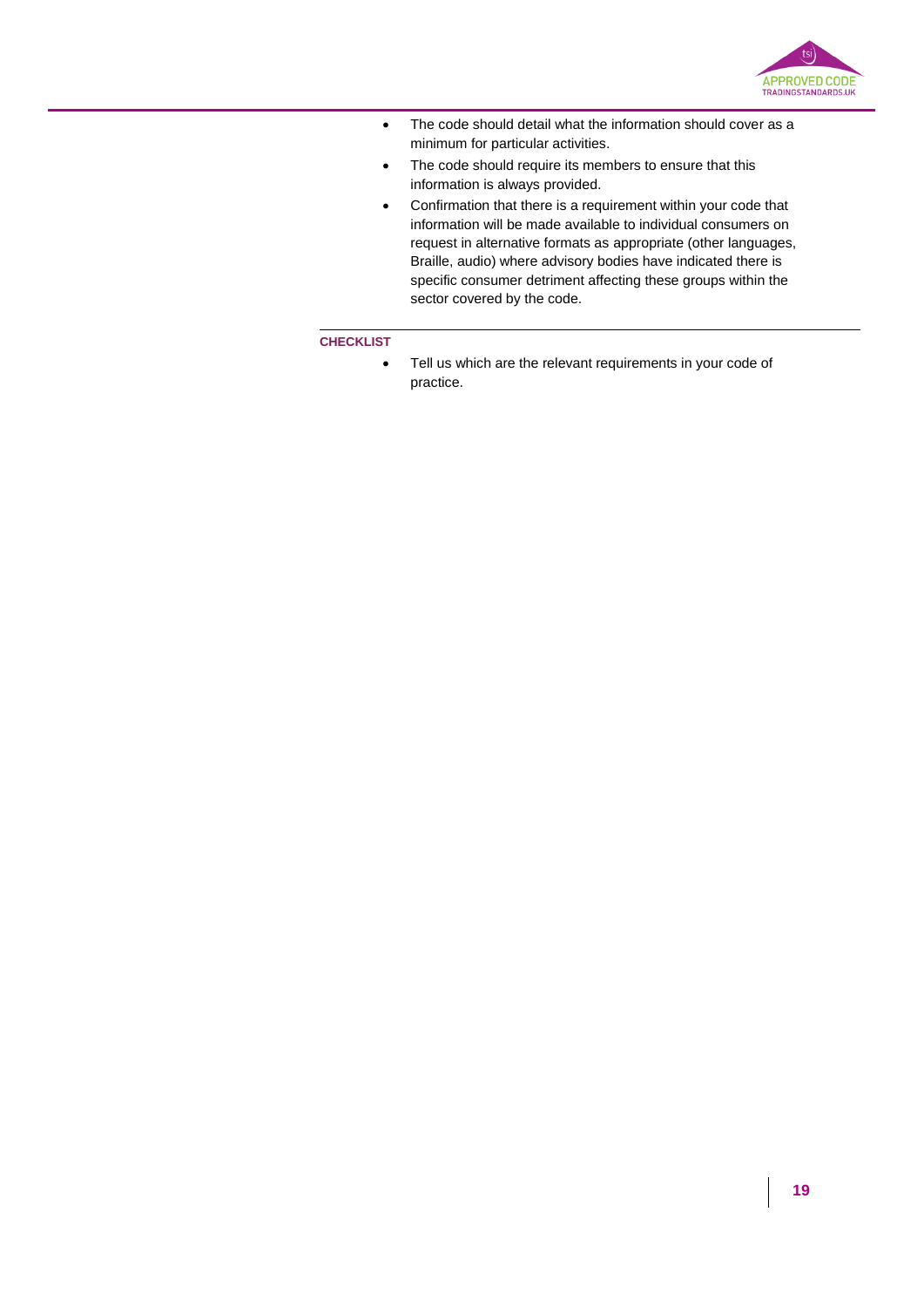

### **Content**



1

The code shall address the important responsibilities of members whilst dealing with people in their own home as appropriate to the activities of code members.

#### **OUR AIM**

To make sure that members respect the sanctity of a consumers' home. In particular that they recognise that the consumer is the master of what happens in or at their own home and it is the responsibility of code members to 'walk away' when requested to do so.

#### **MORE INFORMATION**

If relevant to your member's business activities, your code of practice must require that members respect a consumer's expressed wish that they do not want to receive unsolicited visits, canvassing, mail shots or telephone calls at their home. This will include householders that:

- have subscribed to recognised mailing or telephone preference services
- have clearly displayed notices on their property declining doorstep cold calling traders
- live in a properly established 'no cold calling zone' or 'cold calling control zone'<sup>1</sup>
- have given any other clear indication to the member that they do not wish to conduct business in their own home

If relevant to your member's business activities, the code shall require that, where the representatives of members are invited into a consumer's home, they must:

- not engage in any high pressure selling techniques (see examples below)
- leave immediately if requested to do so or if it becomes apparent that the consumer is not interested in the goods or services the business is selling

The specific examples of high pressure selling techniques (in addition to those outline in criterion C6) relevant when conducting business in a consumers' home include:

- repeatedly visiting or contacting a consumer, even if they have indicated that they do not want the goods or services on offer
- refusing to leave a consumer's home when asked, or subjecting them to lengthy 'presentations' in order to secure a sale

 $1$  CTSI have issued guidance about what constitutes 'cold calling' and a 'properly established' no cold calling zone or cold calling control zone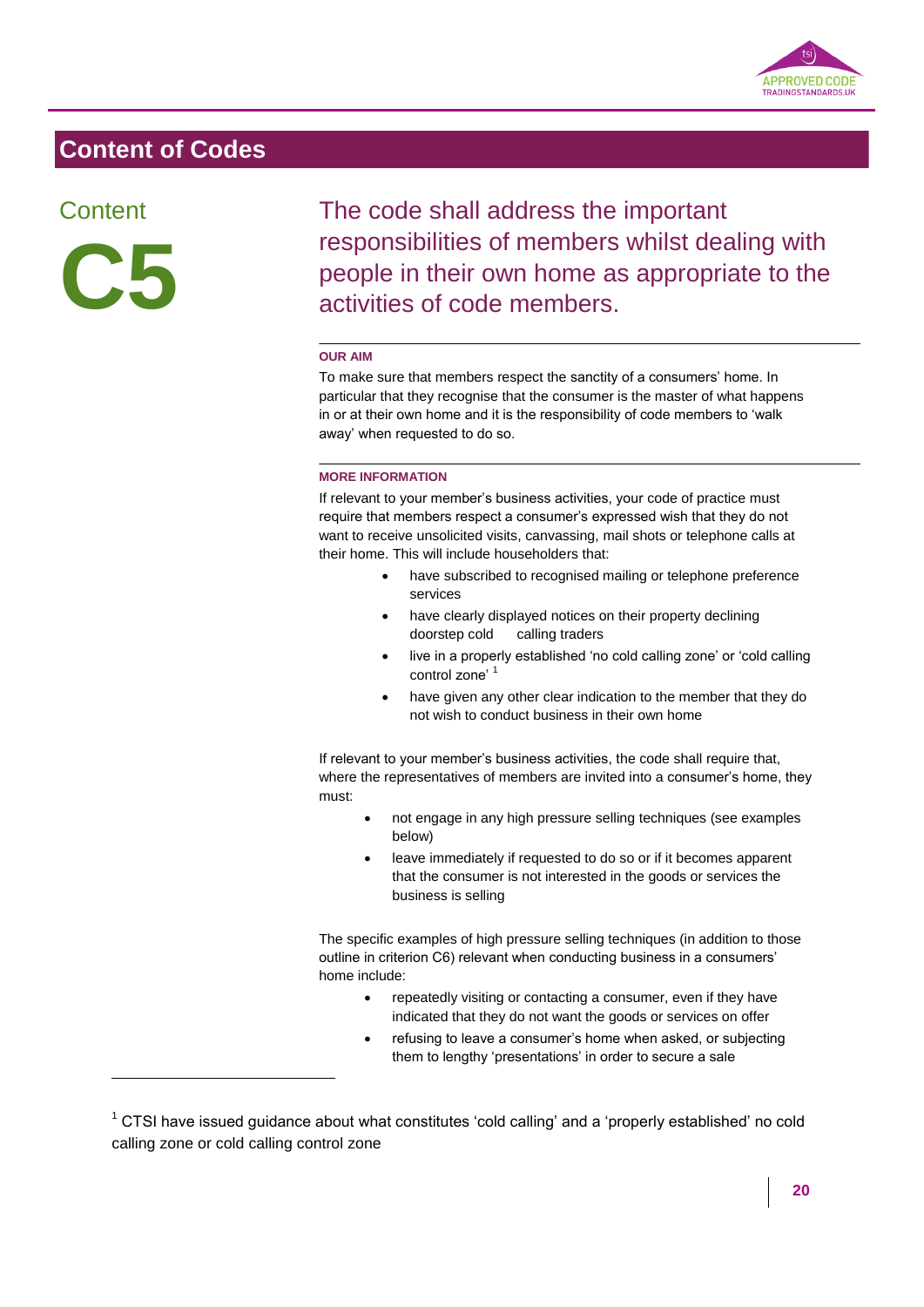

- claiming that the salesperson faces financial difficulty or will lose their job if they don't achieve a sale
- stating inflated prices for goods or services, then offering a sizeable discount, or 'special one day offer prices', which aren't true
- befriending vulnerable consumers in order to sell them goods or services at a later date
- Frightening consumers into buying goods or services, by telling them they are at risk unless they buy your goods or services, when they are not. For example, referring to national crime statistics, which do not reflect the local low crime levels, in order to sell house alarms

The code shall address specific issues relevant to the activities of their members when dealing with vulnerable consumers in their own homes. The definition of 'vulnerable' could include physical disability or health problems; mental health and other cognitive problems; low income; older people; consumers in isolated locations; consumers with poor basic skills; consumers with limited financial capabilities; consumers for whom English is not their first language; or consumers who have suffered a recent bereavement. This is by no means an exhaustive list and businesses must ensure their staff are aware of consumer vulnerability, particularly when conducting business at a consumer's home. (Criterion C13 refers to the core criterion relating to vulnerable consumers in all situations).

A code of practice must prohibit members from creating, obtaining, distributing or maintaining lists of specific consumers that are susceptible to responding to cold calling approaches.

#### **TYPICAL EVIDENCE YOU COULD PROVIDE**

- Relevant requirements in your code of practice.
- A description of the circumstances when your members may be engaged in activity that would be caught by this criterion.
- Details of any measures taken by the code sponsor to remove or reduce the possibility of consumers being subject to inappropriate behaviour in their home, such as training courses to members' sales staff in selling methods.

#### **CHECKLIST**

- Tell us which are the relevant requirements in your code of practice.
- A description of the circumstances when your members may be engaged in activity that would be caught by this criterion.

If you have formed the view that the activities of your members would not be caught by this criterion you must explain why.

If you have issued guidance to your members on how to avoid the pitfalls associated with this criterion, send us a copy of that guidance.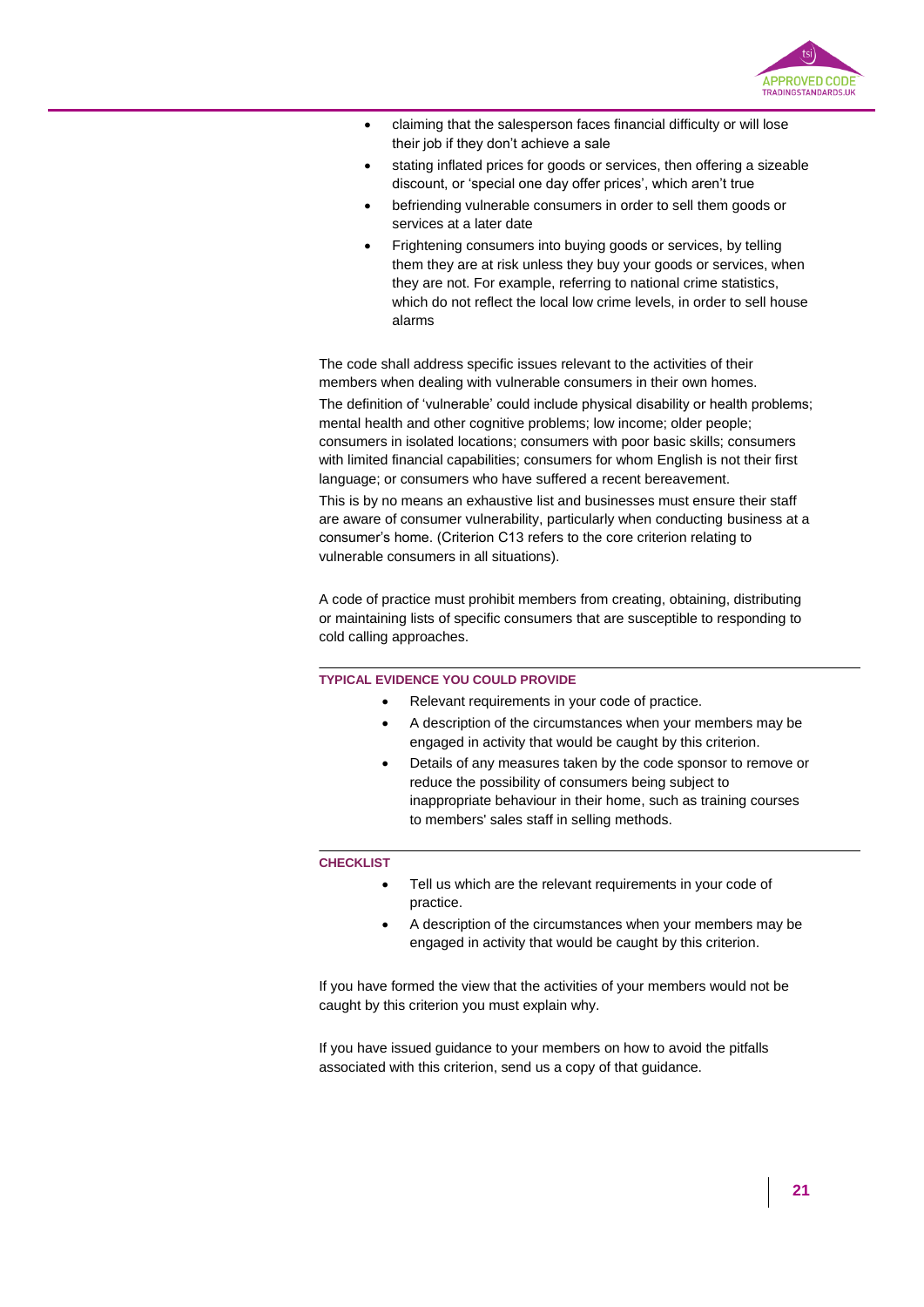

### **Content**



# The code shall address high-pressure selling as appropriate to the activities of code members.

#### **OUR AIM**

To make sure that consumers are protected from high-pressure selling techniques that may lead them to make an ill-informed and incorrect purchasing decision.

#### **MORE INFORMATION**

A code of practice must make it clear that high-pressure selling must not be used. This is because high-pressure selling:

- impedes the opportunities for the consumer to be presented with clear and accessible pre-contractual information
- is likely to disadvantage vulnerable consumers
- does not allow consumers to make informed purchasing decisions based on clear and comprehensive information.

#### **TYPICAL EVIDENCE YOU COULD PROVIDE**

- Relevant requirements in your code of practice.
- Your code of practice must clearly state that high-pressure selling must not be used.
- Details of any measures taken by the code sponsor to remove or reduce the possibility of consumers being subject to highpressure selling techniques, such as training courses to members' sales staff in selling methods.

#### **CHECKLIST**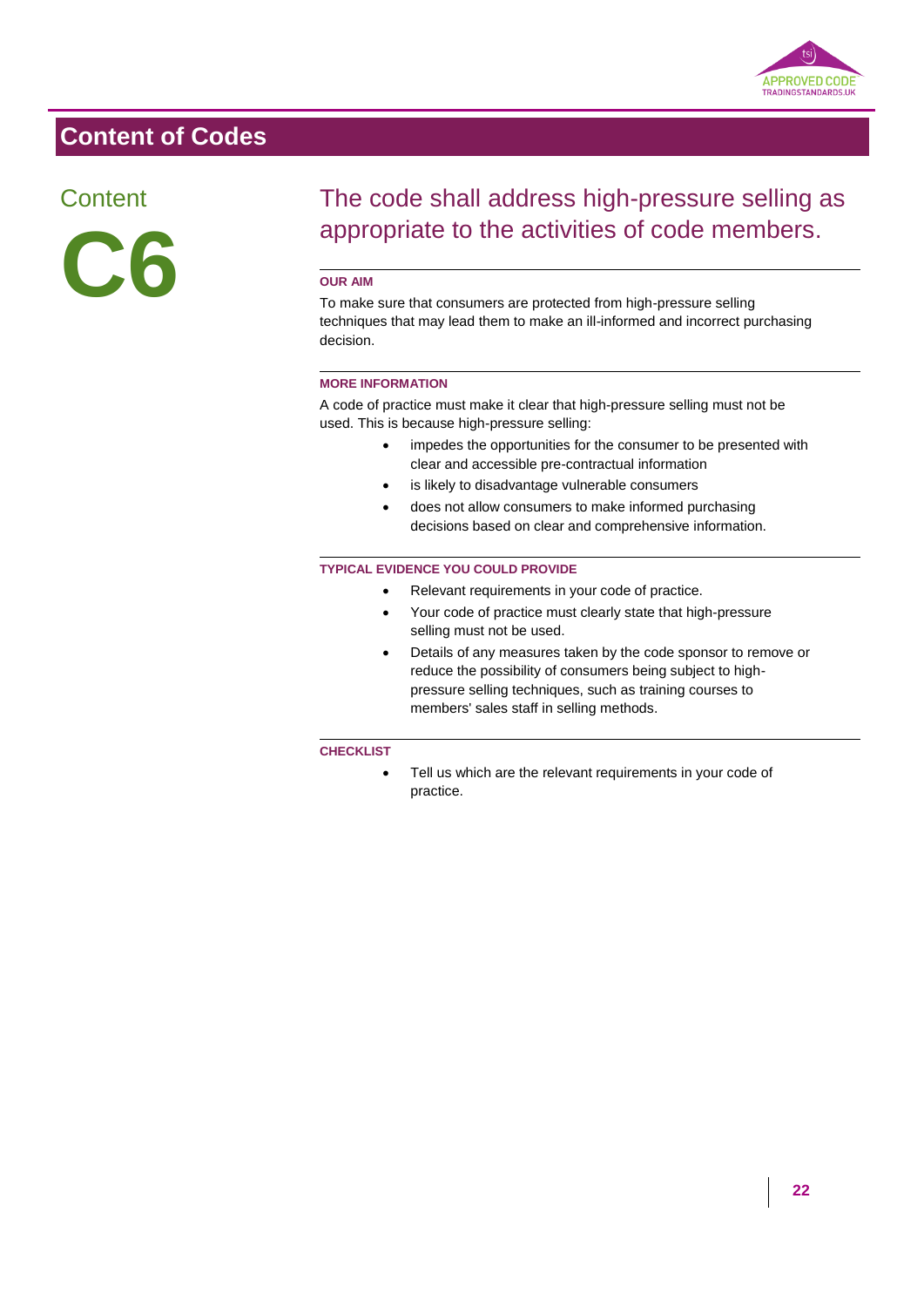

**Content** 



The code shall address clear terms and conditions of supply and fair contracts as appropriate to the activities of code members.

#### **OUR AIM**

To make sure that consumers are provided with clear and fair contractual terms and conditions.

#### **MORE INFORMATION**

Code members must take account of the Consumer Rights Act 2015 and official guidance on unfair terms, including sector specific guidance when they draft contract terms.

We believe that model terms and conditions may be the most cost-effective way for code sponsors to ensure that their members are given effective guidance on suitable contract terms. By providing model terms, code sponsors can encourage their members to use the terms or to use the terms as guidance when members draft their own terms.

If code sponsors do not have model terms, we do not insist that they produce them.

#### **TYPICAL EVIDENCE YOU COULD PROVIDE**

- The code of practice must clearly state that members must comply with the Consumer Rights Act 2015 when drawing up their contracts.
- Evidence of how you ensure that your members are aware of the Regulations. This might include:
- details of your model terms and conditions recommended to members
- guidance that you provide on fair contracts
- Guidance that you provide on suitable contract terms.
	- Confirmation that there is a requirement within your code that information will be made available to individual consumers on request in alternative formats as appropriate (other languages, Braille, audio) where advisory bodies have indicated there is specific consumer detriment affecting these groups within the sector covered by the code.

#### **CHECKLIST**

- Tell us which are the relevant requirements in your code of practice.
- Provide a copy of any model terms that you recommend to members. Give details of any discussions you have had about the model terms with regulators. Or explain why you have not held any discussions.

If you do not have model terms, explain how you provide guidance on suitable contract terms to your members.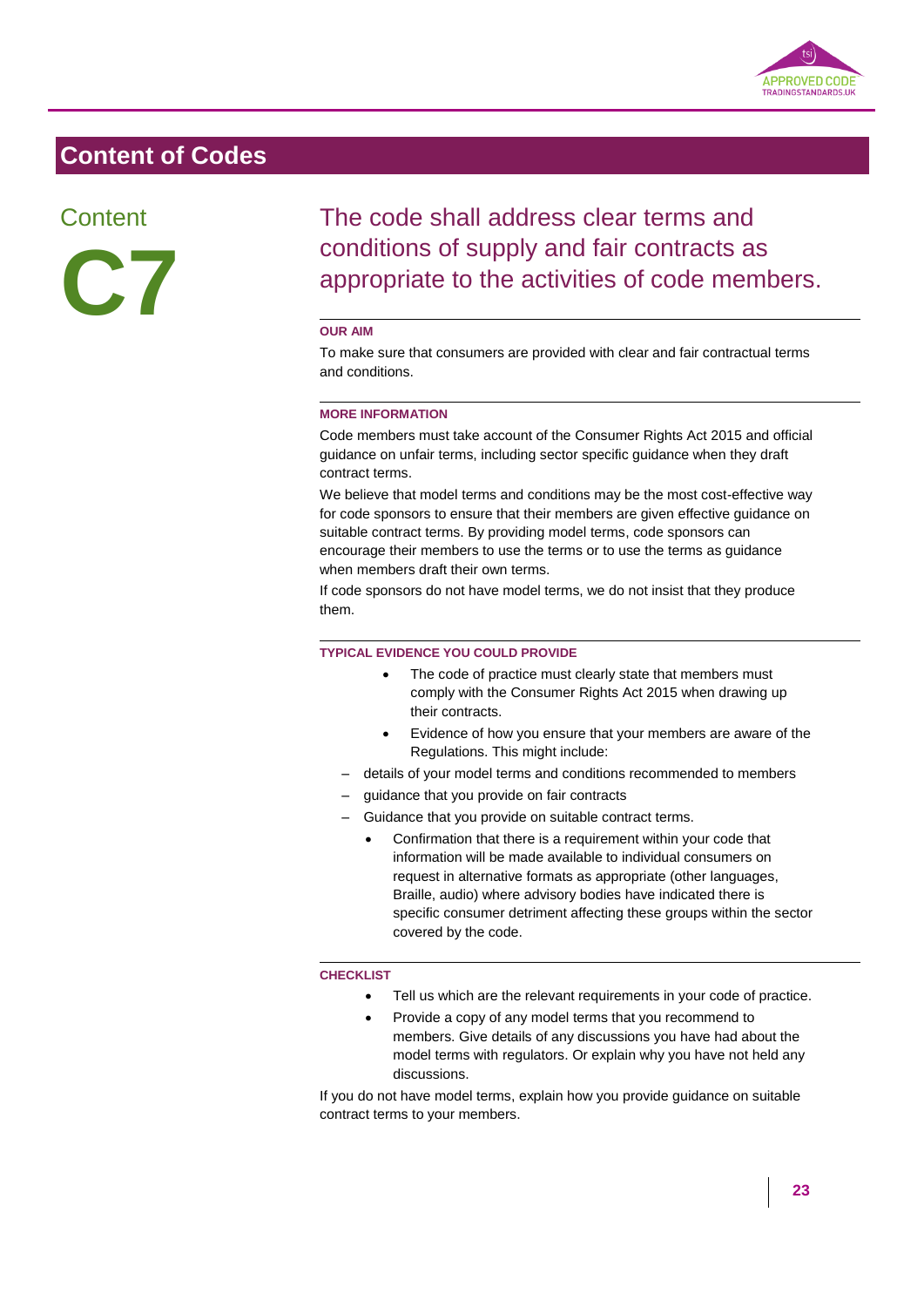

**Content** 



The code shall address delivery and completion dates as appropriate to the activities of code members.

#### **OUR AIM**

To make sure that consumers are given the opportunity to agree appropriate delivery and completion dates that meet their requirements.

#### **MORE INFORMATION**

Consumers must be offered flexibility and a choice of delivery dates and times. They must also have the opportunity to agree completion dates in advance of placing their order or making their purchase.

Consumers must be given as much advance notice as possible of any subsequent delays in delivery or completion. Then they must be given the opportunity to negotiate alternative delivery or completion arrangements if they wish to do so.

#### **TYPICAL EVIDENCE YOU COULD PROVIDE**

- The code of practice clearly states that members must provide consumers with:
- flexibility and choice of delivery dates and times
- completion dates to be agreed in advance of conclusion of contract
- advance notice of any delays
- Offers of suitable alternatives when delays occur and ultimately appropriate remedies.

#### **CHECKLIST**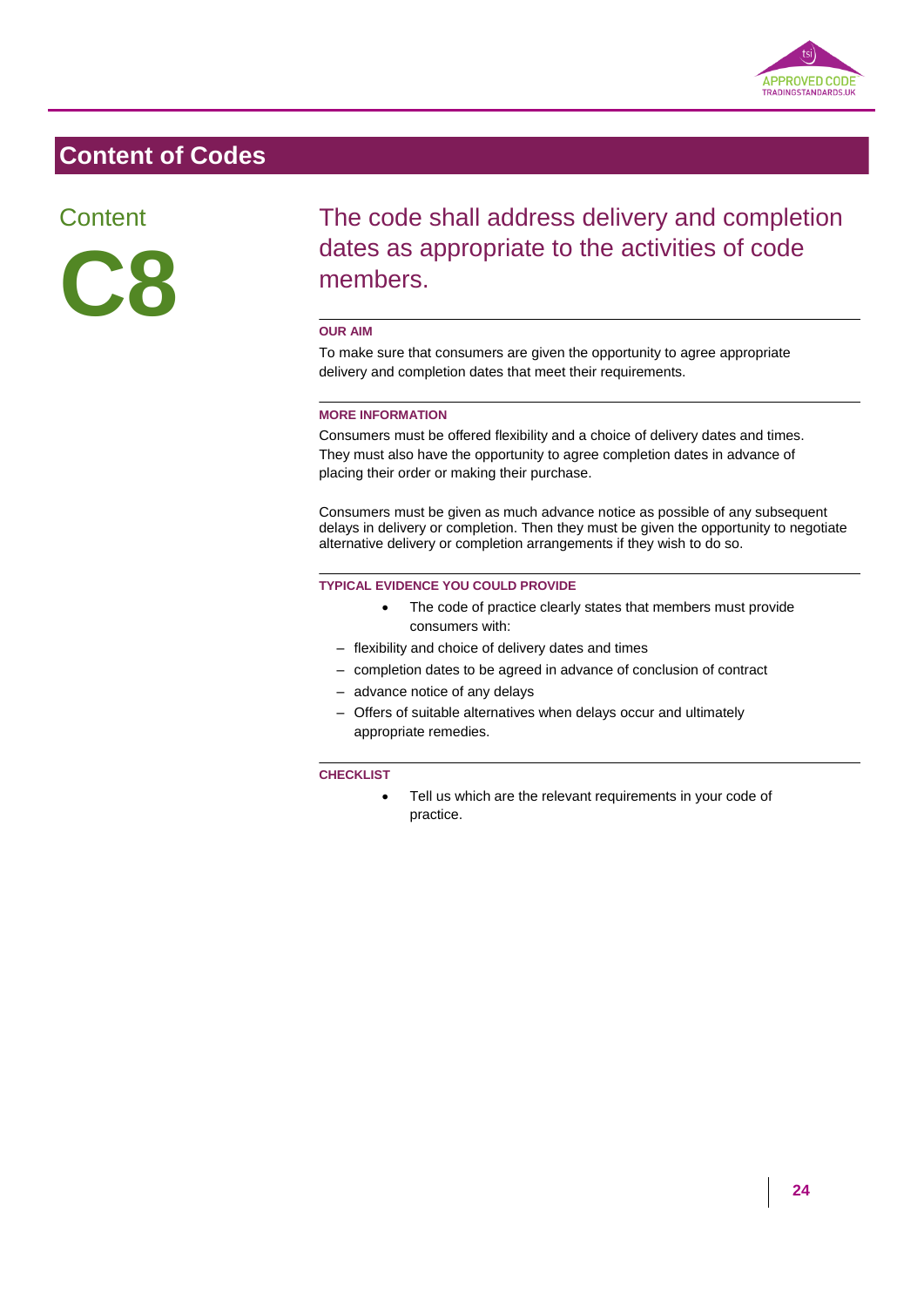

### **Content**



# The code shall address cancellation rights as appropriate to the activities of code members.

#### **OUR AIM**

To make sure consumers understand their cancellation rights and have the opportunity to use them.

#### **MORE INFORMATION**

Code members must provide clear and accurate information on any cancellation rights which:

- are provided in law
- they offer although not required by law.

#### **TYPICAL EVIDENCE YOU COULD PROVIDE**

- Relevant requirements in your code of practice which include a statement of your members' responsibilities on cancellation rights.
- Your code of practice will include clear details of any additional cancellation rights that you require your members to offer.
- Confirmation that there is a requirement within your code that information will be made available to individual consumers on request in alternative formats as appropriate (other languages, Braille, audio) where advisory bodies have indicated there is specific consumer detriment affecting these groups within the sector covered by the code.

#### **CHECKLIST**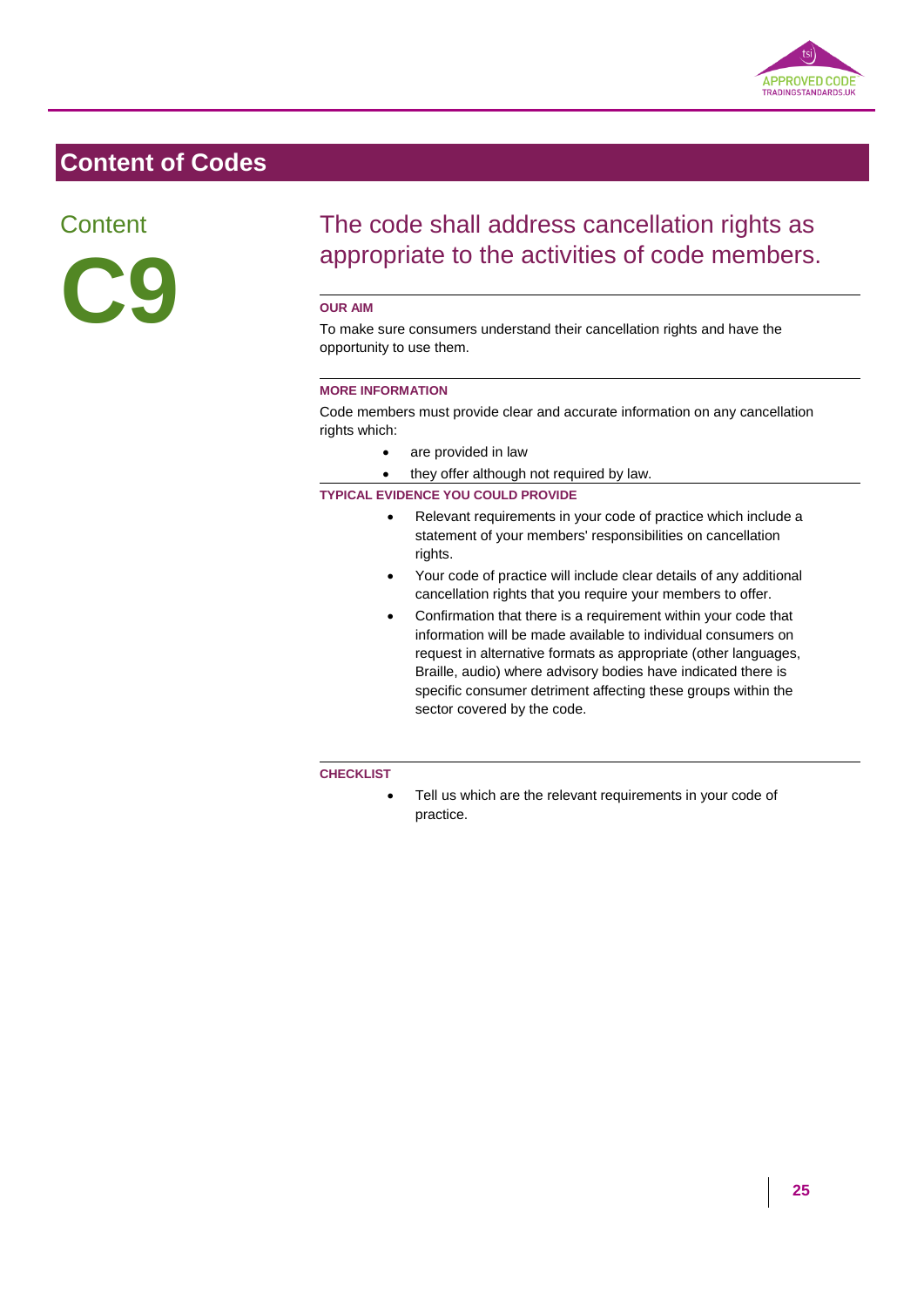

### **Content**



# The code shall address guarantees and warranties as appropriate to the activities of code members.

#### **OUR AIM**

To make sure that consumers understand all the guarantees and warranties that apply to their transaction.

#### **GUIDANCE**

Code members must provide the consumer with clear and accurate details of:

- standard guarantees and warranties that are included in any transaction
- which guarantees and warranties are optional
- the cost of such additional guarantees/warranties
- who the additional guarantees/warranties are offered by.

Code members must clearly explain the nature and key elements of any additional optional guarantees and warranties to consumers.

Code members must not use high-pressure selling of additional warranties, nor misrepresent their costs, coverage or the benefits they provide.

#### **TYPICAL EVIDENCE YOU COULD PROVIDE**

Relevant requirements in your code of practice.

We expect this to include a statement of members' responsibilities for meeting the requirements set out in the guidance above.

 Confirmation that there is a requirement within your code that information will be made available to individual consumers on request in alternative formats as appropriate (other languages, Braille, audio) where advisory bodies have indicated there is specific consumer detriment affecting these groups within the sector covered by the code.

#### **CHECKLIST**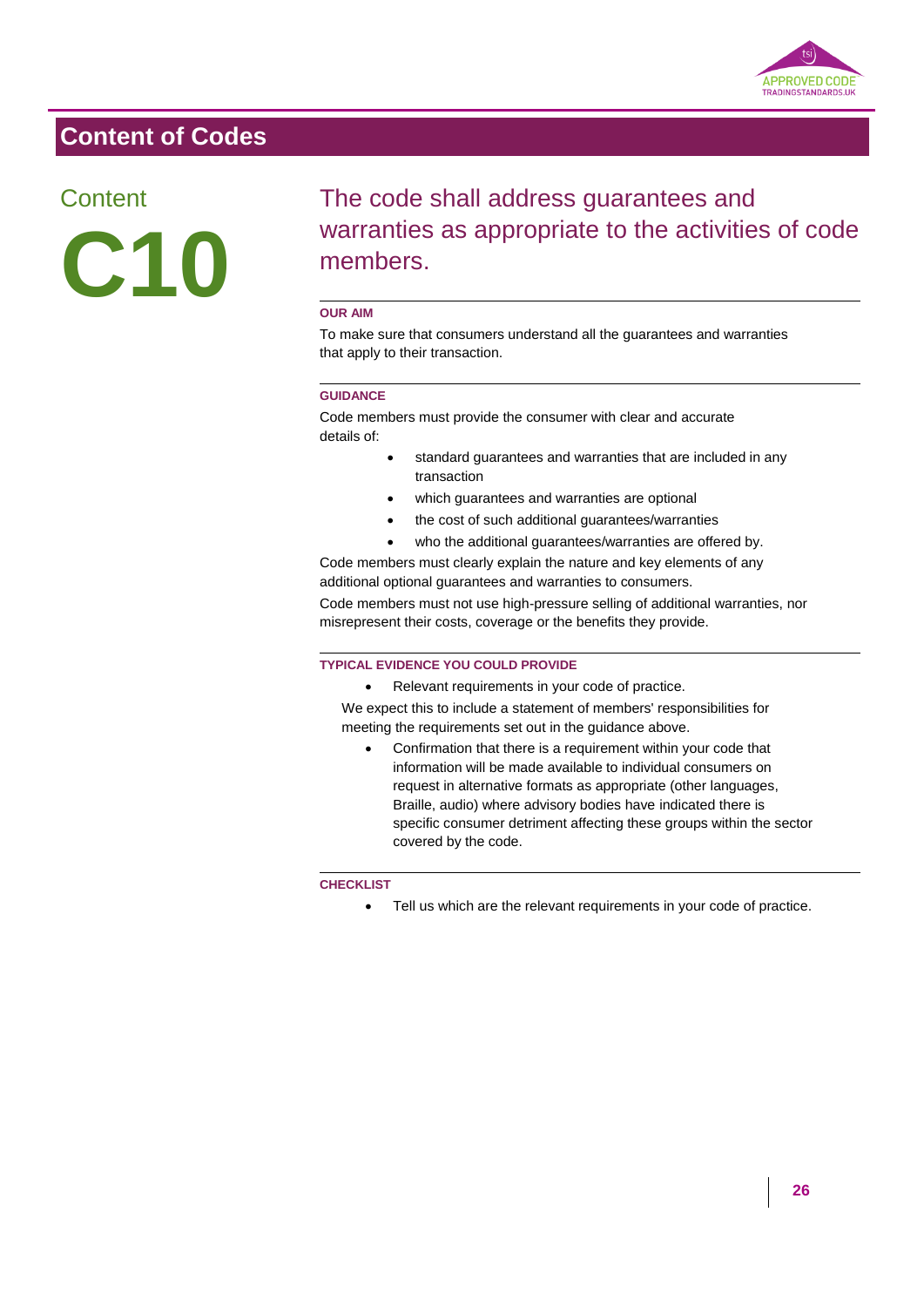

### **Content**



The code shall address protection of client's money, deposits or prepayments as appropriate to the activities of code members.

#### **OUR AIM**

To make sure that client's money, deposits or prepayments made by consumers are protected and are refunded swiftly where appropriate.

#### **MORE INFORMATION**

Where the loss of deposits and/or prepayments would cause the consumer to suffer financial detriment or inconvenience (as determined by CTSI and identified by advisory bodies), code sponsors must make sure that protection mechanisms are in place so that consumers will have their advance payments fully and speedily refunded if a code member is unable to meet a promise to supply goods or services. This could happen in a number of situations, such as when the goods/service are not available for any reason or the member has ceased trading due to liquidation/bankruptcy or in cases of fraud. The protection should still apply if the business ceases to be a code member before the promise is met.

Code members must not subject consumers to excessive form-filling or other procedures before their payments are refunded.

Code members must make consumers aware of these provisions in clear precontractual information.

Where a code sponsor seeks to place reliance upon cover provided by s.75 of the Consumer Credit Act 1974, they must also set out how they will cover transactions that fall outside of the scope of that section. In addition, where a code member proposes to provide an insurance-backed solution for the customer to purchase, it should be noted that, if this provides equivalent protection to s.75 of the Consumer Credit Act 1974 and the consumer is using a regulated credit card to make the payment, such an insurance-backed product might be regarded as unnecessary and, therefore, mis-sold.

#### **Factors to be taken into consideration when CTSI assesses the risk of loss of prepayments/deposits and potential consumer detriment for the transaction or sector (non exhaustive)**

- High risk of loss of prepayments/deposits within the sector identified from consultation with advisory bodies
- The value of the deposits taken and the length of time between the deposit being taken and the contract being fulfilled
- History of detriment to consumers within the sector because of loss of client's money, prepayments/deposits due to non-fulfilment of orders or by traders going out of business or by traders acting fraudulently
- Future assessment of risk of loss of prepayments e.g. market stability, level of business turnover, willingness of other code members to step in to fulfil commitments following the collapse of traders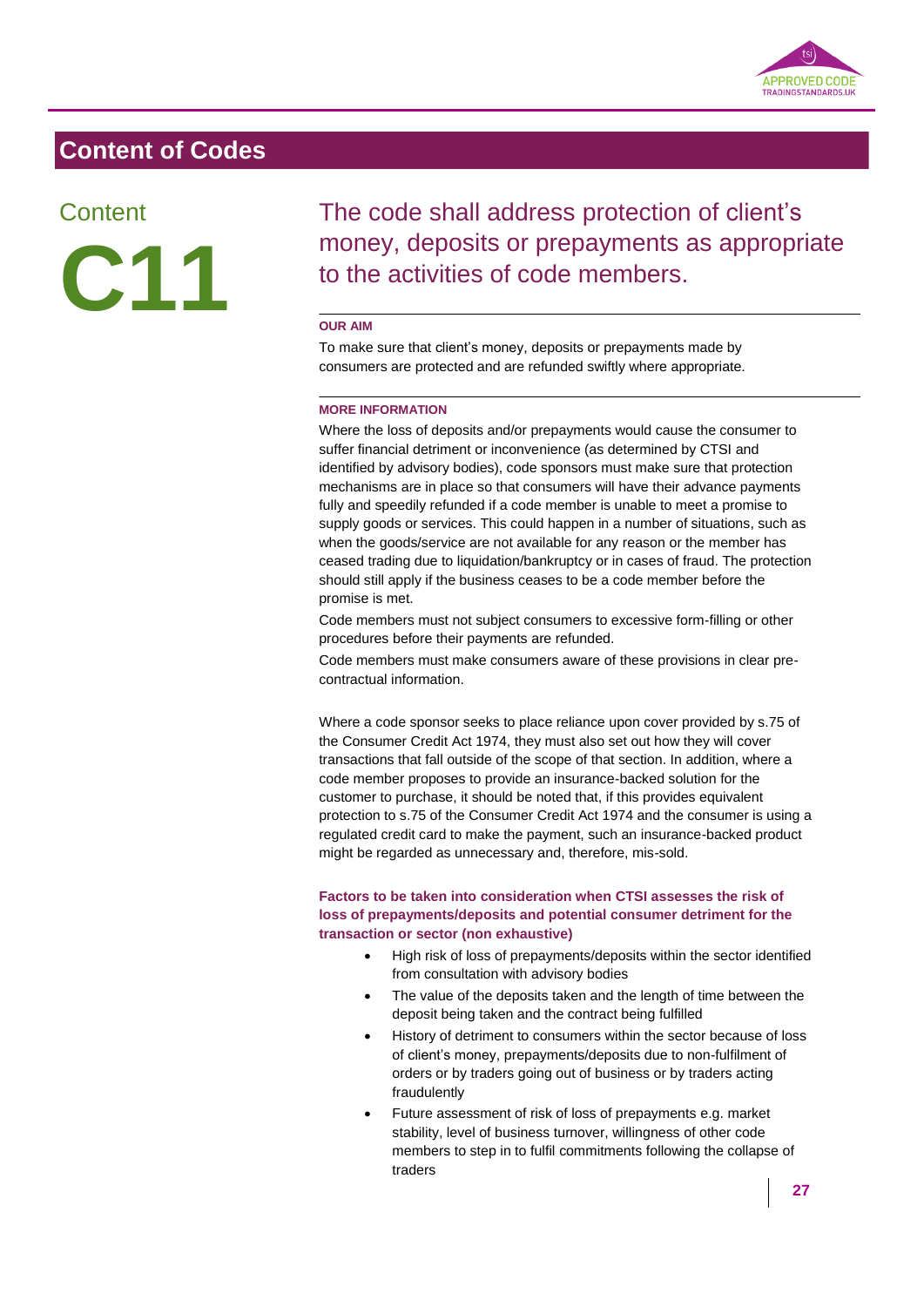

#### **Examples - where we are likely to require formal client money, deposit or prepayment protection systems to be in place.**

- Where the consumer detriment arising from loss of deposits/prepayments is significant due to serious inconvenience and/or financial loss. The replacement of the goods/service would be considered a necessity. Typical consumers for these types of products would be identified as vulnerable or on low incomes. An example would be the supply of assistive products for the elderly.
- Where prepayments are held on gift cards or gift vouchers or in an unregulated savings scheme
- Where the risk of loss is low, but the impact of such loss on the consumer is high. An example would be the purchase of personal health products such as spectacles.
- In any businesses where prepayments/deposits are routine and the risk of loss through fraud is considerable.
- In any businesses where power over client's money (such as through Power of Attorney) is being exercised by the code member.

#### **Examples – where we are not likely to require formal client money, deposit or prepayment protection systems to be in place.**

- Where the consumer detriment arising from loss of deposits/prepayments relates to minor inconvenience and/or low financial loss. The replacement of the goods/service would be a matter of choice rather than necessity. Consumers generally understand there is a real chance that they may lose money by paying up front, but this is mitigated by issues such as convenience, or the opportunity to purchase an item which is not easily obtainable by other means. An example would be a magazine subscription
- Where the consumer detriment arising from the loss of the service or goods would be high and immediate but code sponsors can provide evidence that there are proven, effective safety nets operating within the sector where for example, another business will fulfil the contract.
- Where the typical value of the deposit or prepayment protection is low (typically less than £50) and the time for the fulfilment of the contract is short (typically less than 14 days).
- Where the consumer is given a clear and unambiguous choice at the point of placing their order to take additional risk of a lower level of protection in exchange for a discounted or lower price and the consumer freely accepts that choice (this does not apply to gift cards, gift vouchers, unregulated savings schemes of the handling of client's money by exercising a power of attorney).

#### **TYPICAL EVIDENCE YOU COULD PROVIDE**

.

 Relevant requirements in your code of practice that members have mechanisms in place to protect client's money, deposits and prepayments.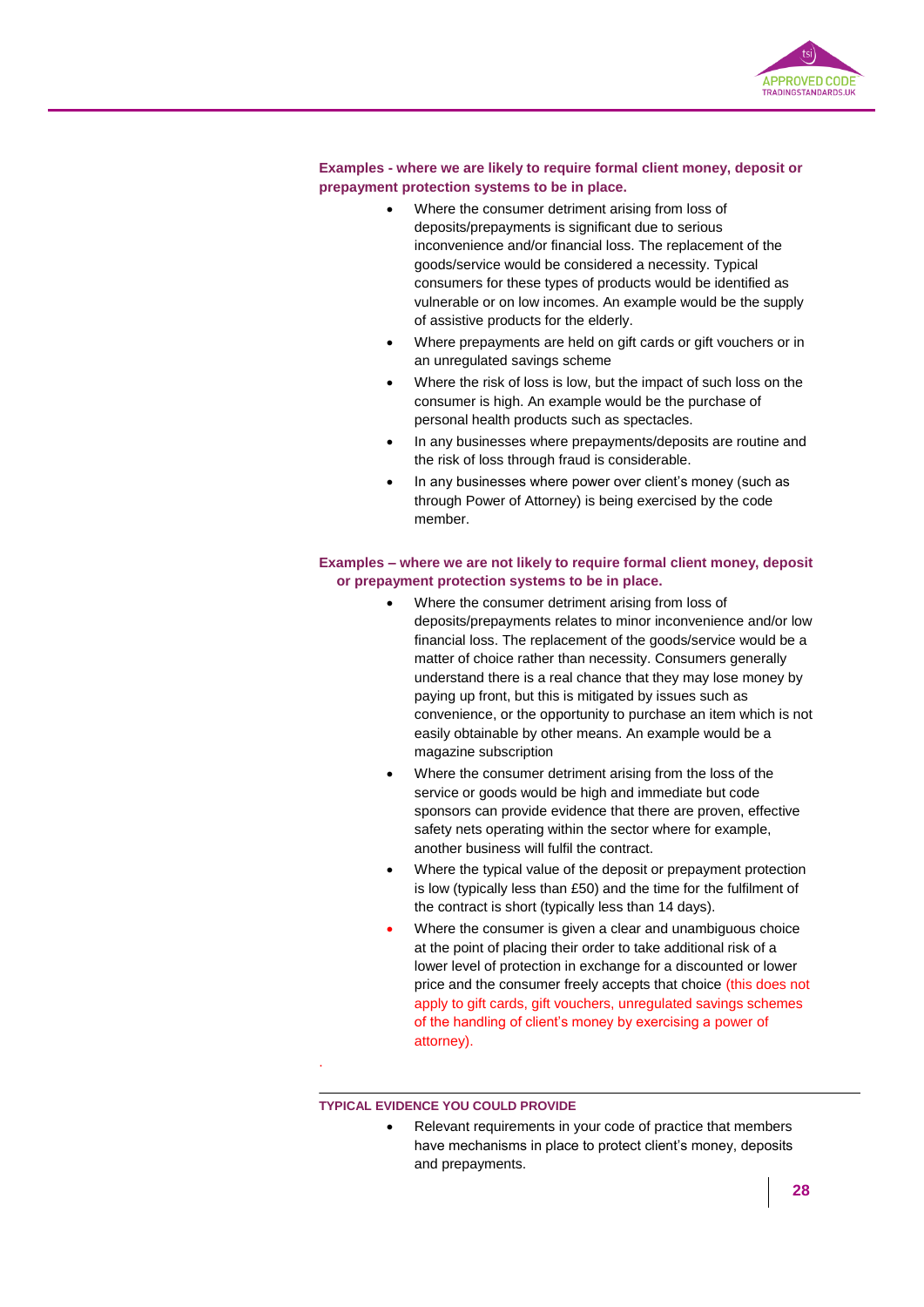

- Details of the types of protection mechanisms used by members, which could include but is not limited to:
- insurance backed schemes
- financial bonds
- trust accounts
- ring-fenced client accounts
- central funds
- Contractual obligations on other members to complete a particular transaction should the contracted member be unable to do so (mutual aid arrangements).

- Tell us which are the relevant requirements in your code of practice.
- Explain the ways in which your code members ensure that advance payments are protected.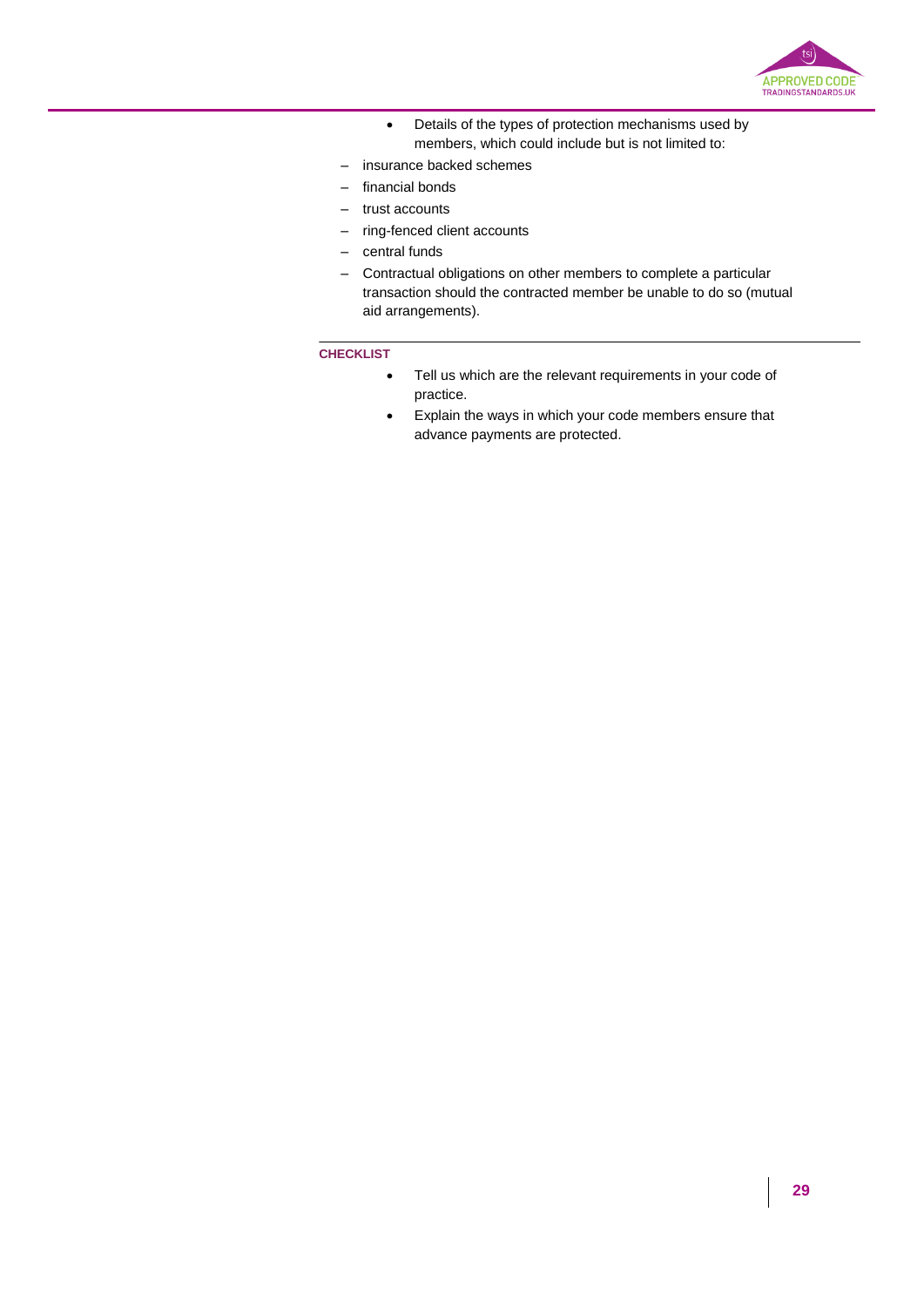

**Content** 

**C12**

The code shall address customer service provisions as appropriate to the activities of code members.

#### **OUR AIM**

To make sure that consumers are provided with effective and appropriate customer service.

#### **MORE INFORMATION**

Customer service has a wide definition and will vary depending upon the scope of activities of code members. It is not restricted to enquiries after the customer has paid for and received goods or services.

Consumers may have enquiries at different times or events including:

- before a contract has been agreed
	- after ordering
	- after booking
	- after paying
	- after receiving their goods or services.

Code members must have accessible and user-friendly procedures in place to ensure that these enquiries are dealt with effectively. The specific requirements for a code will depend on the activities of code members.

Whenever possible, customer service that goes beyond the requirements of law should be provided free or at a reasonable charge. We would regard it as unreasonable to charge premium rates for calls to after-sales service phone numbers

Customer service is not the same as complaint handling, which we cover elsewhere in the core criteria. It is useful to remember though that effective customer service provisions can help avoid complaints.

#### **TYPICAL EVIDENCE YOU COULD PROVIDE**

 Relevant requirements in your code of practice that members have accessible, user-friendly, free or reasonably charged customer service provisions.

#### **CHECKLIST**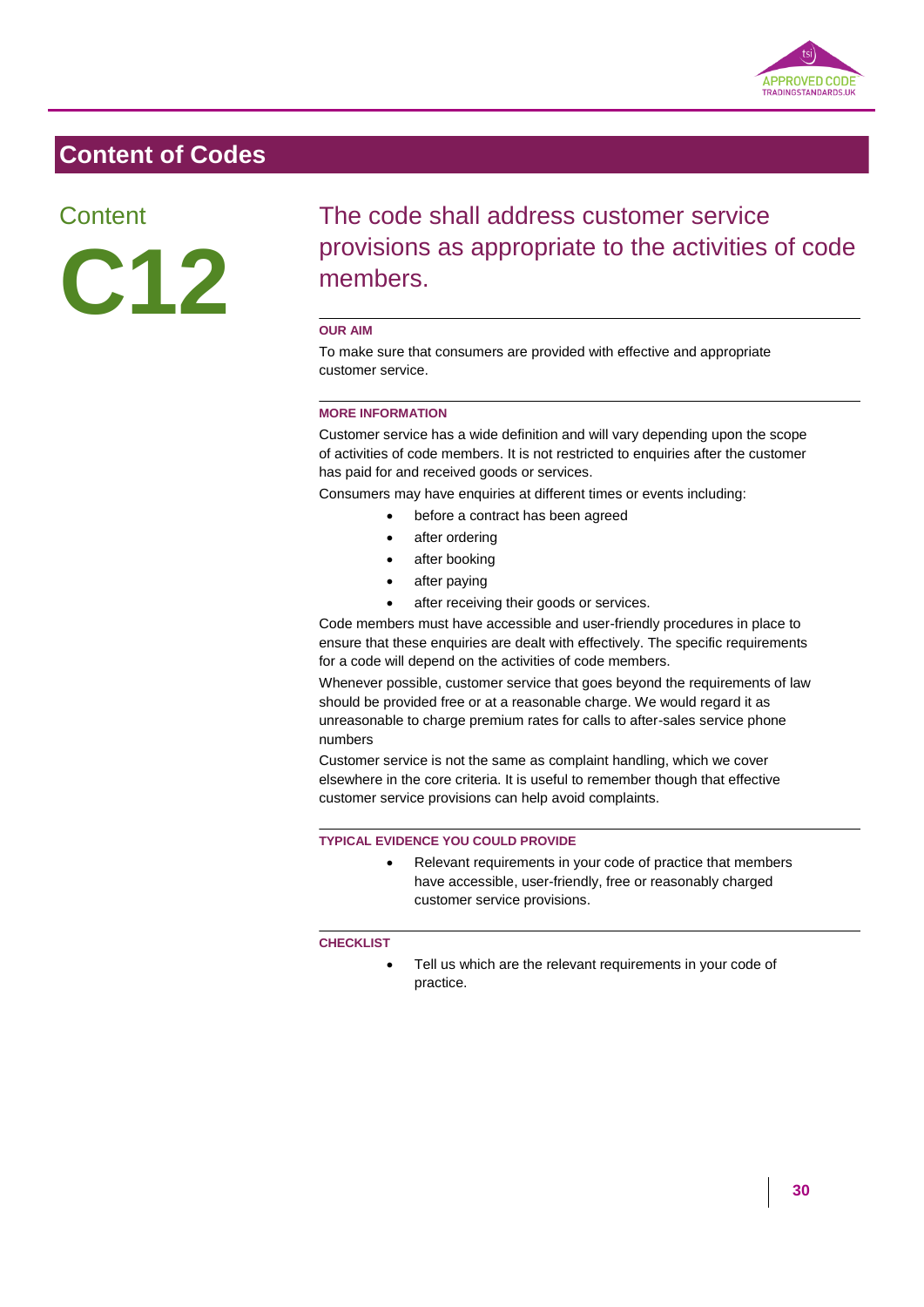

### **Content**



The code shall address the additional effort/help to be provided to vulnerable consumers as appropriate to the activities of code members.

#### **OUR AIM**

To protect vulnerable consumers.

#### **MORE INFORMATION**

Vulnerable consumers are those whose circumstances put them at risk of making an incorrect or inappropriate decision, or who are at risk of receiving inferior goods or services.

Vulnerable consumers include those:

- with a disability that may put them at risk of making an incorrect or inappropriate decision
- with poor literacy skills
- with a lack of knowledge about a complex product or service
- who are purchasing something at a time of particular stress or distress
- where English is not the first language and English is the only language in which material is available.

Vulnerable consumers cannot be defined solely in the context of the Equalities Act.

Responsible businesses will take the necessary effort and time to make sure that vulnerable consumers understand all aspects of a transaction.

#### **TYPICAL EVIDENCE YOU COULD PROVIDE**

Relevant requirements in your code of practice.

We expect this to include a statement of the additional effort and help that members must provide to vulnerable consumers.

- Confirmation that there is a requirement within your code that information will be made available to individual consumers on request in alternative formats as appropriate (other languages, Braille, audio) where advisory bodies have indicated there is specific consumer detriment affecting these groups within the sector covered by the code.
- Confirmation that you have considered race equality issues and that these have been included as appropriate within the code.

#### **CHECKLIST**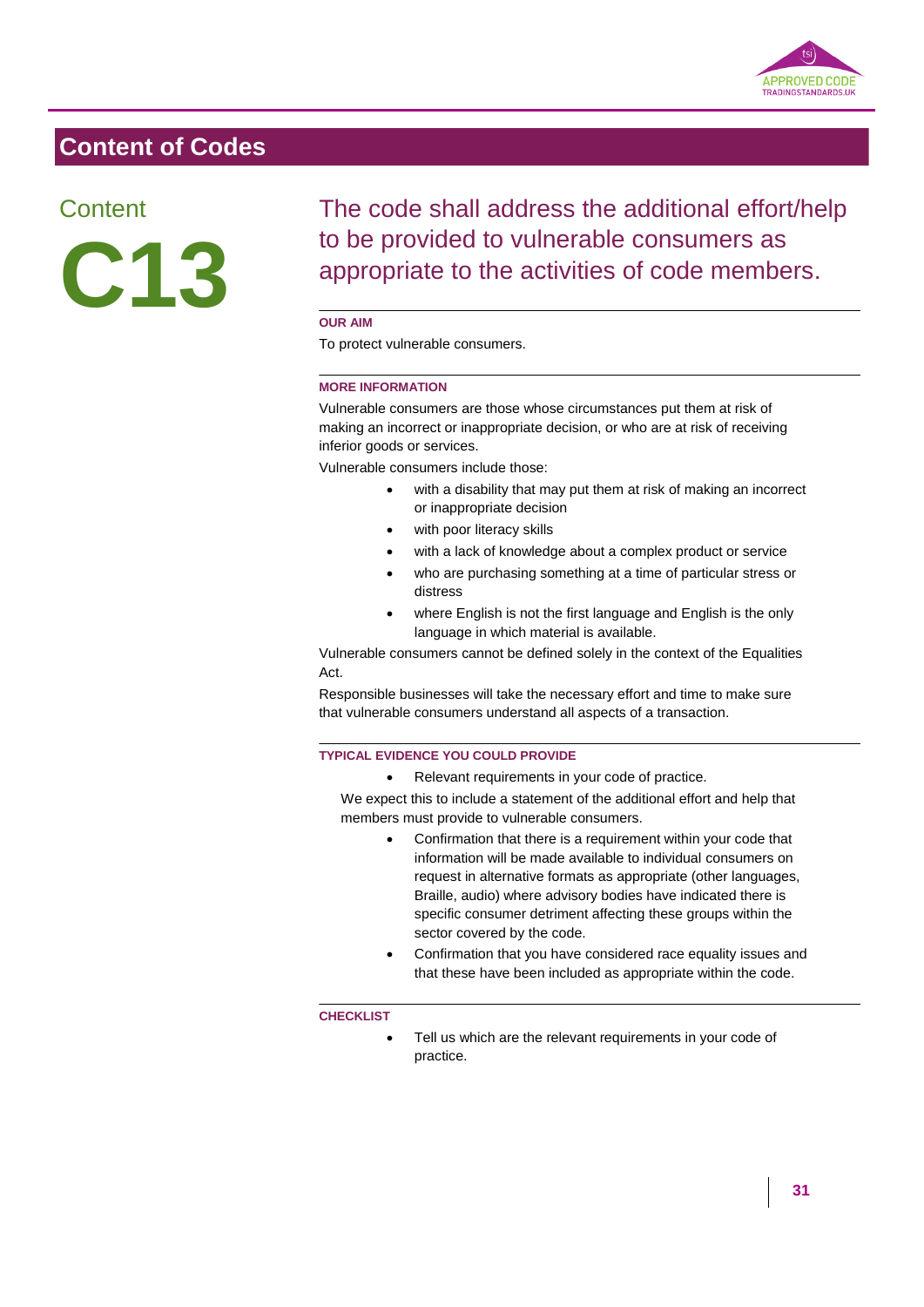

# **Handling Complaints**

# **Complaints**



The code shall include a requirement that code members shall have in place speedy, responsive, accessible and user friendly procedures for dealing with consumer complaints. A specific reasonable time limit for responding to complaints shall be prescribed.

#### **OUR AIM**

To make sure that complaints from consumers are dealt with quickly and effectively.

#### **MORE INFORMATION**

Code members' point of sale, pre-contract material and contractual material must publicise access to the complaints system.

Code members must fully inform consumers of the key elements of the complaint system, including:

- full contact details
- any information they must provide this must be reasonable and not require excessive detail or form-filling
- reasonable timescales for dealing with the complaint including a timescale for resolution
- details of any further complaint procedures in the event that the business is unable to satisfy the complainant.

#### **TYPICAL EVIDENCE YOU COULD PROVIDE**

- Relevant requirements in your code of practice.
- Evidence of any guidance you provide for your members on complaint handling.

- Tell us which are the relevant requirements in your code of practice.
- Tell us whether you provide guidance to code members on how to handle complaints effectively. If you do, describe the guidance you give and send copies of any material you provide.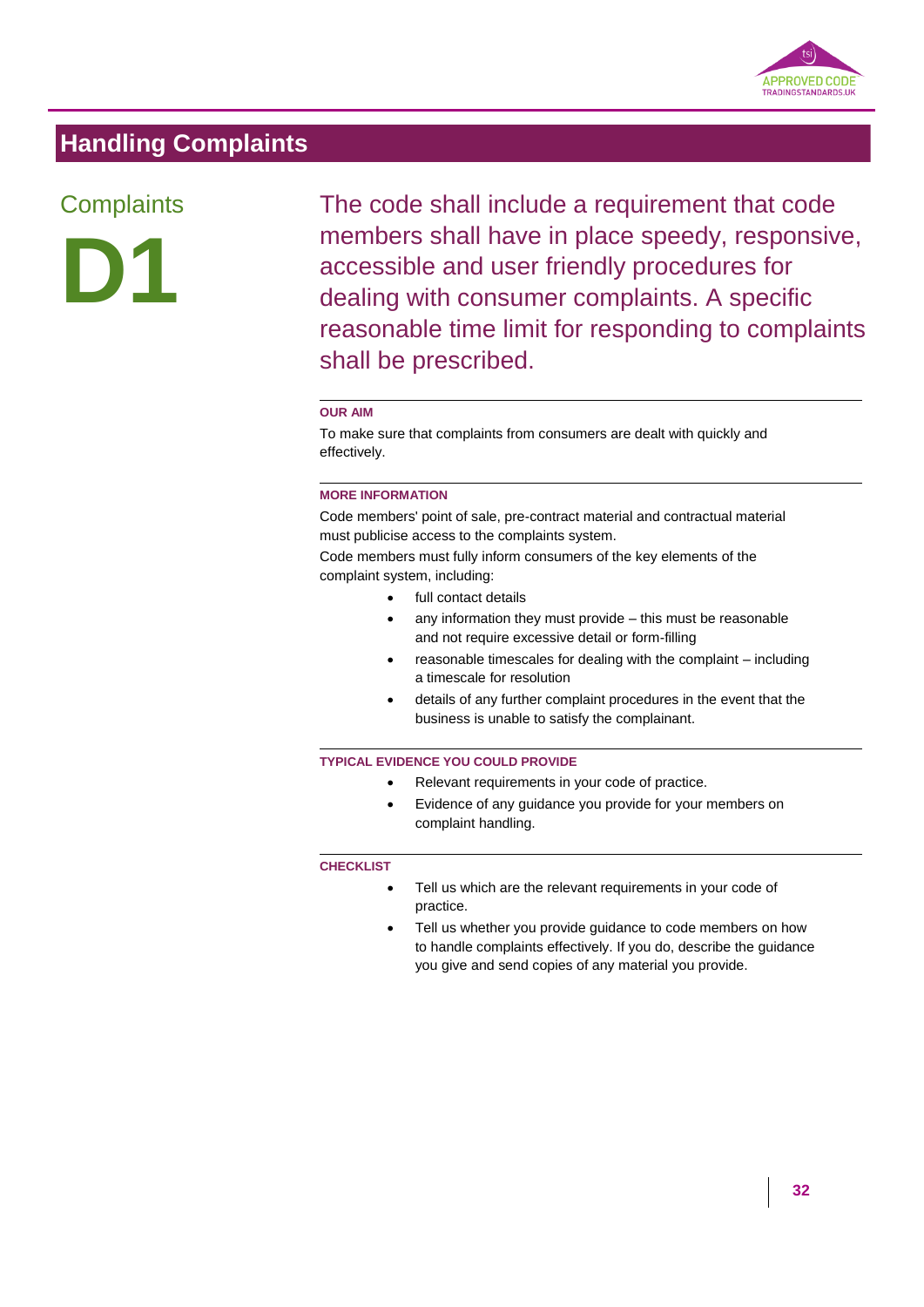

# **Handling Complaints**

# **Complaints**



The code shall include a requirement that code members will offer the same level of co-operation with local consumer advisers or any other intermediary acting on behalf of a consumer when making a complaint as they would to the complainant.

#### **OUR AIM**

To ensure code members provide the same level of co-operation to an intermediary who acts on behalf of a complainant as they would offer to the complainant him/herself.

#### **MORE INFORMATION**

Consumers may need the assistance of others with more expertise and experience of dealing with a complaint. It is not acceptable for a code member to say they will deal direct with the consumer only.

The code must make this requirement clear.

#### **TYPICAL EVIDENCE YOU COULD PROVIDE**

• Relevant requirements in your code of practice.

#### **CHECKLIST**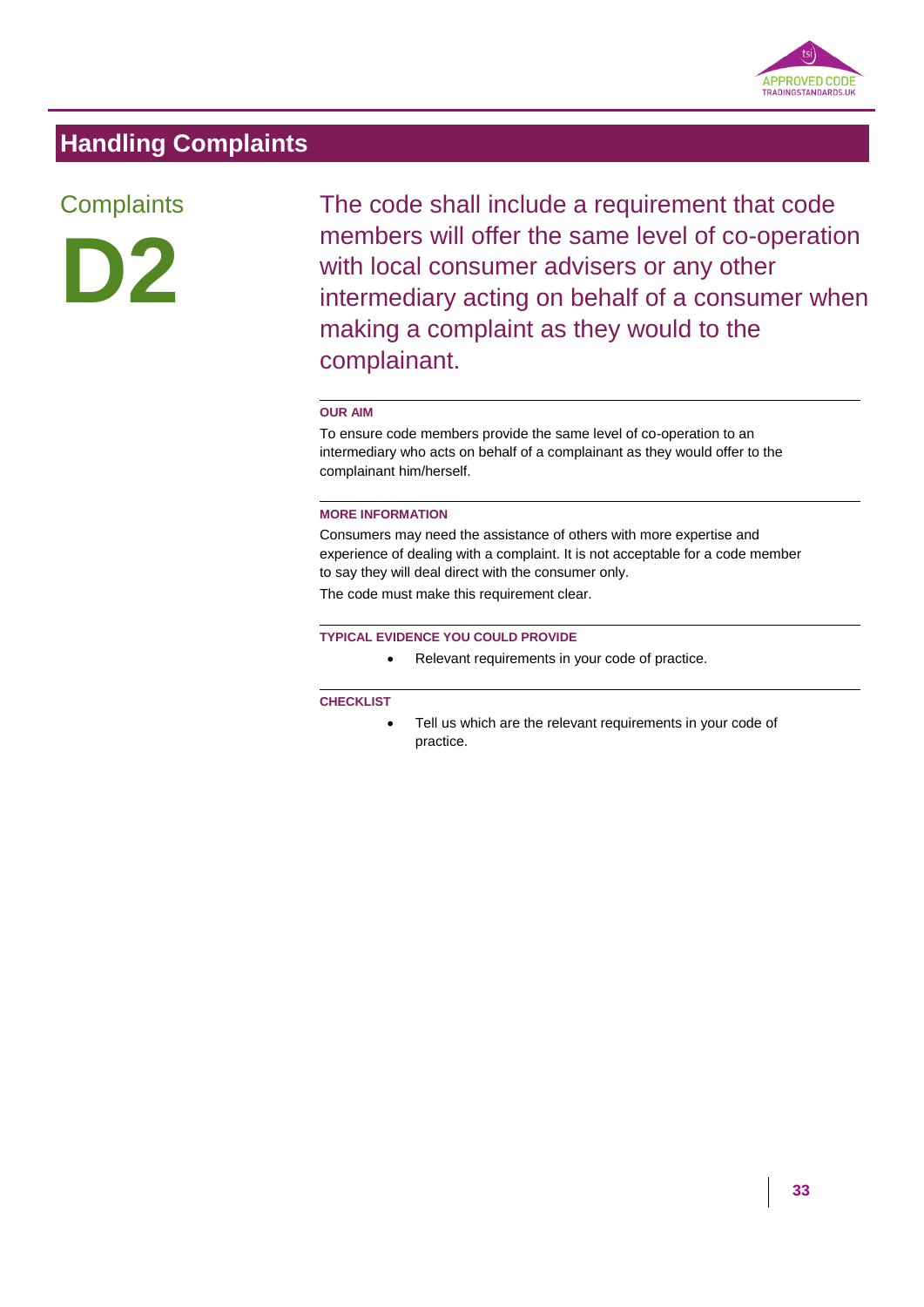

### **Handling Complaints**

# **Complaints**



The code shall include the availability of a low-cost, speedy, responsive, accessible and user-friendly alternate dispute resolution (ADR) for consumer disputes.

The scheme shall be binding in respect of code members who shall not be able to refuse to allow a complaint to go before the scheme if a customer so chooses and at least 56 calendar days has elapsed since the customer first raised their complaint with the code member.

Any such scheme shall be able to take into account possible breaches of the code where relevant to the complaint.

#### **OUR AIM**

To make sure that if a complaint has failed to be resolved by the code member or code sponsor, an independent redress scheme is readily available for consumers to use.

#### **MORE INFORMATION**

Consumers must be given confidence that the independent redress scheme will:

- be fair
- be impartial
- be effective
- resolve complaints speedily.

This should mean that consumers will be able to resolve their case more easily and cheaply than by going to court.

The independent redress scheme:

- should be free for the consumer if possible
- must allow direct access for consumers access must not be subject to the approval of the code sponsor
- must be easily accessible to the consumer without the assistance of a legal representative
- must make its procedures clear including the provision when requested of information on:
- the types of disputes which may be referred
- the rules governing the referral of matters to the redress scheme
- the possible costs of the procedures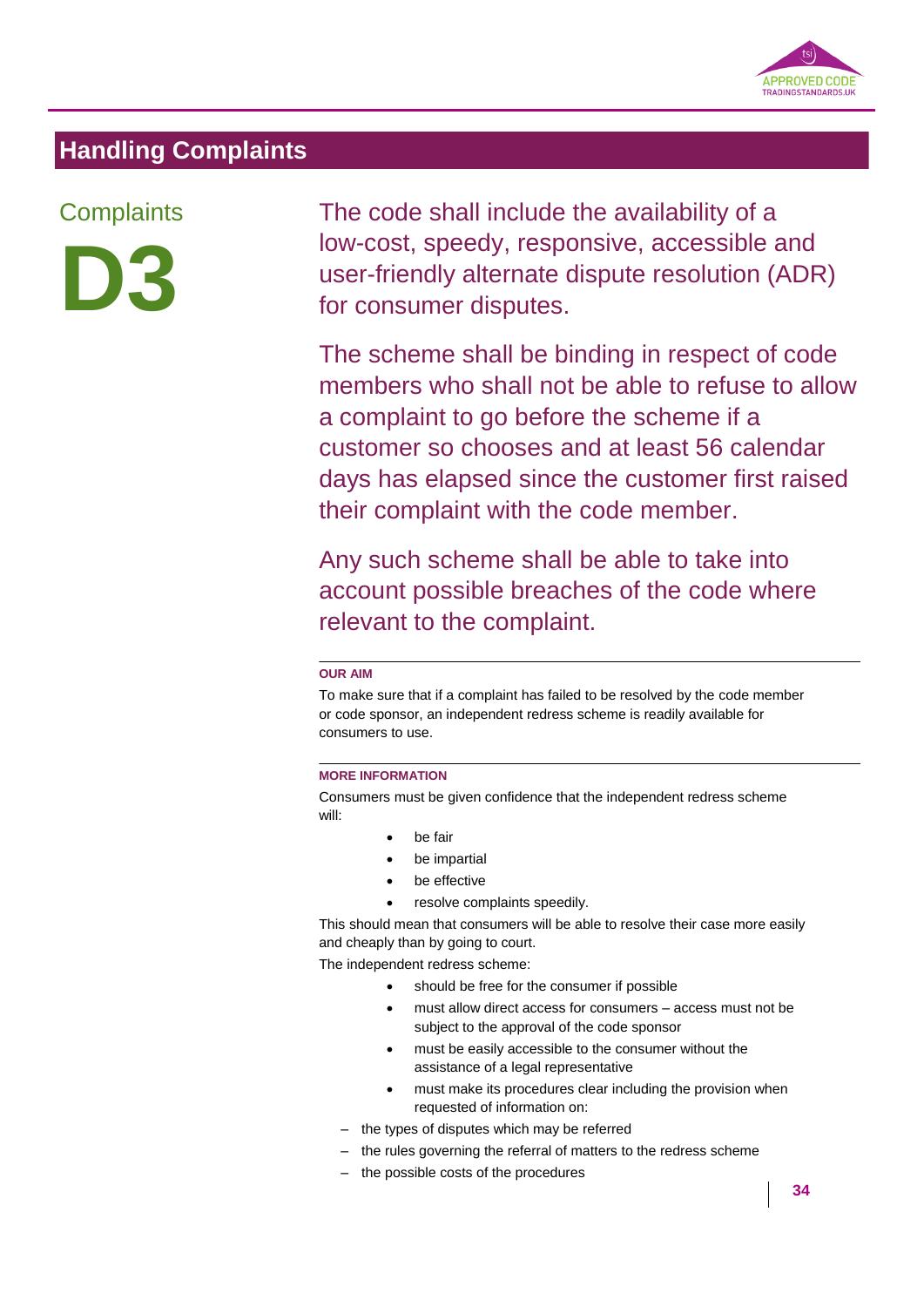

- the decision-making arrangements
- the rules serving as a basis for decisions (legal provisions, codes of conduct etc)
- the legal force of a decision, stating clearly whether it is binding only on the member or on both parties.
	- must make its decisions and the reasons for them transparent to relevant parties, including the consumer.
	- must be independent of the sponsor if a code sponsor uses a board or panel, the entire membership of the board or panel must be independent of the code sponsor and its subscribing members. If a code sponsor appoints an individual as an arbitrator or ombudsman, that person must be independent of the sponsor and its subscribing members.
	- should appoint arbitrators or ombudsmen for a period of office of sufficient duration to ensure the independence of their actions and not be removable from their duties without just cause – this requirement does not apply to arbiters who are appointed only for specific cases.
	- must allow all the parties concerned to present their viewpoint and see or hear the arguments and facts put forward by the other party whether in an oral hearing or within a paper-based decision-making process.
	- should give the arbitrator or ombudsman an active role and enable him to take into consideration points not raised by the parties that are relevant to the determination of the dispute.

We accept arbitration as an independent form of redress, even though the right to subsequently take the dispute to court is restricted by the Arbitration Act 1996.

The terms of reference or rules for the ADR scheme must provide authority for the arbitrator or ombudsman to refer a code member to the code sponsor's disciplinary and sanctions panel (see criterion F1) if the code member either:

- fails to implement the remedy determined by the arbitrator or ombudsman within a reasonable time (as determined by the arbitrator or ombudsman); or
- fails to settle the relevant fees as determined by the contractual relationship

between the ADR provider, the code sponsor, and the code member

In order to ensure impartiality, any arbitrators, adjudicators or ombudsmen adjudicating under the redress scheme cannot also sit on the code sponsor's disciplinary panel (see criterion F1).

In cases where there is a genuine need for an opinion from a technical expert, a suitably qualified or experienced person can be brought into the proceedings to provide evidence.

When reaching a decision, the independent redress scheme can take into account whether a breach or breaches of the code have taken place. All decisions must be passed back to the code sponsor who must use each decision to:

> invoke any procedures for dealing with issues of a member's non-compliance with the code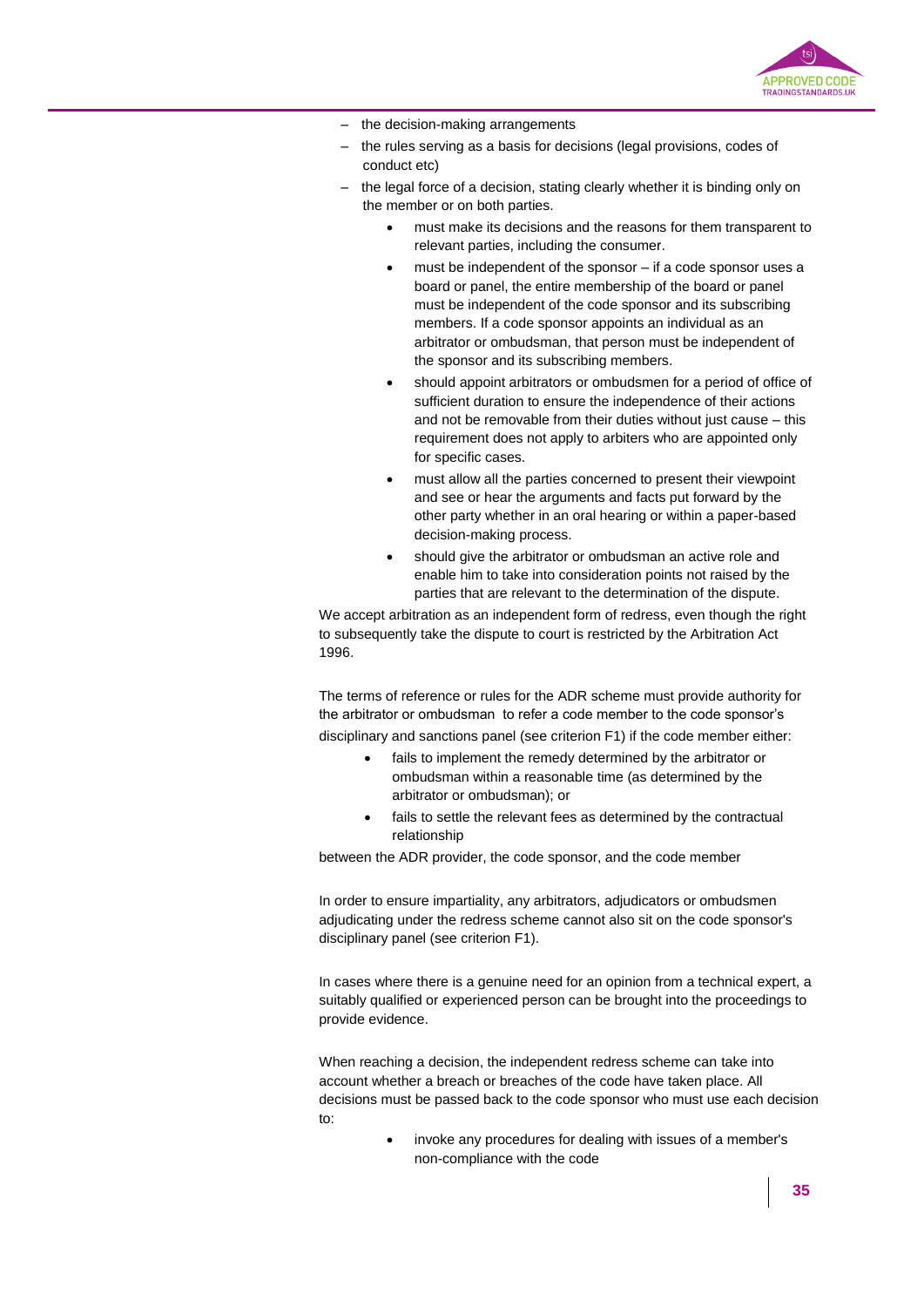

 consider whether the decision raises any issues that indicate amendments to their code of practice are necessary.

We recognise that some code sponsors are concerned about encouraging vexatious complaints. We believe that this is a relatively minor problem and that it is not possible to devise an effective redress mechanism if its focus is on keeping out the minority of vexatious complainants.

In order to safeguard the consumer's right to access the redress scheme where a member business with a claim against a consumer wishes to institute court proceedings, the consumer should be given the opportunity to choose whether they want it to be dealt with through the redress mechanism.

#### **TYPICAL EVIDENCE YOU COULD PROVIDE**

- Relevant requirements in your code of practice.
	- A written explanation of the redress scheme and the process, such as the rules or the terms of reference of the scheme and the eligibility criteria for the arbiter(s) or constitution of the board or panel.
	- Evidence of how you publicise the redress scheme to consumers and copies of information materials on the scheme supplied to them.

- Explain how your redress scheme:
- is available at low cost to consumers
- is speedy
- is accessible
- is user-friendly
- is effective in resolving disputes
- refers all decisions and possible code breaches to the code sponsor
- is completely independent
- is binding on a code member.
	- Provide a copy of your redress scheme with your application.
	- Explain what the procedures for using the redress scheme are.
	- Explain how you bring the redress scheme to the attention of consumers.
	- Tell us which are the relevant requirements in your code of practice.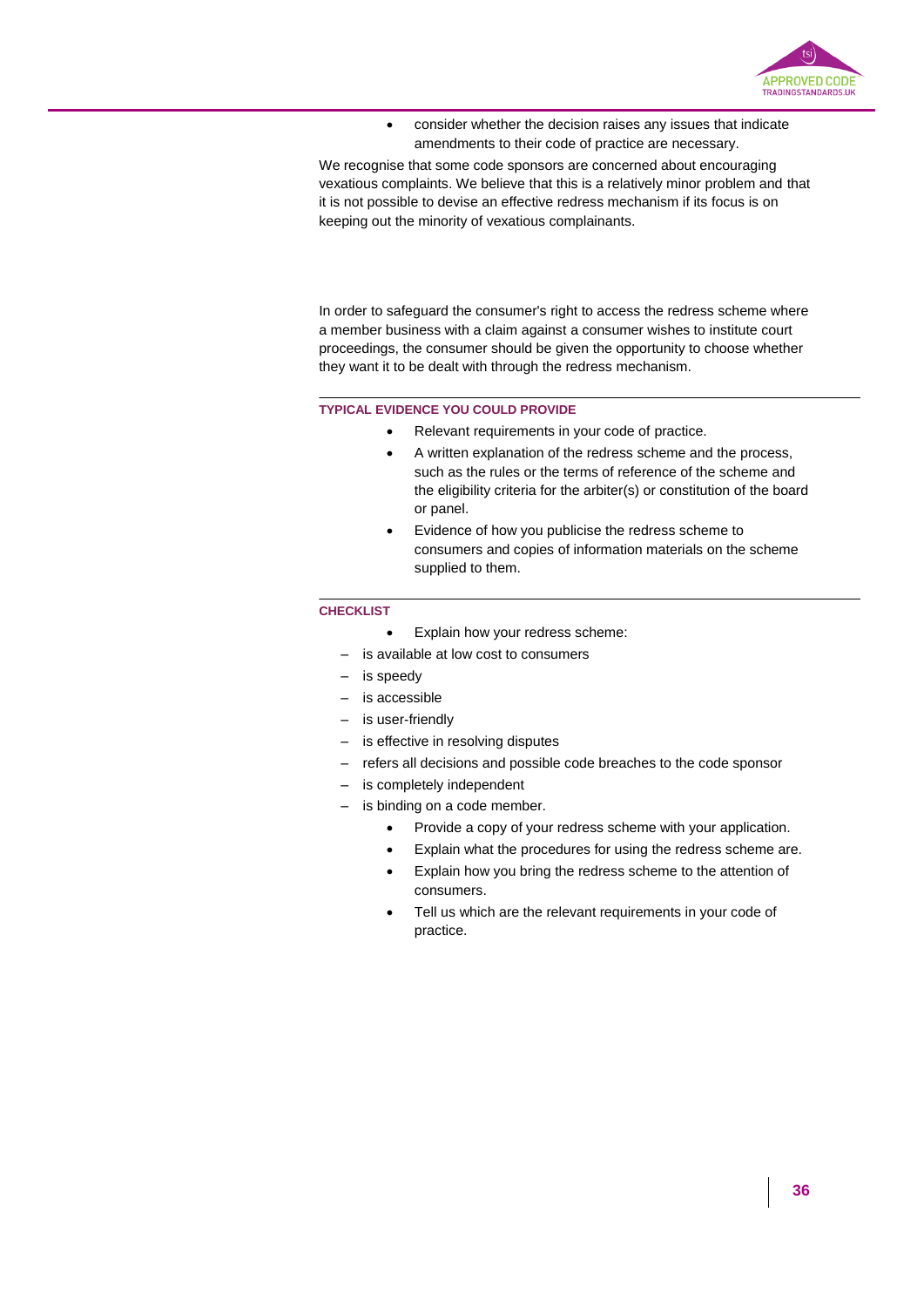

# **Monitoring of Codes**

### **Monitoring**



The code sponsor shall develop measures of the effectiveness of the code.

These 'measures of success' shall cover (as a minimum): (a) compliance with the code (such as through auditing members); (b) analysis of complaint trends; and (c) customer satisfaction levels.

The output of the measures should be able to demonstrate how the code is contributing to a reduction in consumer detriment.

#### **OUR AIM**

To make sure that every code sponsor is able to ensure that their code of practice is effective by carrying out performance monitoring of their members and their activities.

#### **MORE INFORMATION**

Performance indicators are methods used by the code sponsor which provide it with information which it can use to see if the code is in practice delivering benefits to consumers and reducing consumer detriment. They allow it to gauge the effectiveness of its code.

Code sponsors need to determine the performance measures that are relevant to the activities of code members and agree these with us.

You must be able to demonstrate that the methods you do use are an appropriate and effective performance indicator for the activities of code members.

Proposals for the initial performance indicators that the code sponsor intends to use must be agreed with us at Stage One. Code members must be made aware that their adherence to the code of practice will be pro-actively monitored in this way. Code sponsors will then need to agree performance measures with us as the use of the code evolves.

Consumers may not always be aware that they have not been treated in accordance with the code of practice and so may not complain to the code sponsor. Complaints (or lack of them) may not be the best measure of the effectiveness of the code and code sponsors are encouraged to develop performance measures that can be independently assessed.

#### **TYPICAL EVIDENCE YOU COULD PROVIDE**

A written undertaking giving full details of the performance indicators that you use or will use and any evidence of their effectiveness. It is not sufficient for you to rely solely on complaint information to meet this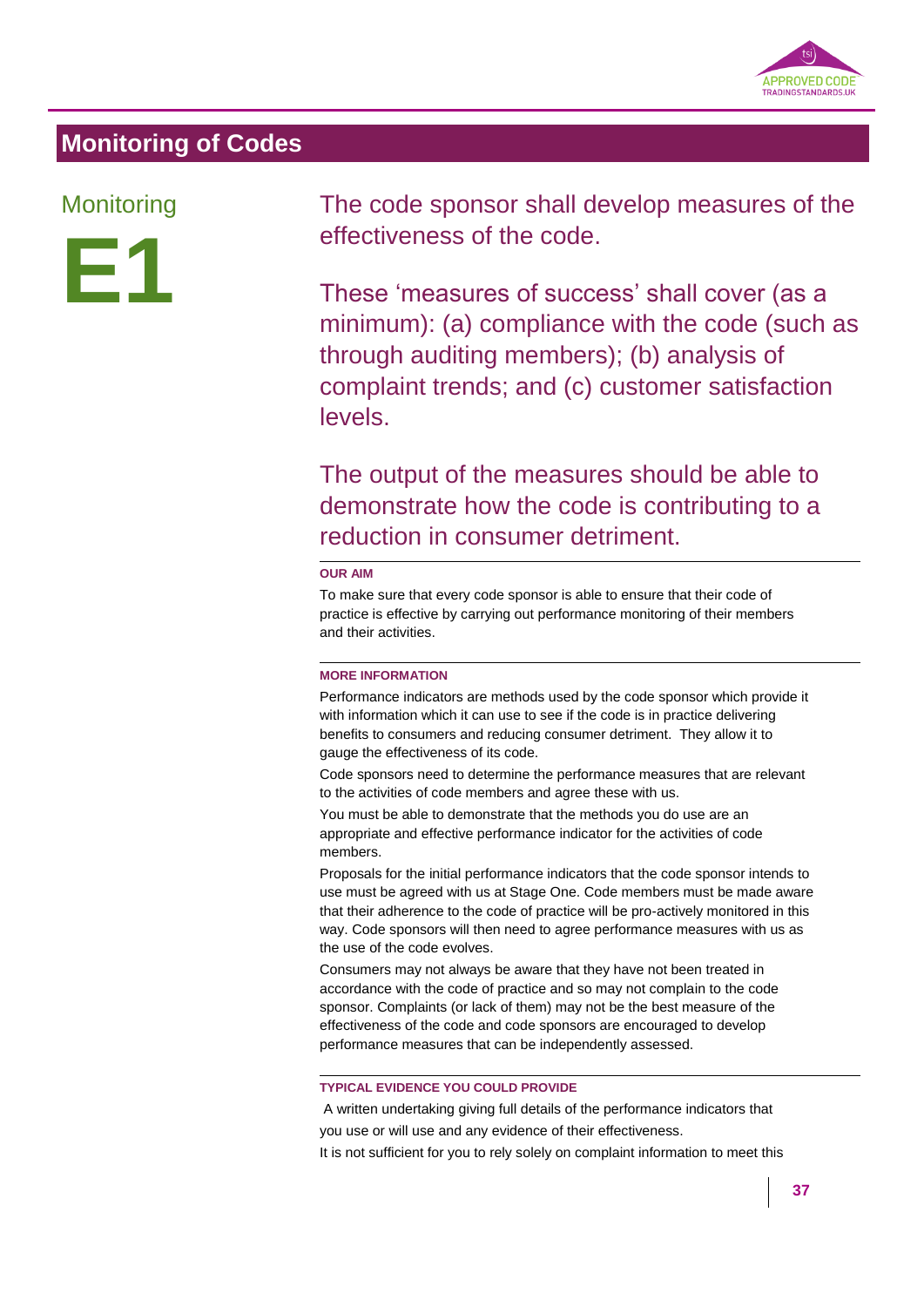

criterion.

- Describe the performance indicators that you use or will use and explain how you use or will use the information you gather.
- Explain why you think your chosen performance indicators are appropriate and effective for the activities of code members.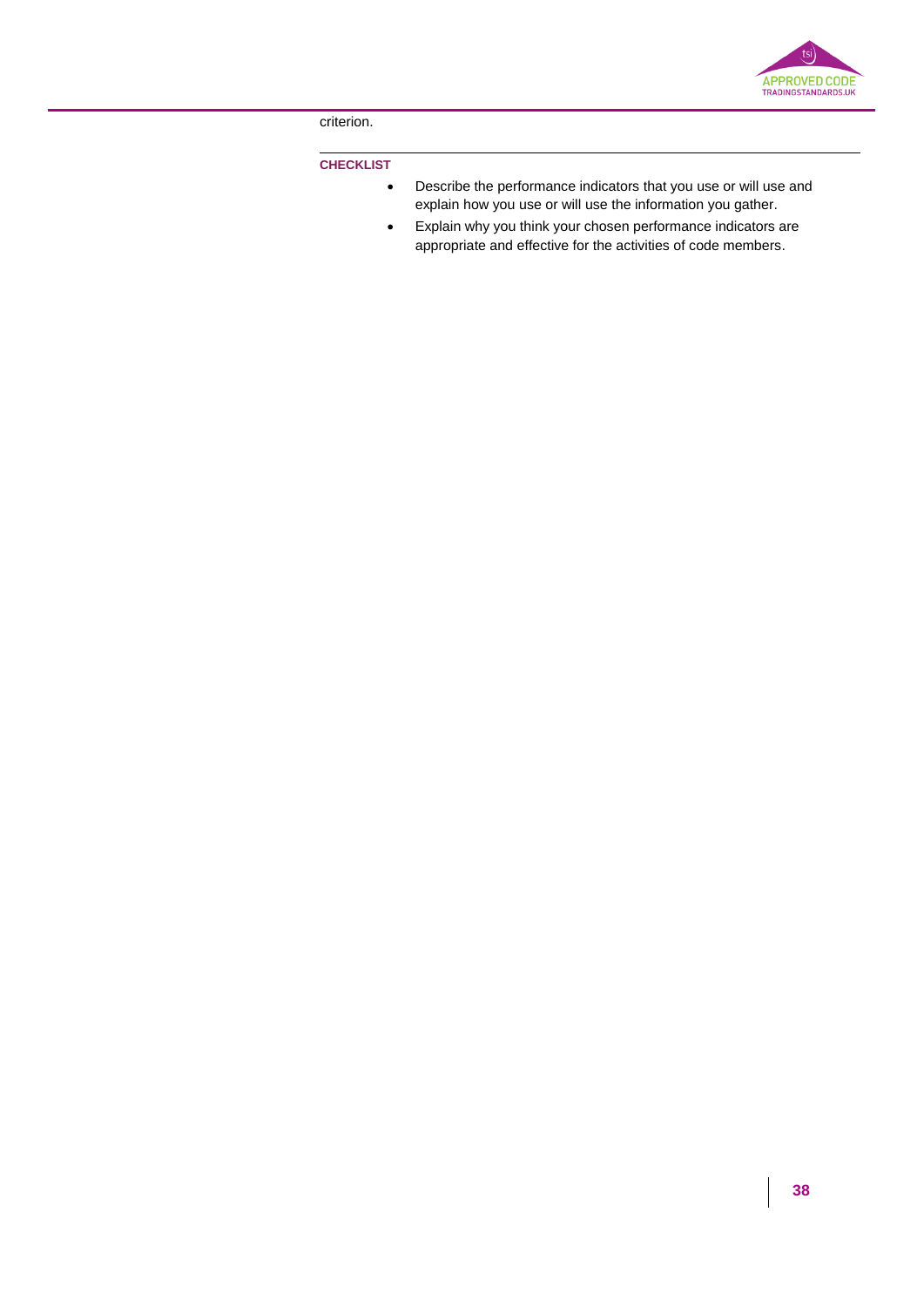

# **Monitoring of Codes**

# **Monitoring**



The code sponsor shall apply its measurement of the effectiveness of the code using, where possible, statistically valid methods and make the results available on its website.

#### **OUR AIM**

To make sure that the results of the code sponsor's monitoring procedures (which it uses to assess information obtained from its performance indicators) can be checked and reviewed by others.

#### **MORE INFORMATION**

We expect code sponsors to be ready to respond quickly to requests for the information on the results of their performance indicators or the effectiveness of codes or code sponsors.

The performance measurement regime must be agreed with us and independently validated by a Chartered Statistician. If at all possible (we accept that it is not always possible), results should be statically valid and stated to a minimum confidence interval of 95% with up to a 5% margin of error. If the results cannot be stated to this level, this must be clearly explained.

Results of the performance indicators must be provided to CTSI at the intervals agreed during stage one and should be made available on the code sponsor's website.

We expect code sponsors to include the results of the performance indicators in their annual reports on the operation of the code.

#### **TYPICAL EVIDENCE YOU COULD PROVIDE**

- A written undertaking that you will provide the results of your performance indicators to CTSI during stage two, and more widely following approval
- Information on how you will make this information available
- a certificate of validation for your performance measurement proposal from a Chartered Statistician

- confirm that you will provide the results of your performance indicators to CTSI and also more widely on approval
- tell us how you will make the results available for example, on your website
- explain what procedures you have in place to respond quickly to requests for information from CTSI.
- a certificate of validation for your performance measurement proposal from a Chartered Statistician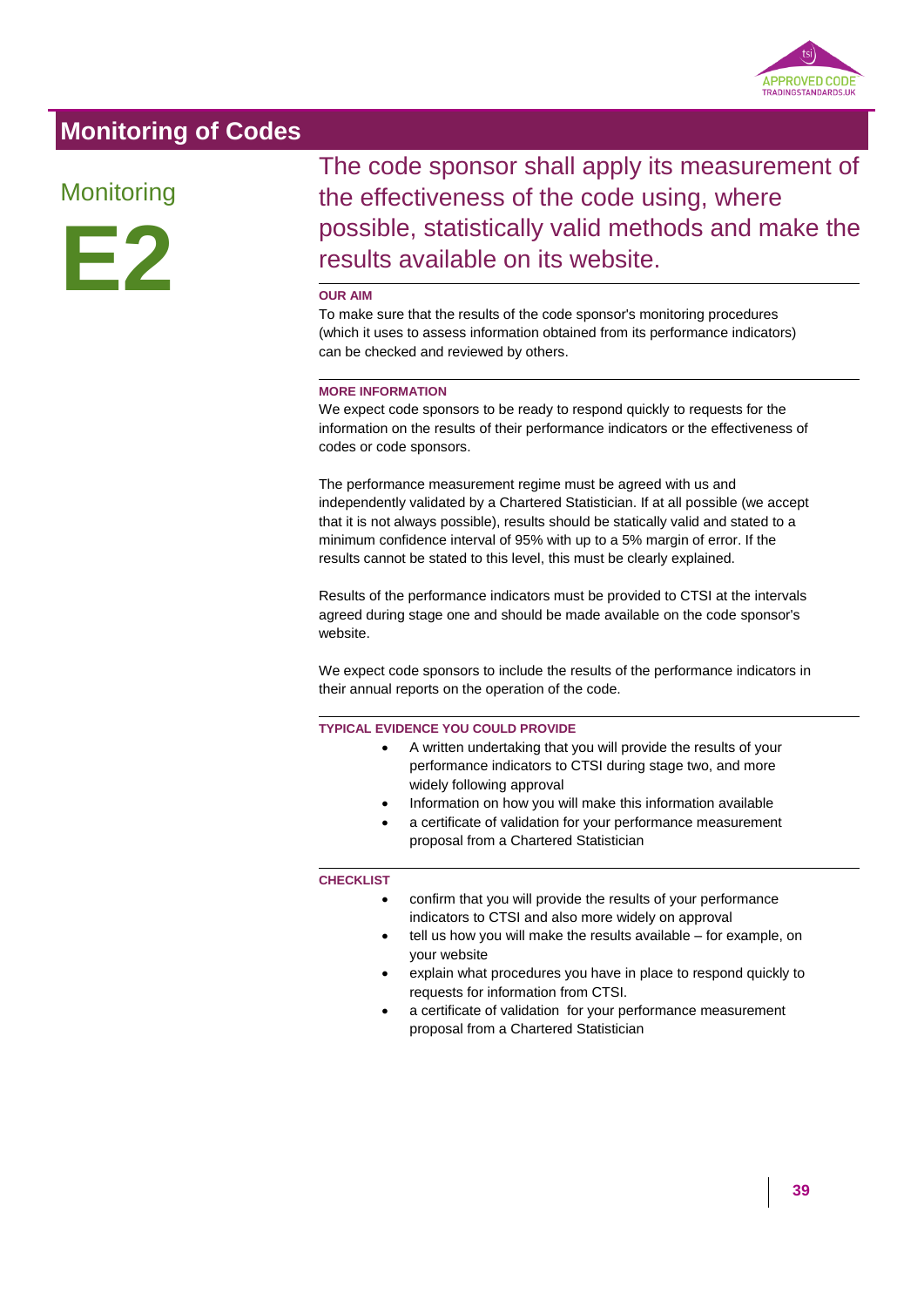

# **Monitoring of Codes**

### **Monitoring**



The code sponsor shall produce a written report annually on the operation of the code to include:

- Changes to the code agreed with CTSI and implemented
- Numbers and types of complaints including information on outcomes from the ADR scheme
- Results from monitoring, customer satisfaction feedback, and the disciplinary and sanctions panel process
- Highlights of success for the code contributing to reducing consumer detriment Details for the review of the code and how they link to changes made as a result of this review

The report would need to be evidence based and this evidence would need to be freely available to ensure the report stands up to external and independent scrutiny.

#### **OUR AIM**

To make sure that the operation of the code can be checked and reviewed by CTSI and other stakeholders.

#### **MORE INFORMATION**

The annual report should be published as soon as practicable after each anniversary of the code achieving approval.

The report must cover all aspects of the operation of the code of practice including:

- Compliance checks
- Sanctions imposed for non-compliance
- Any changes to the code that a code sponsor has agreed with CTSI and implemented
- Information on the outcome of complaints with details of the number of complaints decided in favour of consumers or businesses and what remedies were recommended and implemented.
- Outcomes and results of the agreed performance indicators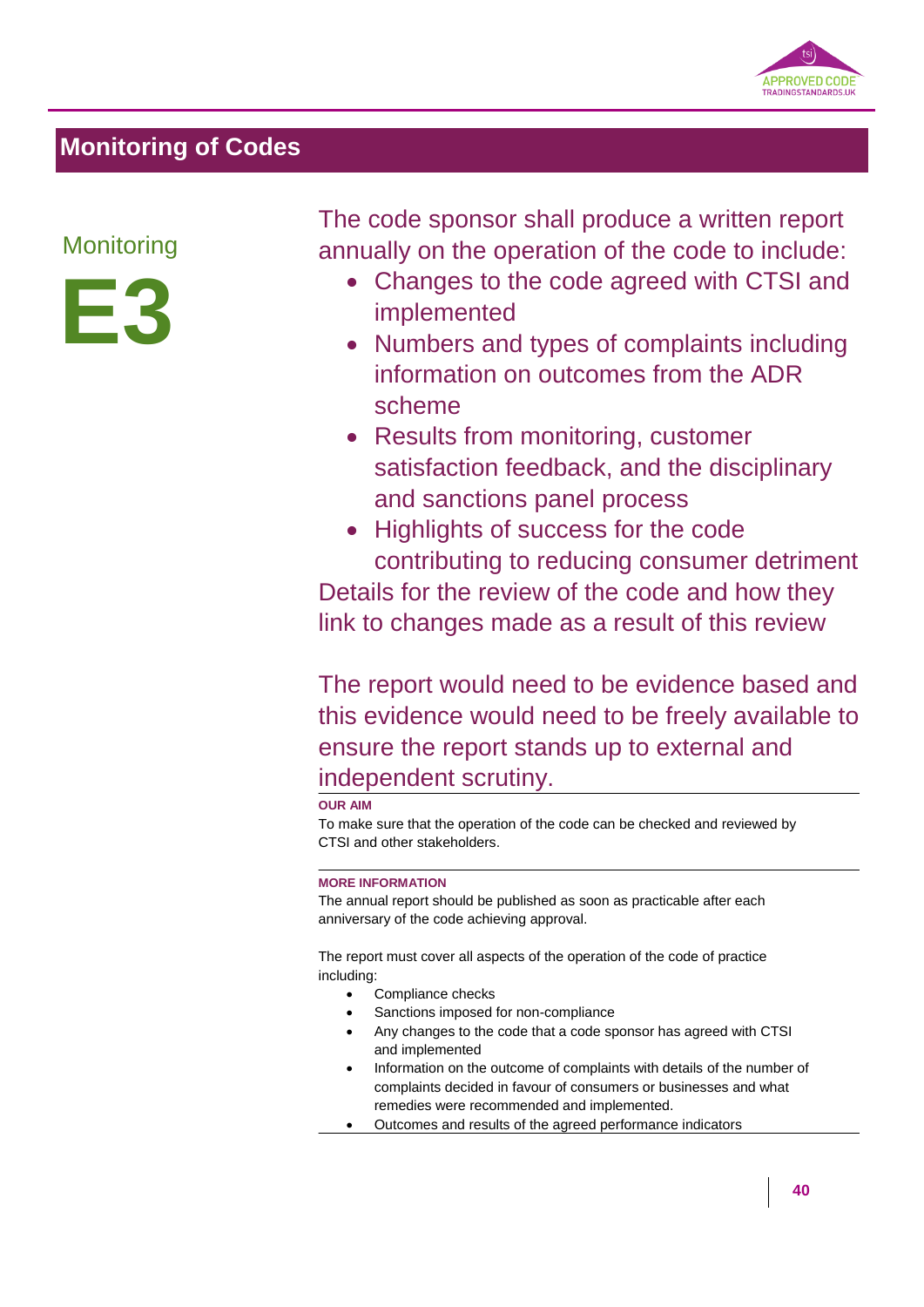

The format of the annual report is a decision for the code sponsor, but we can supply example formats used by other code sponsors if necessary.

Changes to the code which need to be notified to CTSI include ant fundamental changes that may affect compliance with any of the core criteria and also any that were made as a result of addressing concerns raised by advisory bodies as part of the consultation exercise. Any changes to the code must be agreed with CTSI before they are implemented. There is a formal process for approval and confirmation from CTSI agreeing to the change will be in writing and must be received by the code sponsor before the change can take effect.

#### **TYPICAL EVIDENCE YOU COULD PROVIDE**

 A written statement from the code sponsor confirming that the report on the code will include the information listed.

- tell us about your plans for the production of your annual reports
- list the information that your annual report on the operation of the code will include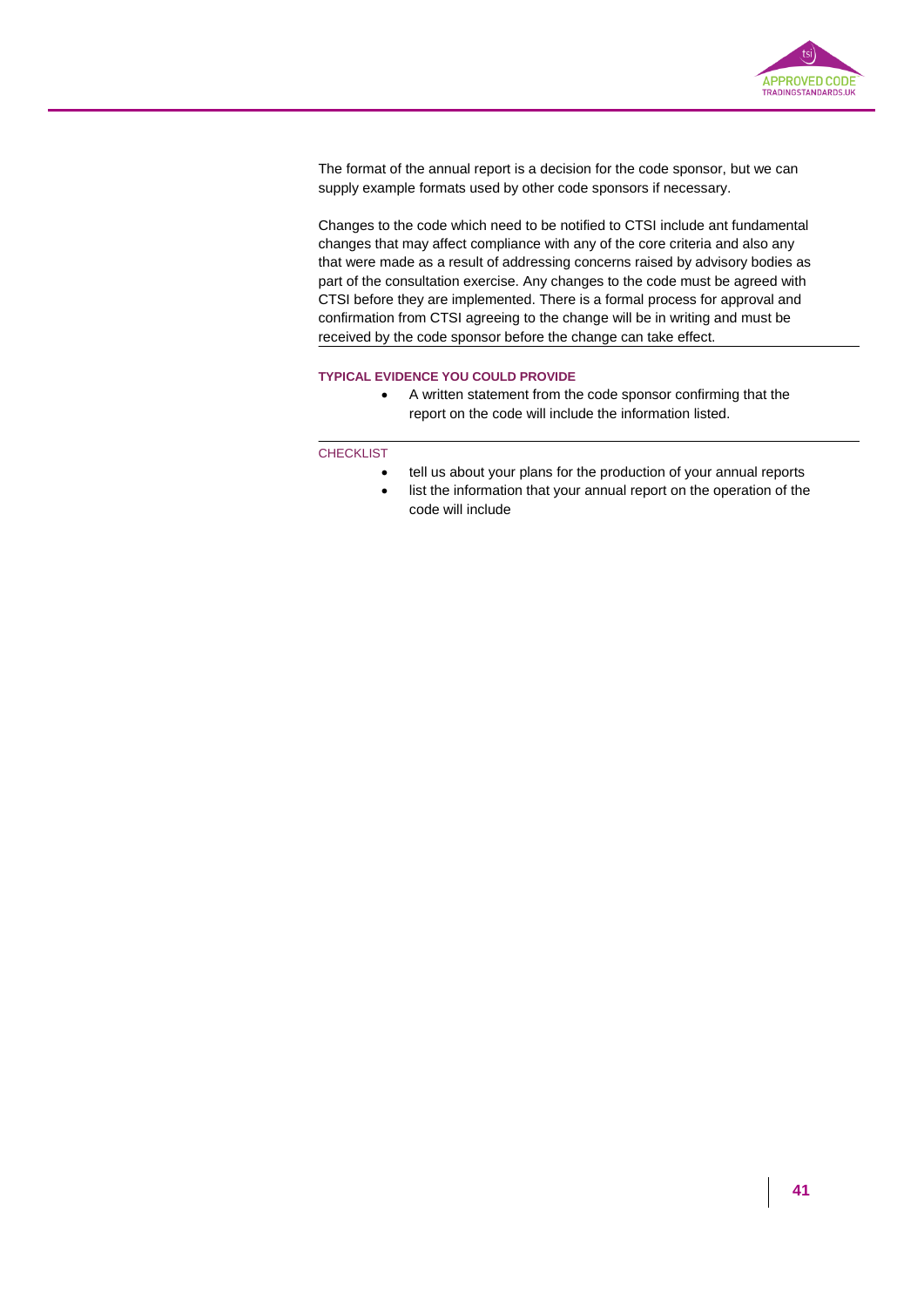

# **Monitoring of Codes**

### **Monitoring**



# The code sponsor shall regularly review the code and update its provisions in the light of changing circumstances and expectations

#### **OUR AIM**

To make sure that codes of practice keep pace with changing market and industry practices and expectations.

#### **MORE INFORMATION**

Market conditions can change rapidly. Code sponsors must ensure that their code of practice continues to reflect market conditions and practices despite these changes.

Code sponsors must review their codes regularly enough to ensure that the code's provisions are kept up to date in light of the changing circumstances. How often a code sponsor must do this will depend on the pace of change relevant to the activities of code members.

Independent scrutiny of the annual report will help inform and formalise the review process. This does not prevent code sponsors from instigating a full, formal review at least every three years.

#### **TYPICAL EVIDENCE YOU COULD PROVIDE**

- Details of the procedures you have in place to make sure that your code of practice is:
- regularly reviewed
- updated when necessary to reflect changing circumstances and expectations.
	- A written statement confirming:
- how often you will review your code
- that the code will be updated as necessary.

- Explain what procedures you have in place to make sure that your code of practice is updated when necessary to reflect market conditions.
- Explain how often you will review your code of practice.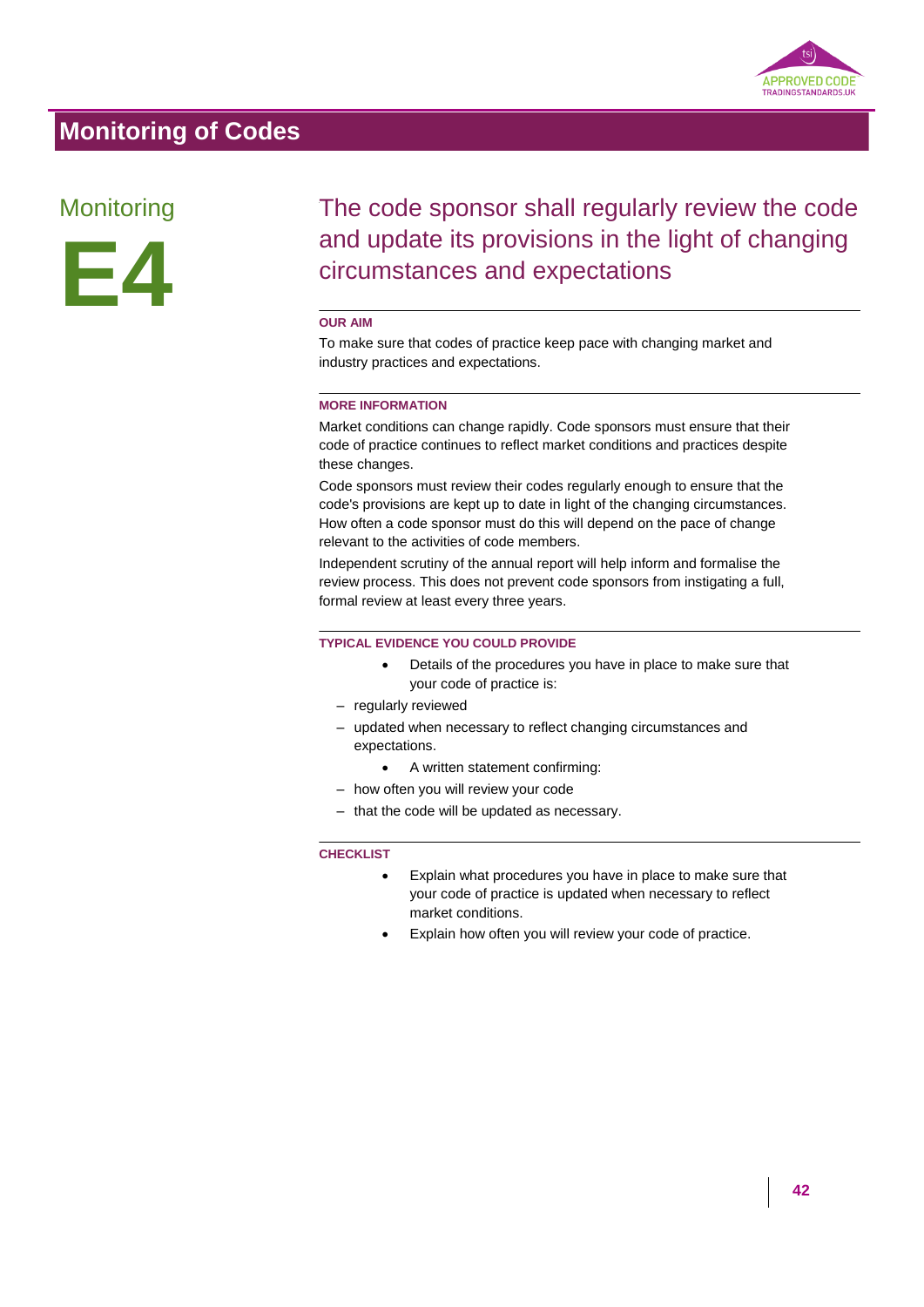

### **Enforcement of Codes**

### **Enforcement**



Code sponsors shall establish a 'disciplinary and sanctions panel' for handling code members' noncompliance with the code.

The panel is not an alternative to the ADR provider. The panel does not preclude the code sponsor from taking informal action to secure on-going compliance with the code by its members.

#### **OUR AIM**

To make sure that any breach of a code of practice is dealt with as effectively, impartially and quickly as possible.

#### **MORE INFORMATION**

Code sponsors will be expected to strike the right balance between providing help and assistance to code members on compliance with the code and taking them through a formal disciplinary process. We expect code sponsors to demonstrate how they will strike this balance. A decision to refer a code member to the disciplinary and sanctions panel is a serious step and must not be taken lightly.

It is important to note that the disciplinary and sanctions panel is not intended to deal with individual complaints, but to maintain the overall integrity of the code.

The 'disciplinary and sanctions panel' shall be empowered to consider any allegation of a breach of the code referred to it by:

- the code sponsor (for any reason at the sole discretion of the code sponsor), or
- the ADR provider (for failure to implement a remedy or failure to meet their contractual fees)

The code sponsor would be expected to refer any code member to the panel if they are notified that the code member has been convicted of an offence (or signed a formal caution) under Regulation 12 and Schedule 1, Paragraph 4 of the Consumer Protection from Unfair Trading Regulations 2008 (failure to comply with the terms of approval, endorsement or authorisation).

The panel shall be suitably equipped to be able to make an informed judgement on the behaviour of the code member referred to it, so it will be likely to include other code members, but it should be chaired by an independent person and have a surplus of independent persons over code member persons in any decision making. No panel members may be connected to any parties in the matter. Any decisions shall be on the balance of probabilities and conducted in accordance with the principles of natural justice and fairness.

The outcome of the panel proceedings shall be published, unless, in the public interest, the panel determines otherwise. We anticipate that such decisions will be exceptional. The panel proceedings shall be concluded within a reasonable time and notified to all interested parties including the applicant and any individual consumers directly affected by the outcome.

The code shall establish the powers of sanction available to the panel. It is a matter for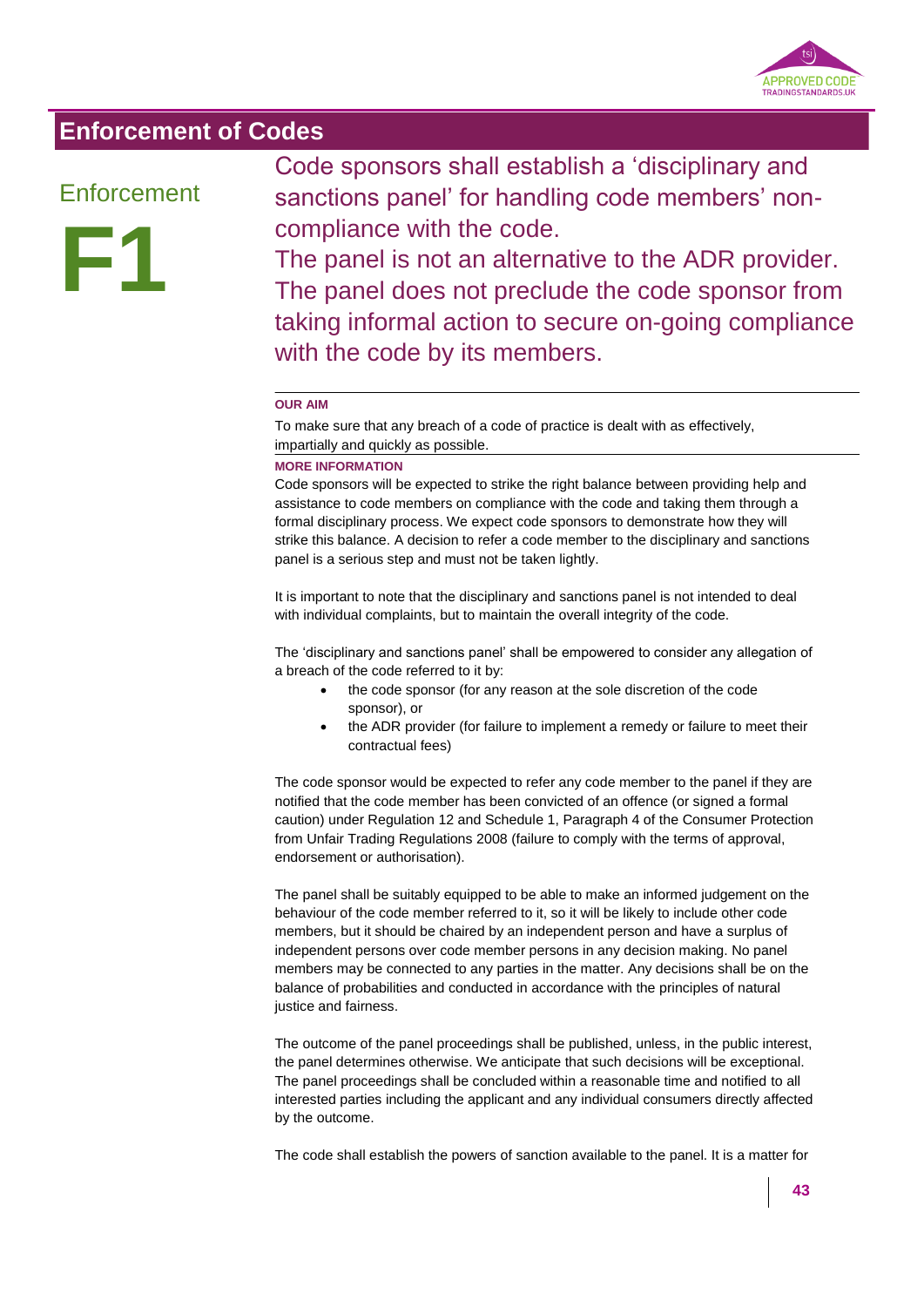

individual code sponsors to determine the appropriate powers of sanction relevant to the activities of code members. As examples, they may include:

- the issue of a formal warning
- the suspension of code membership for a fixed period
- a requirement for the code member to take additional measures (either temporarily

or permanently) as a condition of continued code membership

 a requirement to change, modify or establish an operating practice as a condition

of continued code membership

- a requirement to provide remedies to an identified group of consumers (but not an individual case – that is a matter for the ADR provider) as a condition of continued code membership
- a requirement to implement a remedy as directed by the ADR provider and/or to settle fees due to the ADR provider as a condition of continued code membership
- a requirement to pay a financial penalty up to a maximum figure or percentage of turnover as identified in the code

Ultimately, the discipline and sanctions panel must be permitted to expel a member from membership of the code of practice. Code sponsors must demonstrate how they will address the consequences of a code member being expelled. It is, of course, a last resort save for exceptionally serious non-compliance with the terms of the code.

Any code member that ceases to be a code member as a result of a sanction imposed by the panel shall have not more than 28 days to return or destroy all uses of the approved code logo on all materials, vehicles, premises or other outlets.

#### **TYPICAL EVIDENCE YOU COULD PROVIDE**

- Details of your procedures for handling non-compliance, such as a written description of the system.
- Internal documentation on the disciplinary procedure, including its functions and powers (including sanctions available) and membership.
- Guidance given to members on the procedure.
- Your proposals for a discipline and sanctions panel to:
- deal with non-compliance with the code and/or
- monitor how you deal with issues of non-compliance.

If your organisation does not meet this criterion, you must explain why it does not meet it and prove that your methods of dealing with cases of non-compliance are effective.

- Describe the procedures you have in place for handling issues of non-compliance.
- Explain how these procedures meet the criterion.
- Tell us what the timeframes are for the procedures.
- Tell us how you publicise the procedure to consumers.
- Describe where your code describes your independent disciplinary procedures.
- Describe what your independent disciplinary procedures are and provide documentation.
- Describe who sits on your discipline and sanctions panel. Explain whether these people are independent or work any of your code members.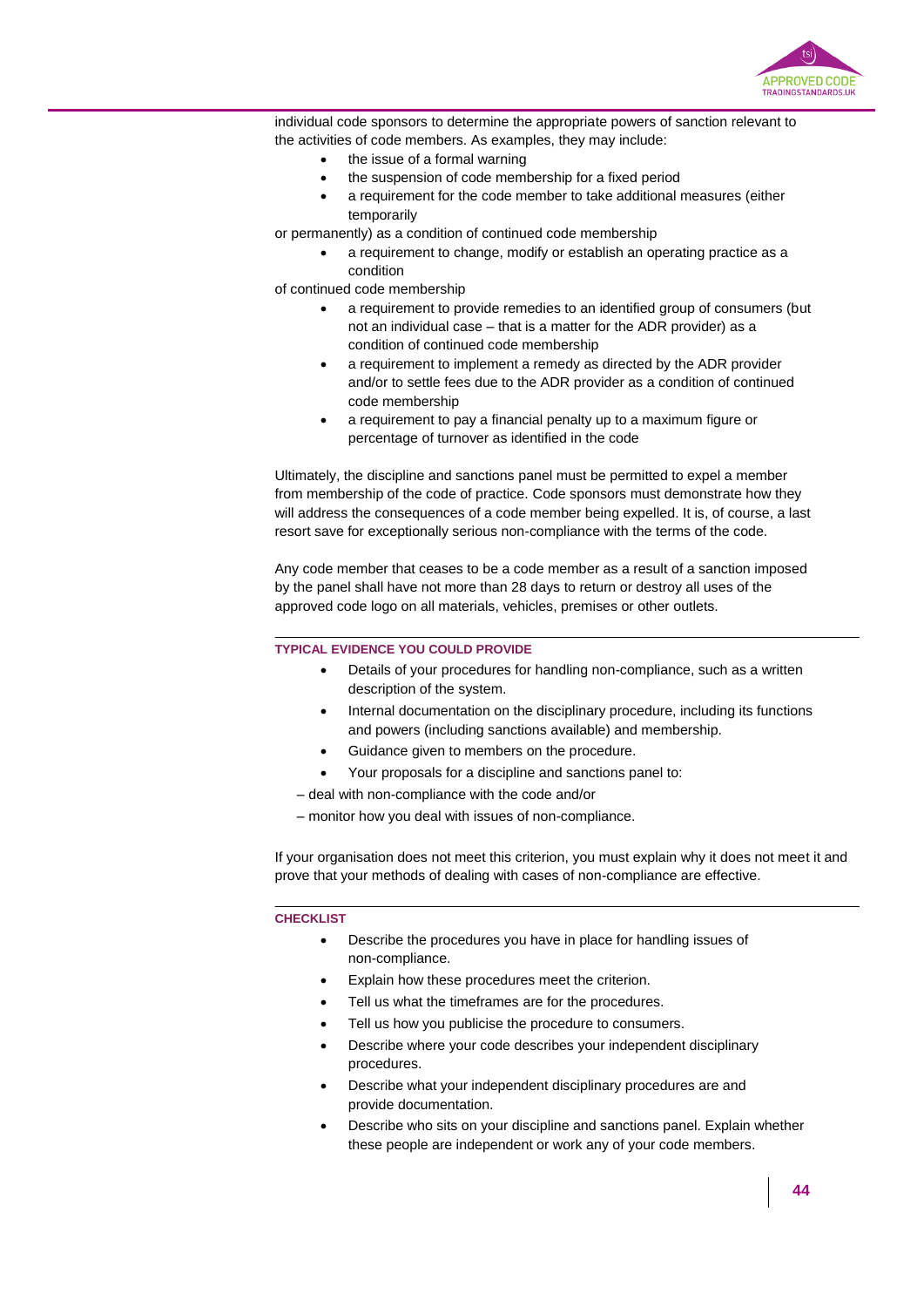

### **Publicity**



Code sponsors and members shall ensure that their customers are informed of the benefits the code offers them and are aware of the members' complaints procedures, including access to alternative dispute resolution.

#### **OUR AIM**

To make sure that consumers have access to information about the benefits of dealing with an organisation that subscribes to a code of practice.

#### **MORE INFORMATION**

Effective publicity is essential for communicating the benefits of dealing with an organisation that subscribes to a code of practice. The publicity must make consumers aware of what they can expect from a business that subscribes to the code.

If more consumers are aware of these benefits, it will increase demand for code member's products and services. In turn, this will raise standards of customer service in the code sponsor's membership.

In particular, code sponsors need to set out how they will signpost consumers to their ADR provider, utilising multiple opportunities to give consumers information about the availability of ADR for complaints about the code members.

#### **TYPICAL EVIDENCE YOU COULD PROVIDE**

- A written statement describing how you propose to ensure customer awareness of your code, including examples of:
- literature you will produce
- brochures you will distribute
- posters you will produce for display in members' premises.

It is not enough just to display a logo or merely to refer to a code of practice as consumers may not be aware of what this means.

A written statement confirming that you and your members will ensure that copies of the code and other code publicity material will be made available to individual consumers on request in alternative formats as appropriate (other languages, Braille and audio) where advisory bodies have indicated, (and provided evidence), that there is specific consumer detriment affecting these groups within the sector covered by the code.

#### **CHECKLIST**

 Explain how you will make consumers aware of the benefits of dealing with an organisation that subscribes to your code of practice.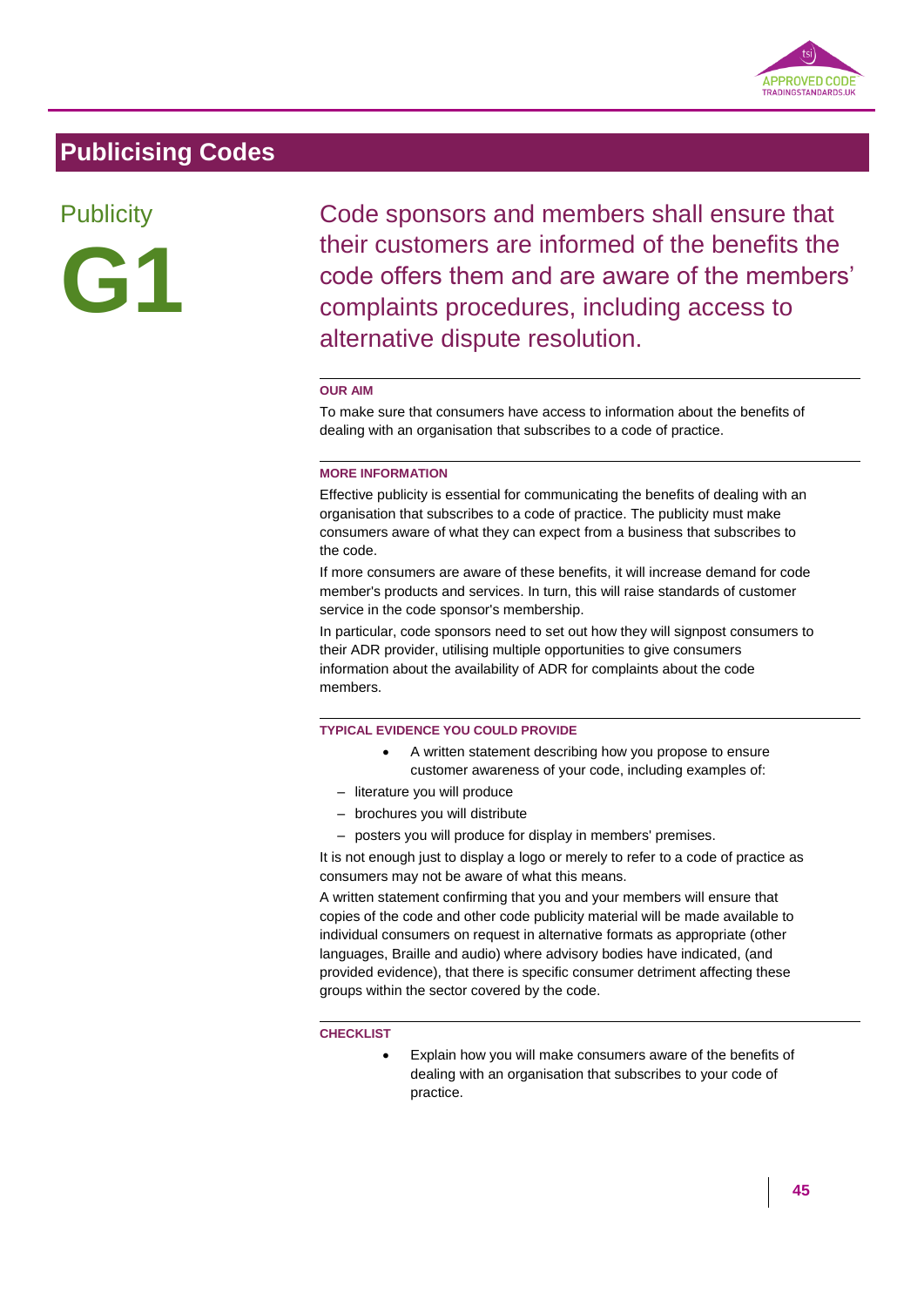

### **Publicity**



Code members are to make clear, e.g. in advertising, point of sale, their adherence to a code of practice.

#### **OUR AIM**

To make sure that consumers can easily identify traders who adhere to a code of practice.

#### **MORE INFORMATION**

Effective publicity is essential for communicating the benefits of dealing with an organisation that subscribes to a code of practice.

Code members can play a key role in building consumer awareness of the code of practice.

Code sponsors must set out how they intend to explain to their members that a failure to follow the terms of the code of practice may be considered to be an offence under the Consumer Protection from Unfair Trading Regulations 2008.

#### **TYPICAL EVIDENCE YOU COULD PROVIDE**

- Details and examples of how your members make it clear that they adhere to a code of practice.
- Relevant requirements in your code of practice.

- Explain how you will ensure your members advertise that they adhere to your code of practice. Provide details of how you do this now.
- Provide examples of how your code members show that they adhere to a code of practice.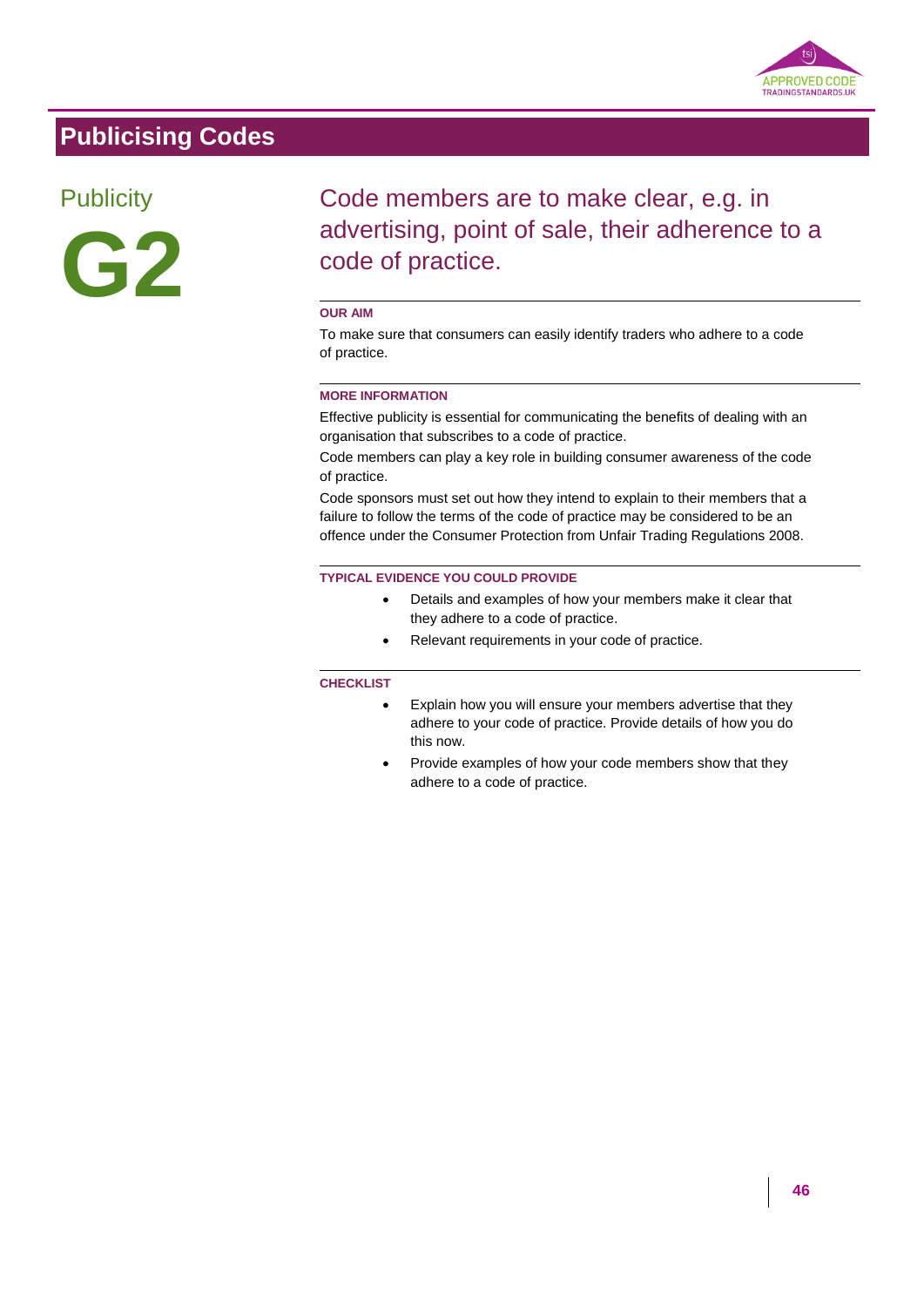

### **Publicity**



Copies of codes shall be available without charge to customers, to members, to local consumer advisers and to others with a legitimate interest.

#### **OUR AIM**

To make sure that codes of practice are freely available for customers and other interested parties.

#### **MORE INFORMATION**

Code sponsors must make sure that copies of their code of practice are readily available. When it's not possible for copies of the code of practice to be available, contact details for getting copies must be readily available.

We do not think that there should be a charge for copies of the code of practice for those with a legitimate interest.

Consumers must easily be able to get a hard copy of a code of practice. In practice this will mean they can get a hard copy of the code:

- from a code sponsor's premises or code members' premises
- by phoning a code sponsor or code member
- by writing to a code sponsor or code member.

Code sponsors and code members should also consider making copies of the code of practice available in different media including:

- on any website that they publish
- by email
- in other languages
- in Braille.

A website or email must not be the only means of getting copies of your code of practice as not all consumers will be able to access them in this way.

#### **TYPICAL EVIDENCE YOU COULD PROVIDE**

 A written statement agreeing that copies of your code of practice will be freely and readily available to consumers and other interested parties in various formats.

- Explain how you will make copies of your code of practice readily available.
- Explain in what formats the code will be available.
- Confirm that copies will be provided to consumers etc at no charge.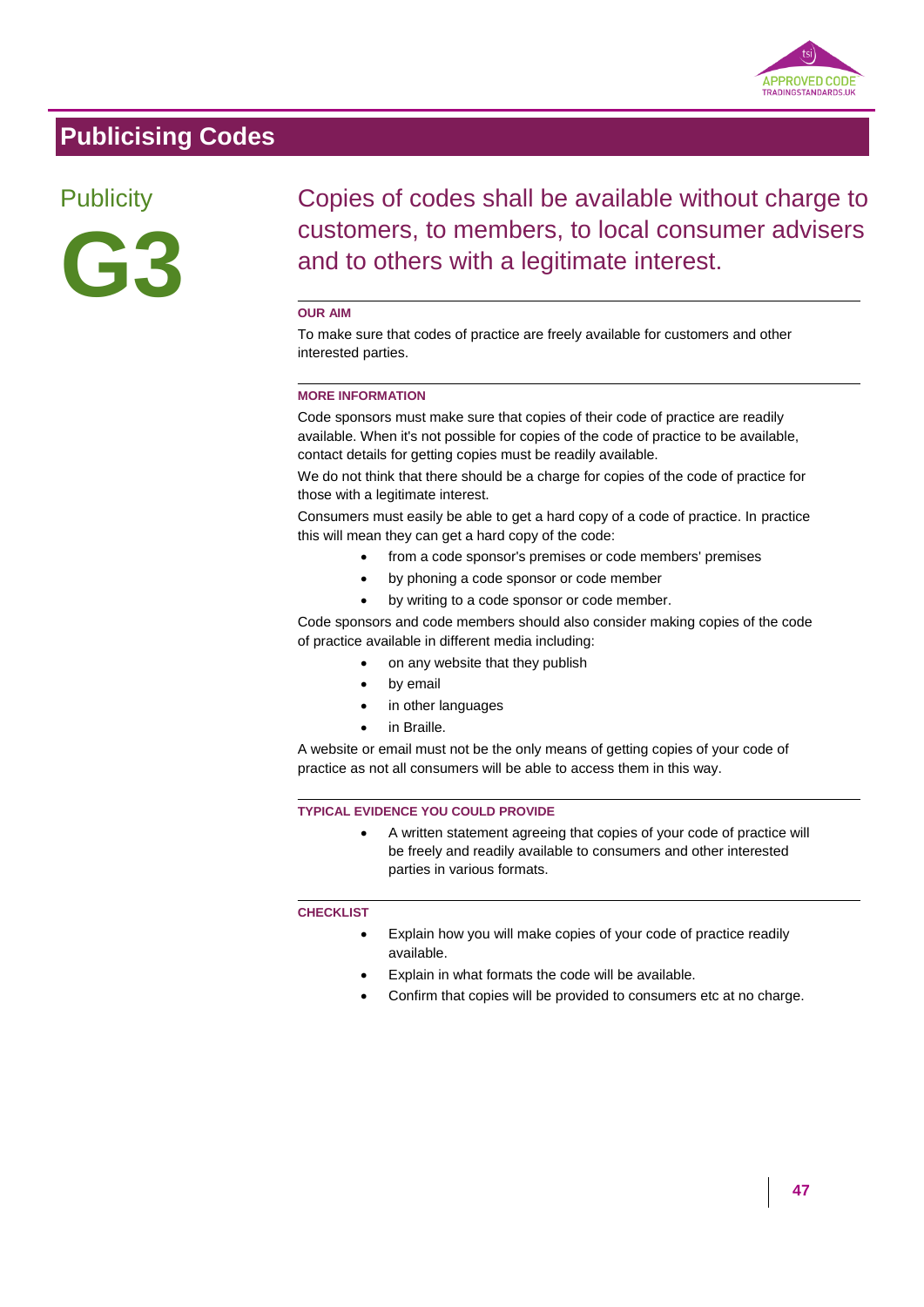

### **Publicity**



Copies of any code related publicity generated by the code sponsor shall be provided to CTSI in advance of publication.

#### **OUR AIM**

To make sure that any code of practice related publicity material that a code sponsor issues is accurate and correctly describes the code sponsor's relationship with CTSI and the CCAS.

#### **MORE INFORMATION**

We want to see material that makes more than a passing reference to a code sponsor's relationship with CTSI so that we can satisfy ourselves that nothing can be misconstrued from its contents.

We do not expect to see all code of practice related publicity material.

There have been situations where we have had to correct material that was incorrect or potentially misleading. Please remember to always ask us to comment on any material that makes more than a passing reference to your relationship with us before you publish it. In the cases where we were shown copies early enough, we were able to amend wording before they were published. In other cases we had to ask code sponsors to correct material after it had been published.

Such publicity could include articles in trade magazines or other publications, promotional leaflets and other marketing literature, text on a website and press releases.

Code sponsors should endeavour to pass draft publicity to us at least two weeks prior to publication, and we will aim to provide our views on it within 3 working days of receipt.

#### **TYPICAL EVIDENCE YOU COULD PROVIDE**

 A statement that you are willing to clear code-related publicity information with CTSI before you publish it.

- State whether you are willing to clear code-related publicity information with CTSI before you publish it.
- Explain the procedures you have in place to make sure that this happens.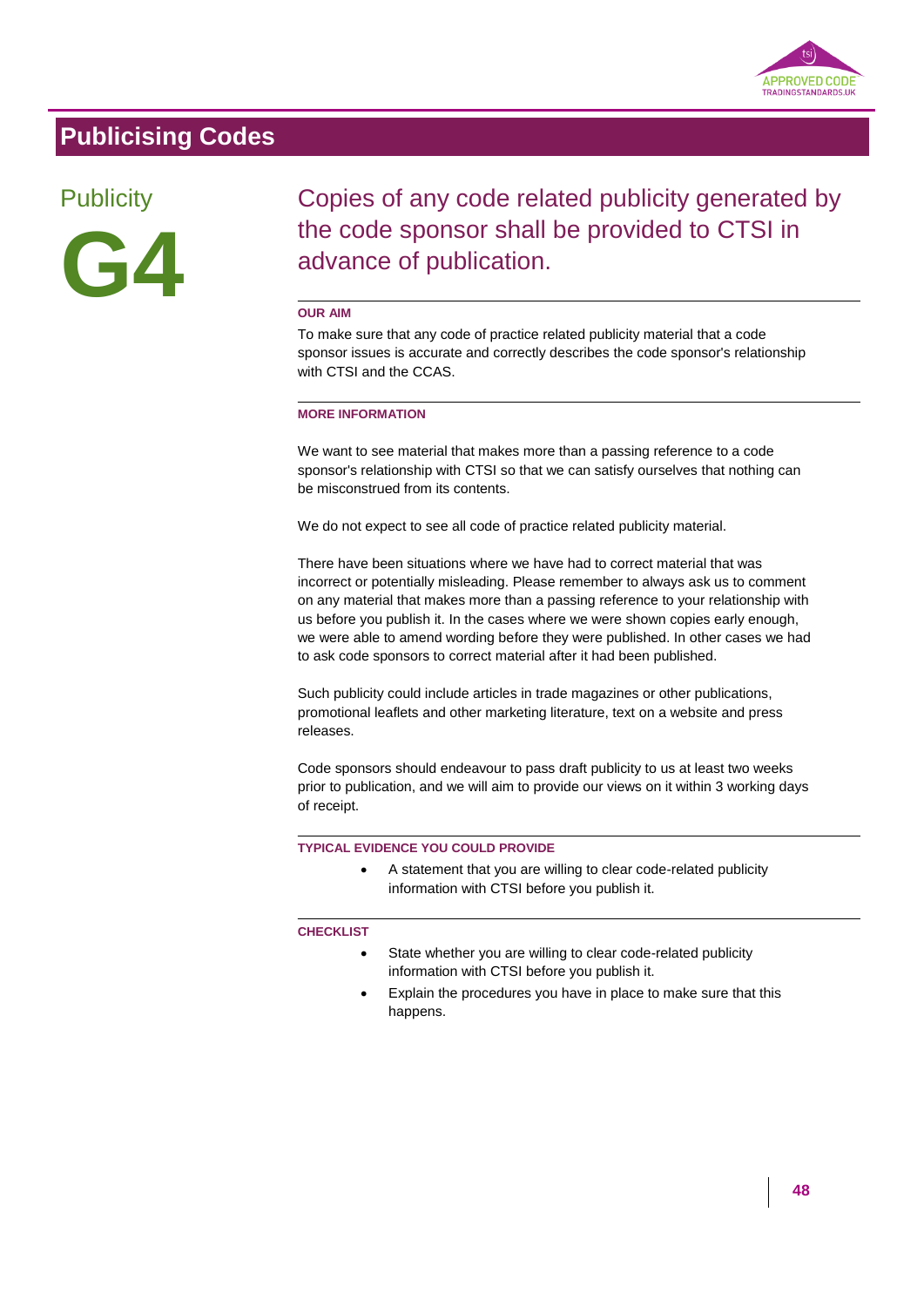

### **Publicity**



Code sponsors shall comply with the terms of the standard copyright licence, disseminate the terms to their members and monitor their members' use of the CCAS logo. Appropriate action shall be taken by the code sponsor against a member for noncompliance with the copyright licence.

#### **OUR AIM**

To ensure that the CCAS logo is only used in accordance with the standard copyright licence as amended from time to time.

**THE 'TSI APPROVED CODE' LOGO**



The Approved Code Logo is a trademark and copyright to the Trading Standards Institute.

#### **MORE INFORMATION**

We want consumers to have confidence that the logo is being used correctly by code sponsors and businesses and that misuse is dealt with appropriately.

Once a code is approved code sponsors are required to sign a copyright licence in standard terms setting out the terms and conditions of use in order to obtain permission to use the CCAS logo. The code sponsor is responsible for disseminating the terms of the copyright licence to all of its members. Nonadherence to these terms may result in CTSI terminating the right of the code sponsor and/or member to use the logo and possibly also withdrawal of approval of the code.

The code sponsor will also be obliged to monitor its members' use of the CCAS logo and take necessary action if the member uses the logo in breach of the usage terms.

Code sponsors are required to:

- Notify CTSI on approval of a list of all their members in the prescribed format
- Disseminate to each member a copy of the terms and conditions for usage of the logo
- Inform CTSI of any changes to its membership in the prescribed format within five working days of the change
- Provide a full list of members to CTSI on a monthly basis
- Conduct regular checks to ensure their members adhere to the terms of use and take action as appropriate
- Notify CTSI if CTSI's contractual right to suspend or terminate under the licence is triggered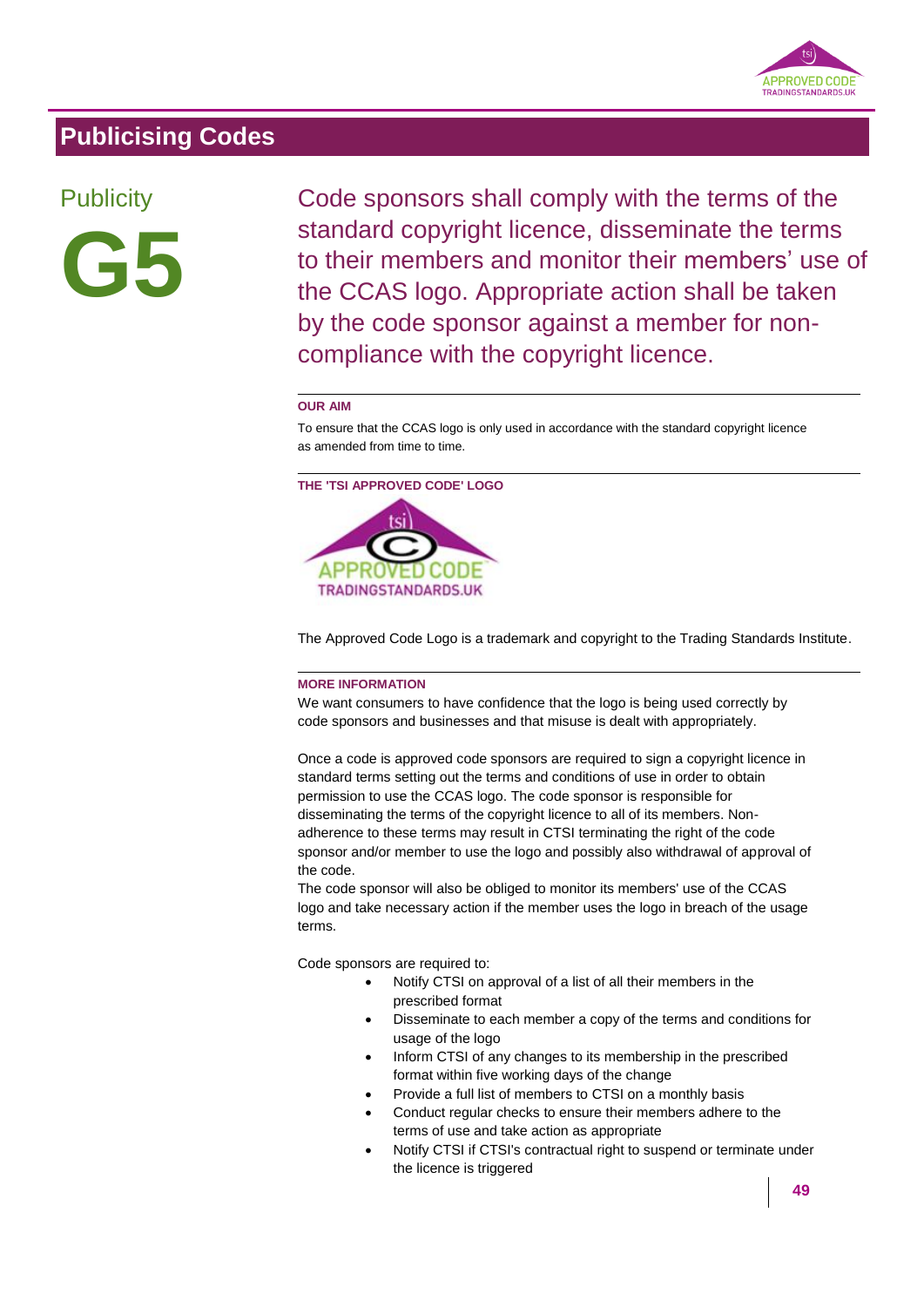

CTSI will be maintaining a national online directory of all code members that are approved to use the CCAS logo.

#### **TYPICAL EVIDENCE YOU COULD PROVIDE**

- A statement that you are willing to sign the copyright licence and disseminate the terms on use of the CCAS logo to your members, to monitor usage, and take necessary action against a member for non-compliance with the usage terms.
- Relevant requirement in your code of practice that members will have to comply with the terms of the licence that govern the use of the logo.

#### **CHECKLIST**

State whether you are willing to sign and abide by the terms of the standard copyright licence, monitor and supervise your members' usage of the CCAS logo and take appropriate action for misuse of the logo, such as providing informal advice, issuing warnings and taking formal disciplinary action.